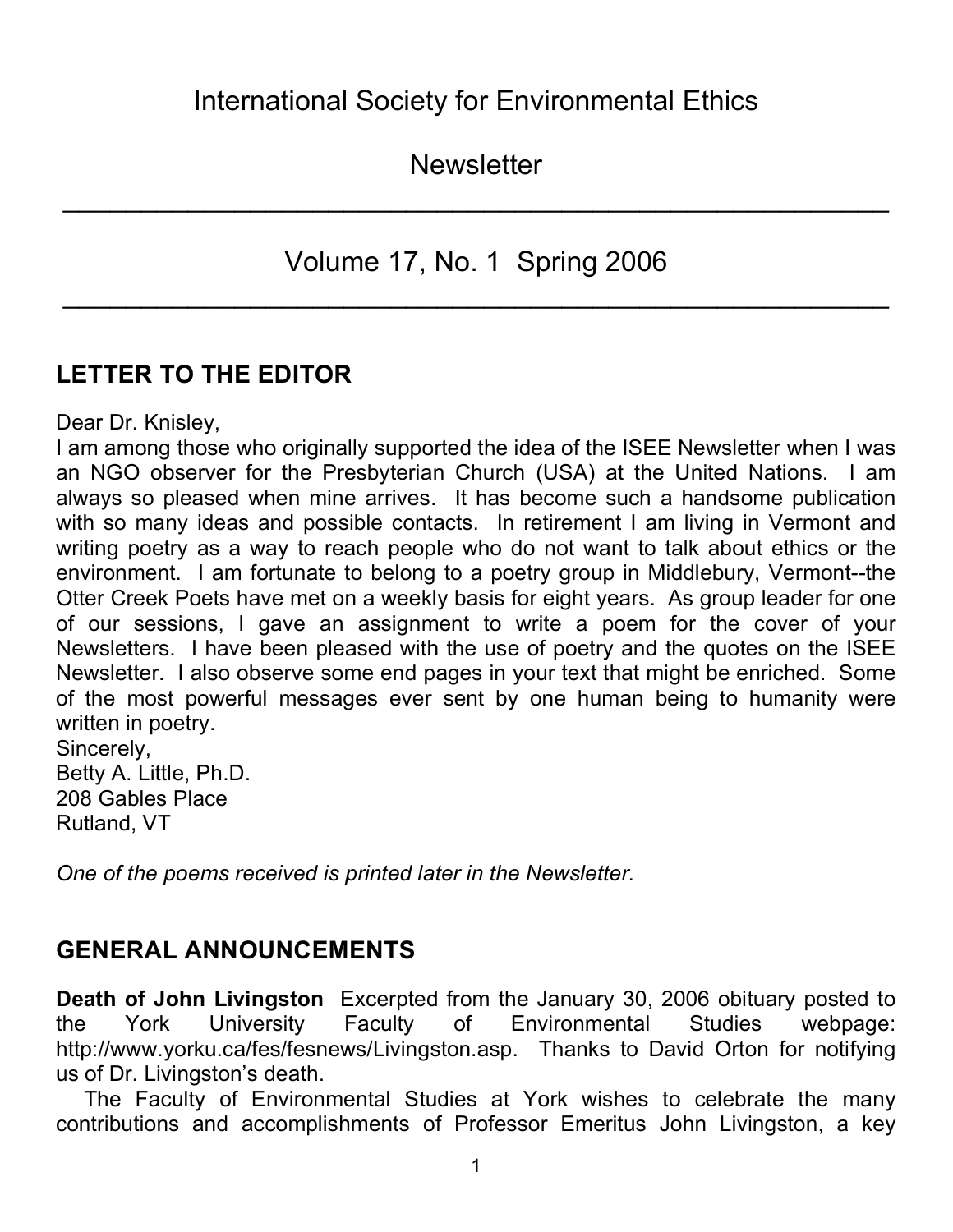player in the development of the Faculty and prominent figure in biological conservation both in Canada and around the world. Professor Livingston passed away from a heart attack on the evening of January 17 in his home on Saltspring Island, BC.

Born in Toronto, Professor Livingston's University education was interrupted by the Second World War and his service in the Royal Canadian Navy. However, his excellent academic record earned him a BA (In-Service) in English from the University of Toronto. He built a career for himself in the field of biological conservation, working as a consultant and for many nonprofit organizations, including taking on the role of President of the Audubon Society of Canada (now Nature Canada) and co-founding LGL Limited, an internationally renowned environmental research company. As a result of his extensive accomplishments, in 1970 he was invited to join FES.

At FES, Livingston represented both the ecological conscience and the insistence on academic excellence that were crucial in the development of the Faculty's international reputation. His books *Birds of the Northern Forest and Canada: A Natural History* remain classics in the field of natural history and his *The Fallacy of Wildlife Conservation* and *One Cosmic Instant* have been pivotal in the development of environmental thought. In 1994 his *Rogue Primate* won the Governor-General's Award for Nonfiction.

Livingston's analysis and advocacy inspired countless people to appreciate and understand the need to protect nature. FES has been flooded with messages from people wishing to honour and respect Livingston's life and achievements. The many stories circulating about him clearly demonstrate that his influence is deeply felt and his legacy will continue to inspire people all over the world. He is survived by his wife Ursula, daughter Sally, sons Zeke and Least, daughter-in-law Tina, grandchildren Bronwyn and Duncan, and sister Judith.

**The ISEE Listerv**. ISEE-L is a discussion list for the International Society for Environmental Ethics. Its creation was authorized by the ISEE Board of Directors in December 2000. It is intended to be a forum for announcements and discussion related to teaching and research in environmental ethics. To join or leave the list, or to alter your subscription options go to: http://listserv.tamu.edu/archives/isee-l.html. Contact the list manager with questions: Gary Varner, gary@philosophy.tamu.edu.

## **CONFERENCES AND CALLS**

**Forest Disturbance, Management and Biodiversity Symposium April 26-27, 2006, Colorado** Please join The National Commission on Science for Sustainable Forestry (NCSSF) for its fourth public symposium, Forest Disturbance, Management and Biodiversity, April 26-27, 2006 at the Warwick Hotel in Denver, CO. The NCSSF is a multi-sponsor commission convened and managed by the National Council for Science and the Environment.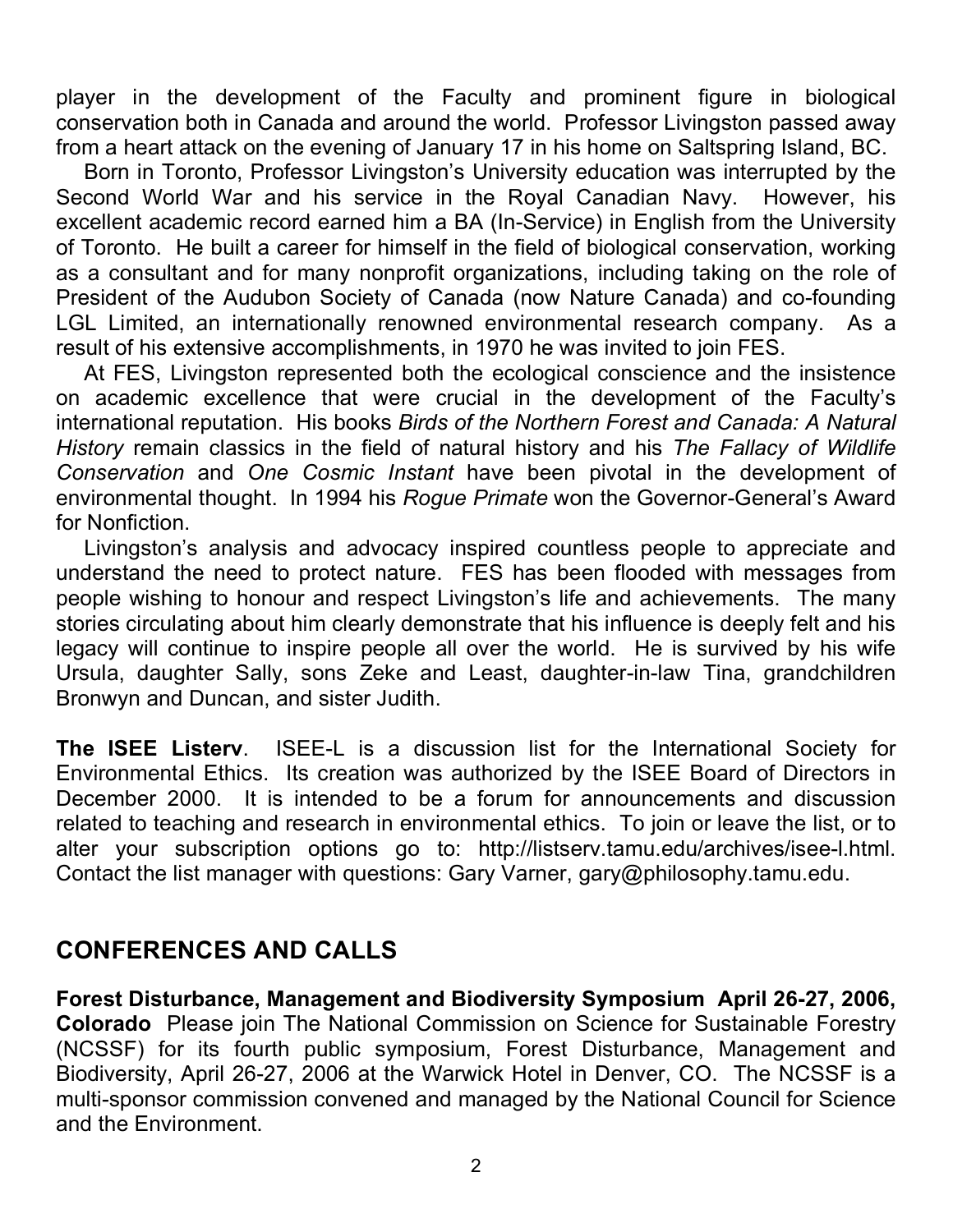The goal of this symposium is to present and evaluate the relationship between forest management, disturbance, and biodiversity, including: Impacts of historic management on natural disturbance regimes; Post disturbance management and effects on biodiversity; Alternatives to managing for "natural" disturbance regimes and biodiversity impacts; and Approaches to managing for biodiversity where historically "natural" disturbance results in loss of biodiversity Speakers and panels will discuss such topics as land use history, old growth forests and disturbance, pathogens, disturbance and intensive forest management, various approaches to post-disturbance management, forest restoration, invasive species, and climate change impacts on forests. For further information, and to register online, visit www.ncssf.org or contact:

Aaron Lien, Program Coordinator National Council for Science and the Environment Center for Science Solutions 1707 H St. NW, Suite 200 Washington, DC 20006 Tel (202) 207 0006 Fax (202) 628 4311 aaron@ncssf.org

**Ethics and Africa May 29-31, 2006, Cape Town, South Africa** The department of Philosophy at the University of Cape Town, and the Jean Beer Blumenfield Center for Ethics at Georgia State University, present this conference on Ethics and Africa. The conference will draw together scholars in political theory, ethics, applied ethics, international law, health, sociobiology, and more to present work and exchange ideas on ethical issues specifically relevant to the peoples and political context of Africa. Keynote speakers are:

- Chandran Kukathas: Neal A. Maxwell Professor of Political Theory, Public Policy and Public Service, Department of Political Science, University of Utah, USA
- Thomas Pogge: Professorial Fellow, Centre for Applied Philosophy and Public Ethics, Australian National University; Professor of Philosophy, Columbia and Oslo **Universities**

For further information, go to: http://www2.gsu.edu/~wwwphl/EthicsFramesIndex.html, or contact:

Andrew I. Cohen, Associate Director Jean Beer Blumenfeld Center for Ethics Georgia State University Department of Philosophy P.O. Box 4089 Atlanta, GA 30302-4089 Tel (404) 651-0718 Fax (404) 651-1563 aicohen(at)gsu.edu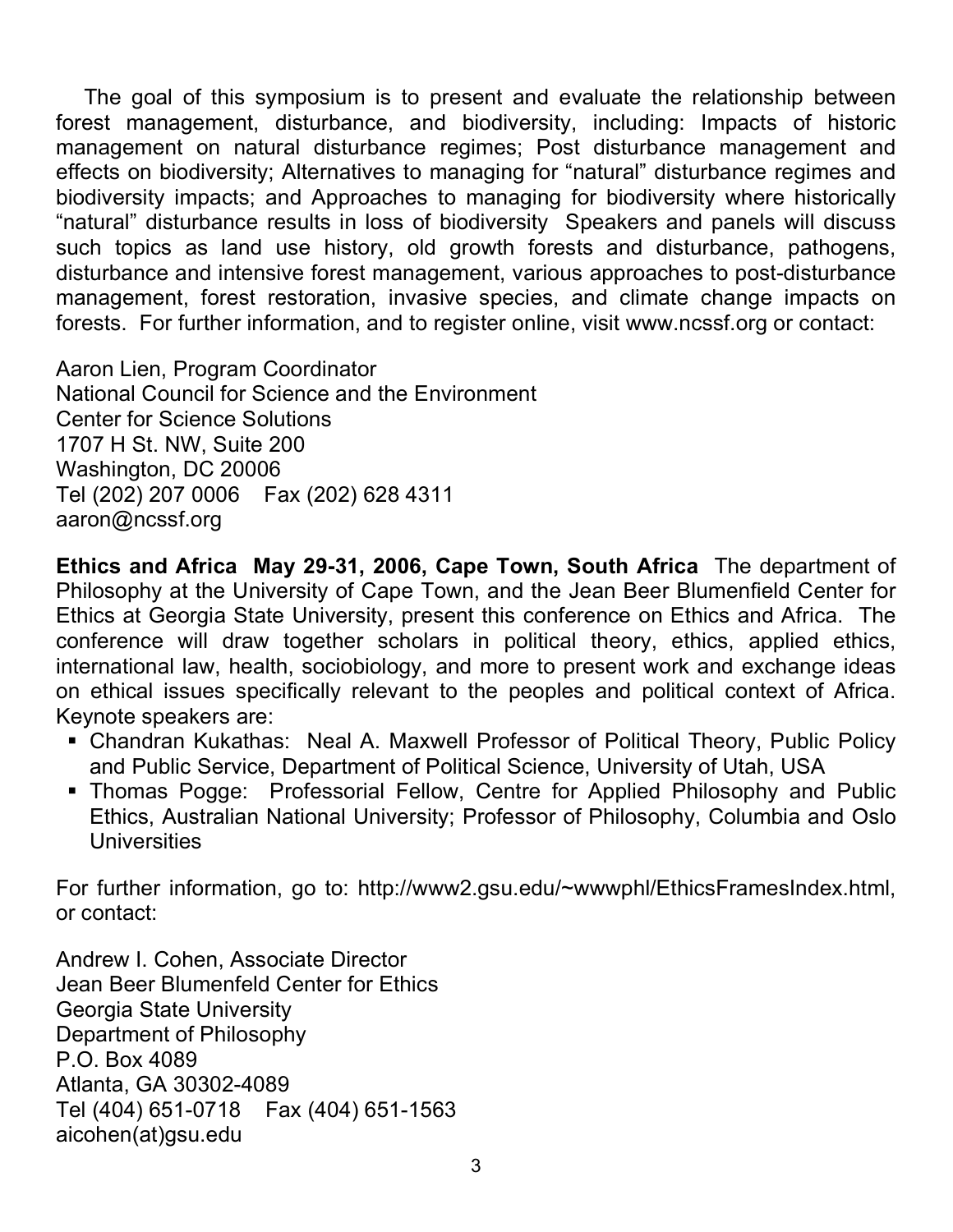**Third Annual Joint ISEE/IAEP Joint Conference May 30-June 2, 2006, Colorado** With help from the University of North Texas, the ISEE and the International Association for Environmental Philosophy (IAEP) are hosting this third annual meeting intended to bring together the environmental philosophy community, from May 30 to June 2, 2006 at the Highlands Center on the border of Rocky Mountain National Park in Colorado. The recently constructed Highlands Center stands at 8500 feet elevation and includes rooms, meeting space, and a cafeteria. Longs Peak (elevation 14,000 feet) hovers above the conference center and is within close hiking distance. Twenty rooms have been reserved, each of which comfortably houses one to three guests. In addition, camping facilities are available nearby at Rocky Mountain National Park. The program is posted at the IAEP website, http://www.environmentalphilosophy.org/, and the papers will also be avaible there by early May. Use your PayPal account to register at http://www.cep.unt.edu/ISEE2/pay.html. For information, contact either:

| Robert Frodeman                         | Dale Jamieson                       |
|-----------------------------------------|-------------------------------------|
| Dept of Philosophy and Religion Studies | HMSS, Steinhardt Schoolof Education |
| University of North Texas               | <b>New York University</b>          |
| philosophy@unt.edu                      | dwj3@nyu.edu                        |
| $(940)$ 565-2134                        | $(212)$ 998-5429                    |

**Third International Conference: "Animals, Zoos and Conservation" June 8-9, 2006, Poznań, Poland** The Poznań Zoological Garden and the Institute of Systematic Zoology of the University of Adam Mickiewicz at Poznań would like to invite you to participate in the Third International Conference:

"Animals, Zoos and Conservation." The Conference will be held in English. The scope of lectures will not be limited, but all should in one way or another be related to research done on active conservation, animals held in zoos, rescue centres and scientific collections. We are planning to publish a book with the proceedings of the Conference. Both oral presentations as well as posters will be accepted.

The conference fee is 300 zl (around 75 EUR) and covers: conference fee and materials, printing of book, lunches on 8th and 9th of June, coffee and snack as well as picnic at the zoo on 8th in the evening Poznań is a university town with 600.000 inhabitants located in western Poland in the midway between Berlin and Warsaw. We have good connection by train with: Berlin, Warsaw, Wroclaw (Breslau). We also have an airport with connection to: Warsaw, Hannover, Dortmund, Zurich, Frankfurt, Köln, Bonn, Copenhagen, Munich, London (Luton, Stanstead). For more information go to: http://conference.wizytowka.pl/, or contact:

"ZOO Conference" e-mail: conference@op.pl Ogród Zoologiczny w Poznaniu v vedenie poznanie or: zoo.cwiertnia@interia.pl UI. Browarna 25, 61-063 Poznań (Poland) or: zoo@zoo.poznan.pl Tel. (+48 61) 870 95 02 Fax (+48 61) 877 35 33 http://www.zoo.poznan.pl/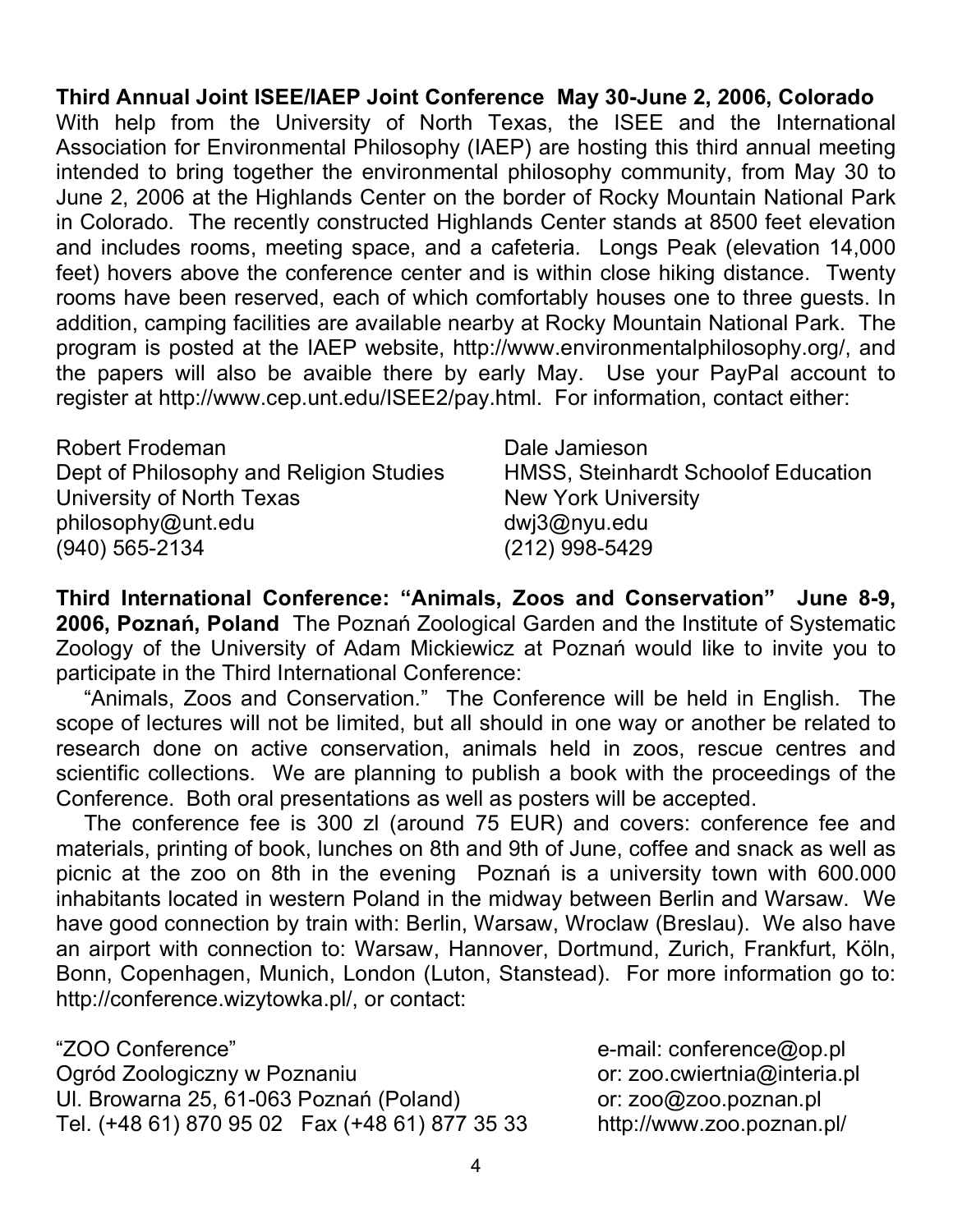**12th International Interdisciplinary Conference On The Environment June 22-24, 2006, Kona, Hawaii** The Interdisciplinary Environmental Association (IEA) invites you to participate in the 12th International Interdisciplinary Conference on the Environment (IICE), to be held at the Sheraton Keauhou Bay Resort and Spa Kona, Hawaii. The IICE is motivated by the increasing need to combine ideas and research findings from different disciplines to enhance our understanding of the interactions between the natural environment and human institutions. Conference presentations are aimed at the educated layperson and focus on: What all disciplines have to offer with respect to understanding environmental and resource problems; Possible solutions that are available; The implications of the globalization of environmental concerns.

The conference welcomes environmental practitioners, academics, students and all interested persons regardless of background. Participants may organize sessions, present papers, participate in poster sessions, chair sessions, discuss papers, participate in round-table discussions, or simply observe. The conference also welcomes papers and posters submitted by students, both graduate and undergraduate. Advisors, please contact mreiter@desu.edu for details. To facilitate communication, authors should make an effort to write papers and design posters that can be understood by an audience outside their disciplines. All papers submitted for consideration for the journal Interdisciplinary Environmental Review must pass peer review.

The deadline for abstract submission and early registration is May 12, 2006. Please, submit your abstract (of no more than 300 words) via e-mail to Dr. Kimberly Reiter (kreiter@stetson.edu). Additionally, mail two hard copies of your abstract to the conference chair, address below. All submitted abstracts will be evaluated for presentation and publication in the Book of Abstracts which will be available at the Conference.

- You may submit abstracts for no more than 2 presentations (paper or poster);
- Abstracts/papers must not have been published, accepted, or submitted for publication elsewhere
- The disciplines that best fit your paper must be typed on the top right corner of the front page;
- For co-authorships please include names, affiliations, and addresses of all authors and indicate who will serve as presenter;
- All papers will be evaluated using a blind review process.

For further information go to: http://www.ieaonline.org/conference.htm# or contact:

12th IICE c/o Dr. Kimberly Reiter, Conference Chair Department of History Stetson University DeLand, FL 32720 USA Tel (386) 822-7541 Fax (386) 822-7544 kreiter@stetson.edu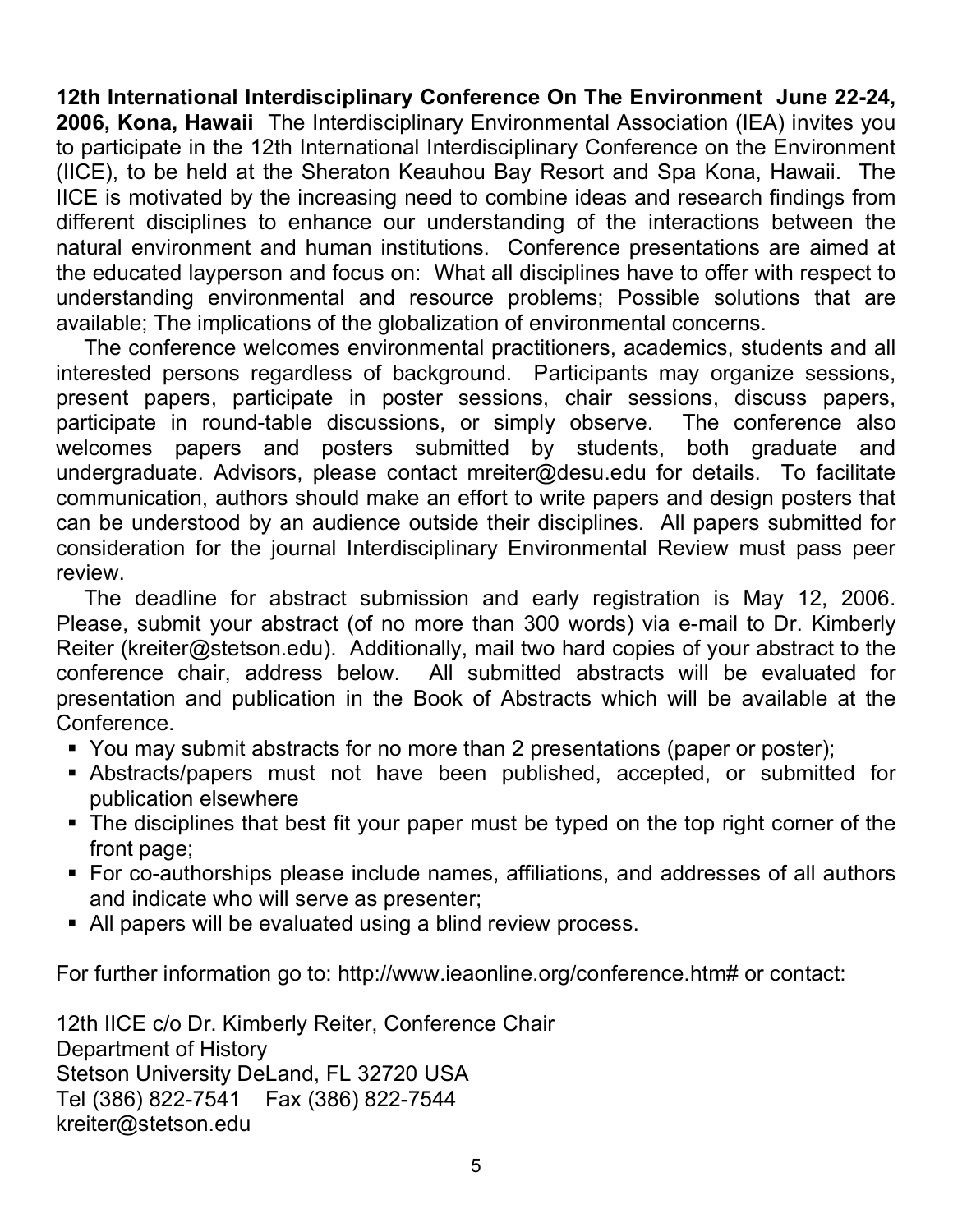**6th International Whitehead Conference July 3-6, 2006, Salzburg University** The 6th International Whitehead Conference: The Importance of Process--System and Adventure, will bring into contact scholars and diverse research activities in all different fields undertaken by philosophers, scientists, and theologians from all over the world who are inspired by the process paradigm. The conference aims to promote exchange of research activities, strategies and results for each field, as well as enhanced cooperation between institutions doing research and applications of process thought. The conference includes an Ecological Ethics Section—within the growing fields of environmental and animal ethics, many ethicists have been inspired by Whitehead's philosophy, and more generally by the philosophy of organism. This section provides an opportunity for an exchange of ideas between ethicists who apply process thought to animal and environmental ethics, including those who are critical of the validity of such applications. For further details on this section, please contact the section heads, Barbara Muraca (Alex5@t-online.de) or Jan Deckers (jan.deckers@ncl.ac.uk). For general registration and further conference details, see: http://www.unisalzburg.at/whiteheadconference/index2.html.

**Putting Science-and-Religion In Its Place: New Visions Of Nature? July 13-16, 2006, Oxford, UK** A call for short papers to be presented at this year's annual Ian Ramsey Centre summer conference, being held in collaboration with the University of California, Santa Barbara. UCSB has been hosting a major research project entitled 'New Visions of Nature,' which is moving towards completion. A special feature of this UCSB project is its interdisciplinary character, involving the participation of physical and social scientists, anthropologists, historians, philosophers and theologians. The aim of this conference is to ask what it means to put discussions of 'science-andreligion' in their contexts, and to explore in depth the tensions between universalist and particularist ways of understanding nature, science and religion. It will be held at St Anne's College, Oxford, UK.

Speakers will include:

- John Hedley Brooke Director of the Ian Ramsey Centre and Professor of Science and Religion, University of Oxford
- James Proctor Director of the 'New Visions in Nature' project, UC Santa Barbara
- Willem Drees University of Leiden and President of ESSSAT
- **-** David Livingstone Queen's University, Belfast
- Ronald Numbers University of Wisconsin (Madison)
- **Nicolaas Rupke Georg-August University, Goettingen**

Submissions of short paper are invited. Papers must be relevant to the main conference topic, "Putting Science-and-Religion in its Place: New Visions of Nature," although some breadth of interpretation is possible. Refer to the University of Santa Barbara's webpage for more information on its New Visions of Nature project. Papers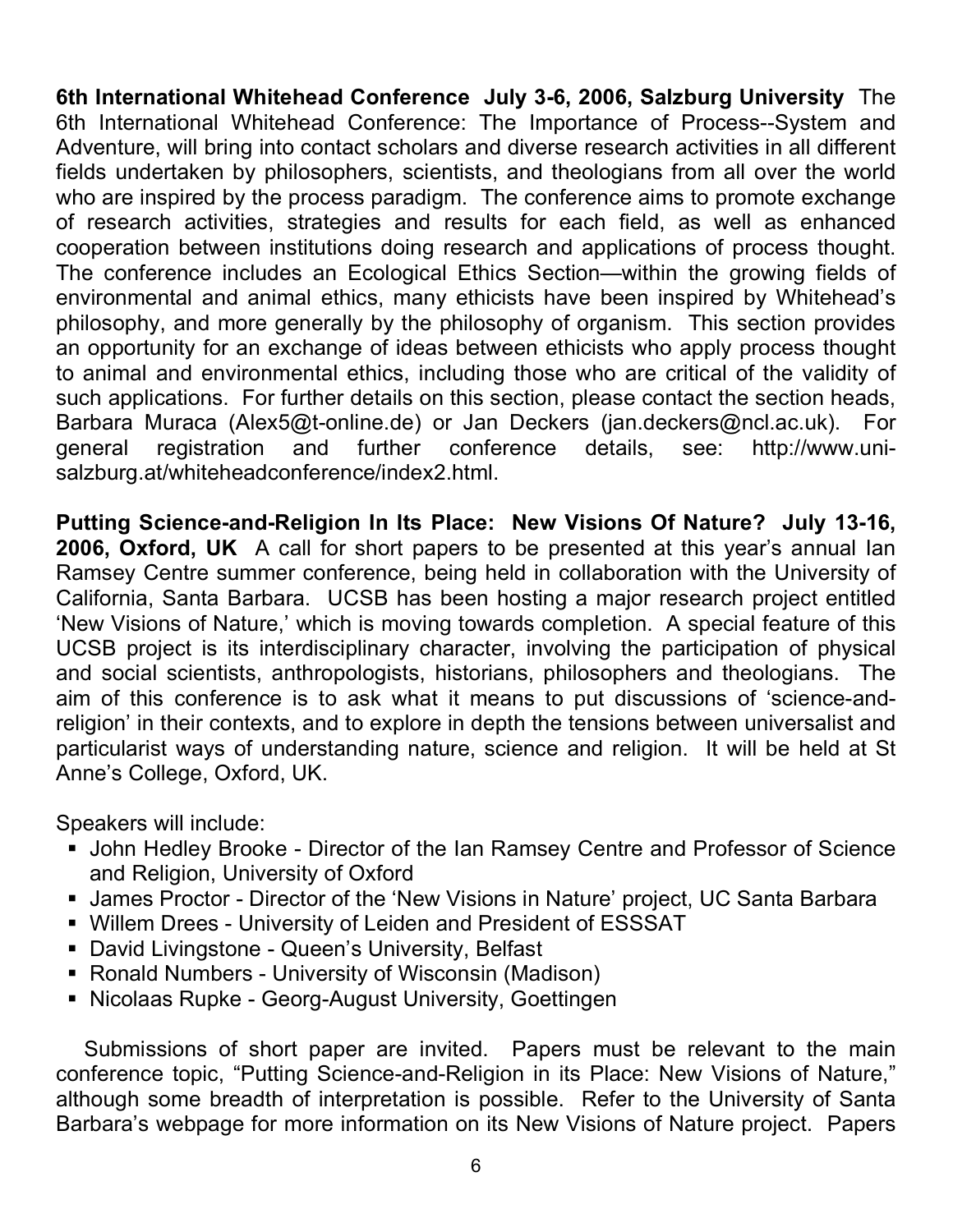are likely to fall into three main groups, scientific, philosophical and theological. However it may be hard to define such boundaries, and papers crossing them are encouraged.

An abstract of not more than 300 words (excluding title, names and keywords) must be submitted to Dr Michael Parsons by May 31, 2006 at the latest. Abstracts must be in MSWord or RFT format, and give 1) the name, academic position and affiliation of the author(s) and 2) the title. Keywords, if used, should be placed after the main body of the abstract. Acceptance is entirely at the discretion of the organising committee, and contributors will be notified if their paper is accepted within two weeks of the abstract's submission.

More information about Ian Ramsey Centre, this conference, and online registration may found on our website, http://www.ianramseycentre.org/. If you have questions about the academic programme, contact Conference Director Dr. Mike Parsons (mike.parsons@theology.ox.ac.uk). Booking and administrative queries should be directed to Mrs Cynthia Hall at the Ian Ramsey Centre:

| lan Ramsey Centre                      |                                     |
|----------------------------------------|-------------------------------------|
| University of Oxford, Theology Faculty | Tel: +44 (0) 1865 274548            |
| 11 Bevington Road                      | Fax: +44 (0) 1865 274717            |
| Oxford OX2 6NB                         | ian-ramsey-centre@theology.ox.ac.uk |

**Animal Minds and the Bête-Machine in Early Modern Philosophy July 24-29, 2006, University of Malta** This is a session at the Tenth International Conference of the International Society for the Study of European Ideas. This session will examine the two-fold theme animal minds and the bête-machine in early modern philosophy roughly the period from Montaigne to Kant. Discourse on animal minds in the early modern period originates mainly although not exclusively in Descartes. His thesis, according to which animals have no rational souls—a view nowadays better known as the Cartesian 'bête-machine' or 'beast machine' doctrine—provoked a lively discussion in the seventeenth and eighteenth centuries about the nature of animals and their status. This workshop will discuss various Cartesian and competing early modern views on animal minds and the bête-machine and the puzzles they created in early modern thought. Descartes—who is often called 'the father of modern philosophy' and his early modern successors, occupy a position of central importance as some of the main sources of our modern intellectual identity. The workshop will contribute to the discussion of the main conference theme, 'The European Mind: Narrative and Identity', by elucidating the themes of animal minds and the bête-machine, two key indicators of the limits of what it meant to be human in a crucial period in our intellectual history. Further information: http://issei2006.haifa.ac.il/ChavezArvizo.htm, or contact: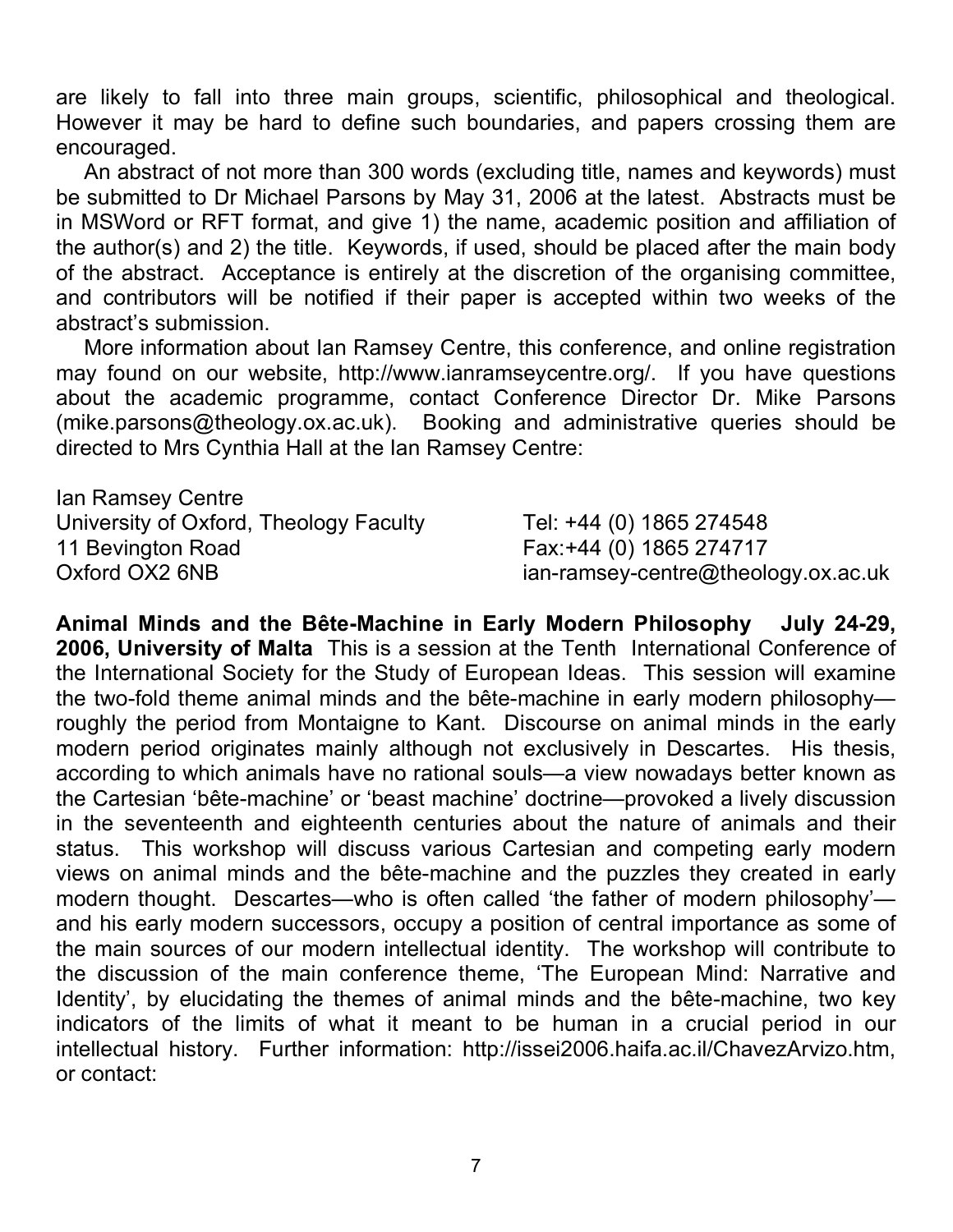Professor Enrique Chávez-Arvizo Department of Philosophy John Jay College of Criminal Justice The City University of New York 899 Tenth Avenue New York, NY 10019 Tel (212) 237-8347 Fax (212) 237-8333 EChavezArvizo@JJay.CUNY.edu

**Globalization, Env'l Ethics and Environmental Justice August 24-28, 206, East Lansing, Michigan** Papers are invited for this interdisciplinary, international conference focused on unfolding environmental developments, organized by Lyman Briggs School of Science at Michigan State University, held at MSU in East Lansing, MI. As globalization advances and the global character of many environmental problems become more manifest, wider perspectives are stimulated in local environmental traditions. In North America, a burgeoning environmental justice movement makes links between environmental damage, poverty and race that strongly recall longstanding political concerns in Europe and the South. In Western Europe, scepticism and mistrust of GM and other new deep technologies raises questions about the character of "nature" long discussed in relation to the American wilderness tradition. About the globe, environmental activists grapple with new problems of human impacts, risk, technology, consumption and just distribution, and articulate new visions of the future.

This conference aims to bring together a range of disparate voices across the globe and the disciplines, broadening these new international discussions by bringing distinctly American traditions of environmental ethics into dialogue with international concerns in environmental politics, philosophy, literature, sociology, history and economics. The Lyman Briggs School has long pioneered research cooperation across the disciplines between arts and sciences at Michigan State University, the USA's first land-grant University. Workshop topics will include: Ecological Restoration; Nature, Culture and Artifact; Environmental Justice; Animals and Speciesism; Ecofeminism; The Land Ethic; Environmental Citizenship; Economy and Ecology; Risk and Technology; Ecology and Utopia; Environmental Movements; Environmental History; Climate Change & Disasters; Literature and Ecology.

Keynote speakers are:

- **John Barry (Queen's University Belfast, UK)**
- **-** Dale Jamieson (New York University, USA)
- Arthur Mol (Wageningen University, Netherlands)
- Ariel Salleh (University of Western Sydney, Australia)
- Karen Warren (Macalester College, Minnesota, USA)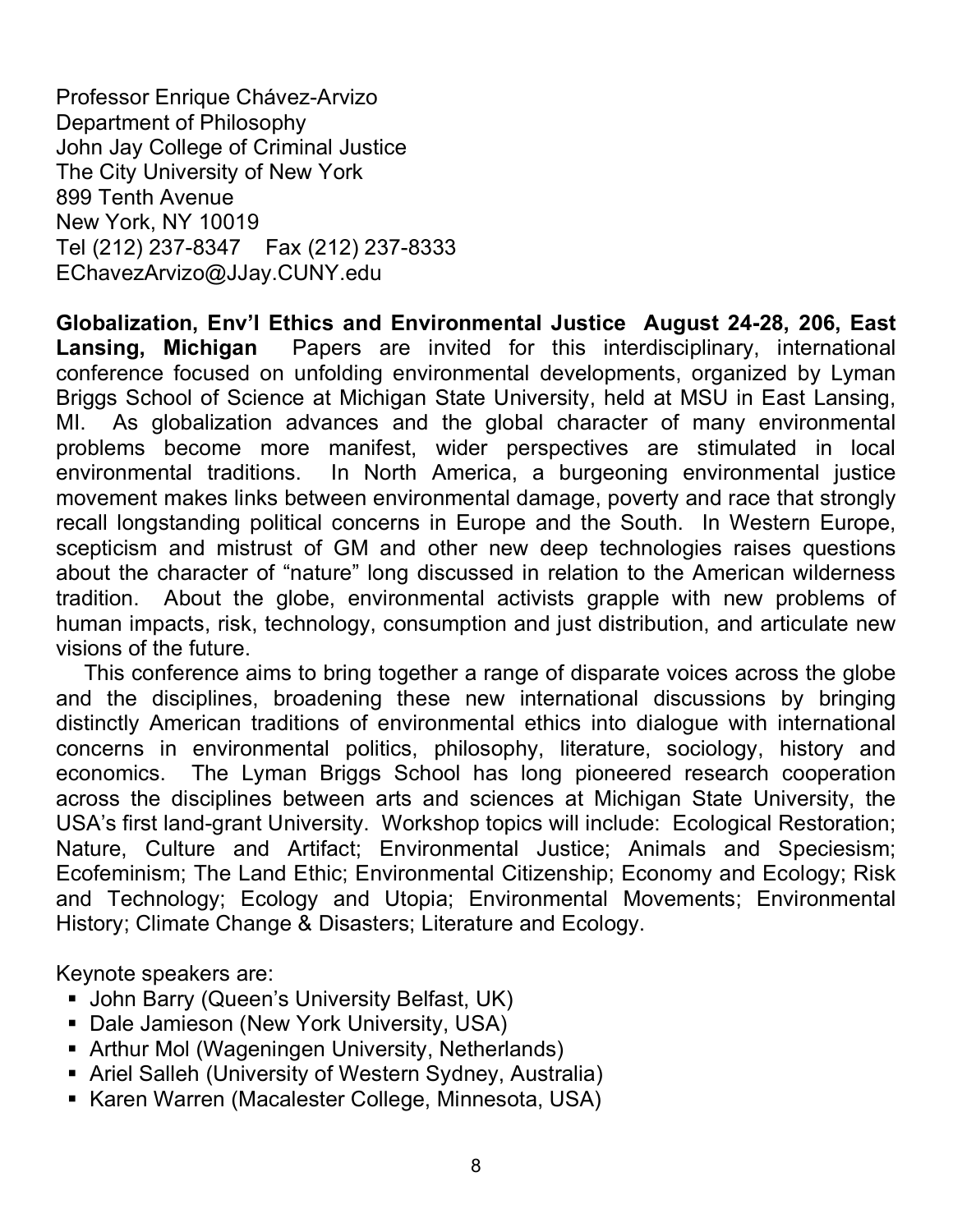Abstracts should be received by June 16, 2006, and should be sent to:

Dr Piers H.G. Stephens Lyman Briggs School, Michigan State University 35 E Holmes Hall East Lansing MI 48825-1107; USA steph243@msu.edu (517) 353-4878

**Third Annual Conference of The Ethics Society Of South Africa September 11- 13, 2006, Stellenbosch** You are invited to participate in the Third Annual Conference of the Ethics Society of South Africa (ESSA) in Stellenbosch, South Africa September 11-13, 2006. It is this year jointly organized by the Centre for Applied Ethics in the Philosophy Department at Stellenbosch and the Executive of ESSA.

The conference has no specific theme. The organizers will consider papers in the area of theoretical and/or applied ethics. Postgraduate students are also encouraged to submit abstracts for papers. The key-note speaker will be Dr. Marcel Verweij, Senior Researcher and Lecturer at the Utrecht University Ethics Institute and a world renowned expert on the ethics of public medicine.

Abstracts of papers are invited; potential participants are also encouraged to suggest possible plenary sessions and/or workshops or seminars. Lectures in parallel sessions will be 45 minutes, including discussion time. Abstracts must be submitted as Word Files, must clearly state the title and name of the author(s) as well as their e-mail addresses, and must be no longer than 300 words. They must be submitted to Hennie L\*tter at hppl@lw.rau.ac.za, no later than June 30, 2006. Participants will be informed of (non)acceptance of their abstracts no later than July 31, 2006. Hard copies may also be submitted, mailed to Hennie L\*tter at Philosophy Dept., University of Johannesburg, P.O. Box 524, Auckland Park, 2006. Further information may be found at: http://lists.nu.ac.za/pipermail/tank-l/2006-April/000077.html. Inquiries about the program may also be directed to:

| Prof. Anton van Niekerk       | Hennie L*tter                  |
|-------------------------------|--------------------------------|
| Chair, Dept of Philosophy     | Chair, Dept of Philosophy      |
| University of Stellenbosch    | University of Johannesburg     |
| aavn@sun.ac.za                | hppl@lw.rau.ac.za              |
| Tel 021-8082055 or 0824117869 | Tel 011-4892734 or 072-9948748 |
|                               | 027 072 994-8748 (mobile)      |

Inquiries about accommodation or other arrangements/needs may be directed to: Prof. Van Niekerk's secretary, Liesl van Kerwel, Tel 021-8082418 or 0829453380; lek@sun.ac.za.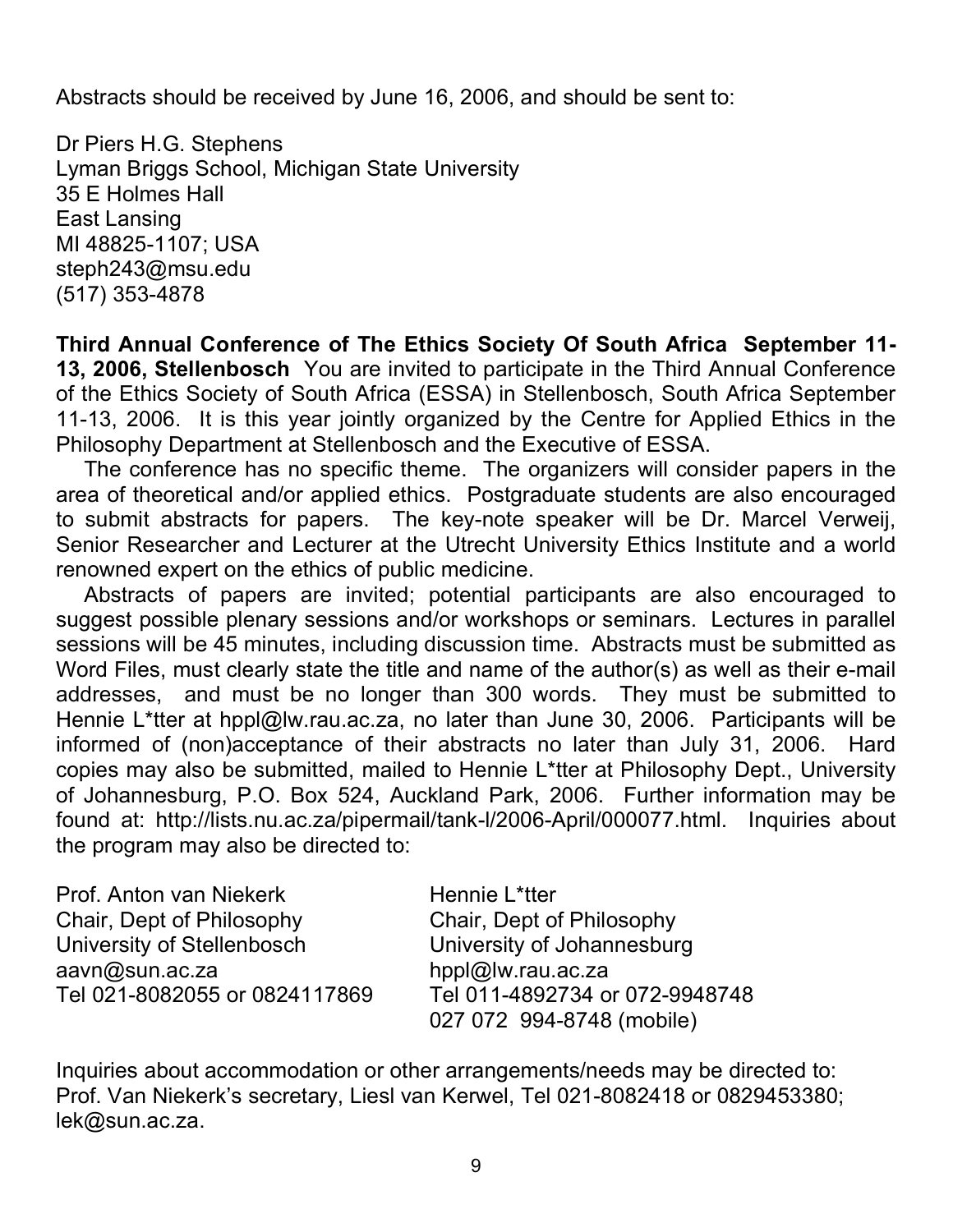**Conference on Climate and Philosophy September 15-16, 2006, Tampa, Florida** A conference on "Climate and Philosophy" will be held at the University of South Florida, Tampa, USA, on 15-16 September 2006. The conference is organized by the USF Philosophy Department and aims to be a think tank on the meaning of climate change. A panel on practical philosophy will discuss sociopolitical, cultural, ethical, and existential issues of climate change. A panel on theoretical philosophy will discuss formal, epistemological, and ontological features of climate change. Finally, a panel on pedagogy and didactics will discuss strategies for integrating climate change in the philosophy curriculum. Various speakers will talk on first- and second-order aspects of climate change—paper topics will be announced later.

We will be examining the heuristic potential of European, Asian, and African thinkers, such as Leibniz, Wolff, Kant, Hegel, Nietzsche, Heidegger, Laozi, Xunzi, Watsuji, or Fanon, for meeting the conceptual challenge posed by the accelerating global warming and the impending climate crash. Many of us in USF Philosophy Department think that the unfolding events of the human-nature interplay highlight the potential of thinkers who are marginalized or at best 'problematized' in the academy. Analytic and postmodern mainstreams have retreated to skepticism and have dismissed systematic explorations of deeper questions of being and nature; Englishlanguage philosophy is now largely concerned with second-order inquiries. We feel it is time to bring creative, critical, and synthetic approaches back into the fray.

"Climate and Philosophy" will have the format of a think tank. We hope that other universities in the state, the nation, and abroad can follow our lead. For further information, contact:

Martin Schönfeld, PhD Philosophy FAO 248 University of South Florida Tampa FL 33620 USA mschonfe@chuma.cas.usf.edu

**60th Annual Mountain-Plains Philosophy Conference Sept 28-30, 2006, Topeka, Kansas** This is a call for papers for the 60th Annual Mountains-Plains Philsoophy Conference, which this year will be hosted by Washburn University in Topeka, KS. Dr. Robert Kane of the University of Texas at Austin will be the keynote speaker. Papers on any topic of philosophical interest will be considered. E-Mail submissions (Word or pdf) are preferred and should be no longer than 3000 words, suitable for reading aloud, and prepared for blind-reviewing (detachable title page). Please include a 100-word abstract in your cover letter and indicate whether, should your paper not be accepted, you would be willing to serve as a commentator or session moderator. The deadline for submission is June 1, 2006. Further information may be found at: http://www.mtplains.org/, or by contacting: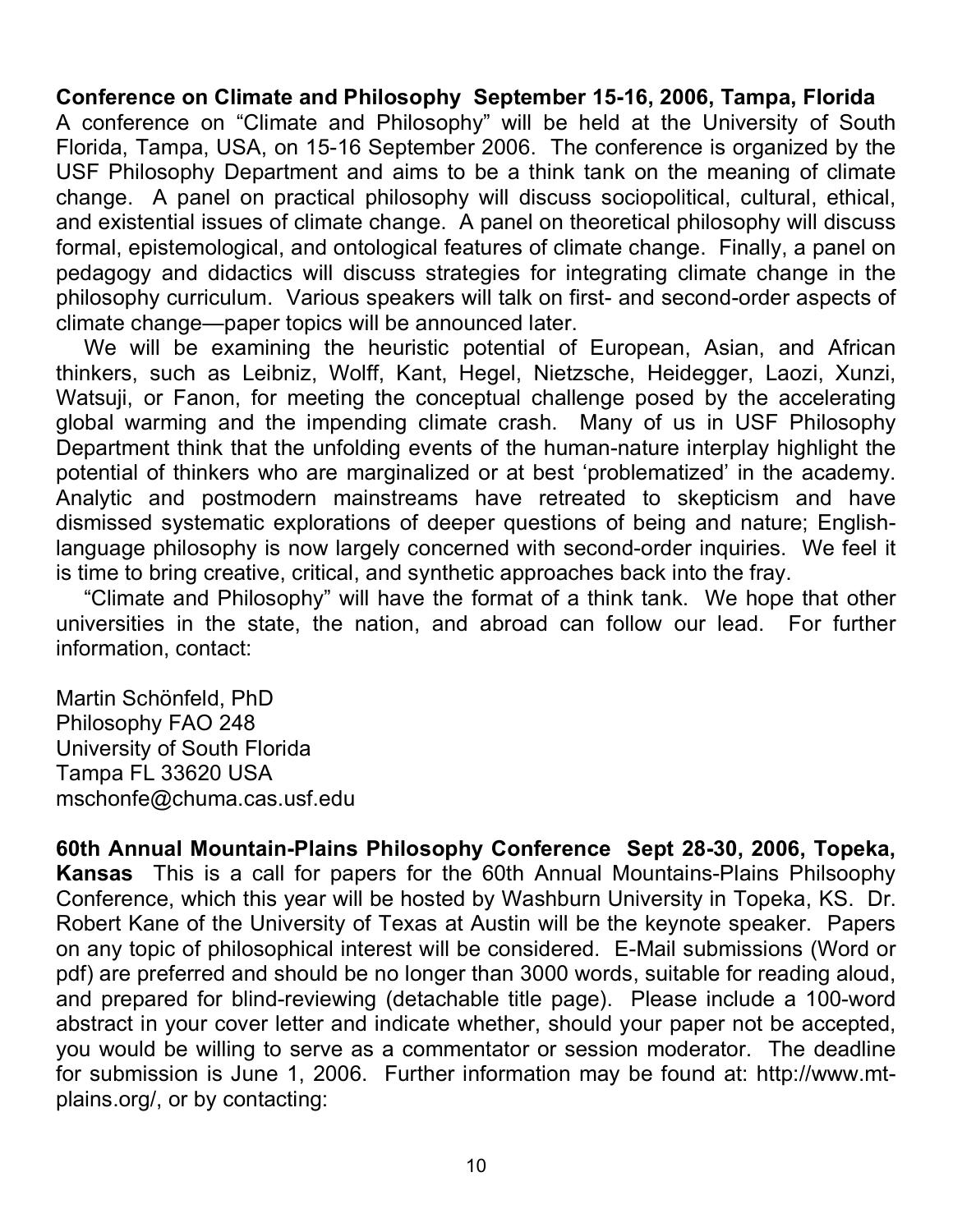David Beisecker Department of Philosophy University of Nevada, Las Vegas 4505 Maryland Pkwy, Box 455028 Las Vegas, NV 89154 beiseckd@unlv.nevada.edu

**Int'l Association For Environmental Philosophy 8th Annual Meeting October 14- 16, 2006, Philadelphia, Pennsylvania** The IAEP is convening at Villanova University in Philadelphia, PA on October 14-16, 2006, immediately after the 45th Annual Meeting of the Society for Phenomenology and Existential Philosophy. Look for the program by mid-May on www.environmentalphilosophy.org. This year's conference will follow a new format. On Sunday, we will continue to have regular papers clustered by topic. On Monday, we will have three concurrent mini-conferences co-sponsored by the following organizations:

- **Society for Nature, Philosophy, and Religion**
- Ecofeminism, Environmental Justice and Social Ecology. Topic: "Environmental Justice and Wilderness Ethics: Tensions and Common Ground"
- Environmental and Architectural Phenomenology. Topic: "Architect Christopher Alexander' The Nature of Order: Conceptual and Applied Implications"

The first collection of past IAEP conference presentations has just been published by Indiana University Press under the title *Rethinking Nature: Essays in Environmental Philosophy*, ed. Bruce V. Foltz and Robert Frodeman, and a second volume is being planned.

The International Association for Environmental Philosophy offers a forum for the philosophical discussion of our relation to the natural environment. Embracing a broad understanding of environmental philosophy, IAEP encourages not only discussions of environmental ethics, but of environmental aesthetics, ontology, theology, the philosophy of science, political philosophy, ecofeminism, and the philosophy of technology. IAEP also welcomes a diversity of approaches to these issues, including those inspired by Continental philosophy, the history of philosophy, and the tradition of American philosophy. Membership in IAEP is open to everyone. Regular membership for 2005-2006 is \$50 (\$30 for students); it is payable to IAEP and should be sent to:

Ted Toadvine Dept. of Philosophy University of Oregon Eugene, OR 97403-1295 toadvine@uoregon.edu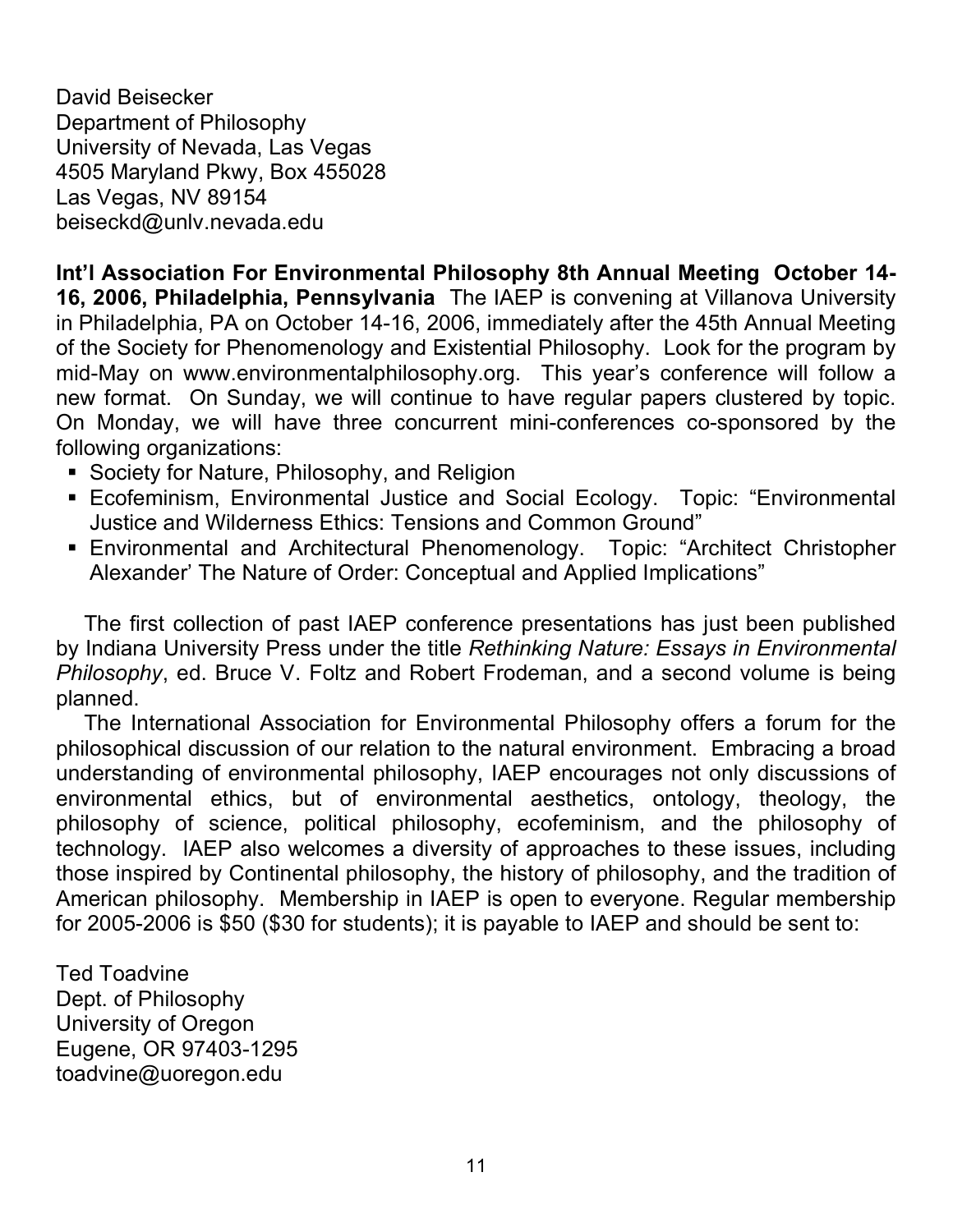Membership includes subscription to the journal **Environmental Philosophy** (formerly Call to Earth, now greatly enlarged). Non-membership and library subscriptions to Environmental Philosophy are \$45, and can be ordered from the same address. Back issues are also available. For more information, please visit our website at: www.environmentalphilosophy.org.

**Ethics & The Environment Call for Submissions** Ethics and the Environment provides an interdisciplinary forum for theoretical and practical articles, discussions, and book reviews in the broad area encompassed by environmental philosophy. Possible topics include conceptual approaches in ecological philosophy such as ecological feminism and deep ecology as they apply to issues such as cloning, genetically modified organisms, new reproductive technology, war and militarism, environmental education and management, ecological economics, and ecosystem health. We encourage submissions offering new and imaginative conceptions of what counts as an "environmental issue."

Manuscripts may be submitted at any time to the Editor. Please send two copies, one without identification, for anonymous review. For matters of style, please consult *The Chicago Manual Of Style*. Send submissions to:

Victoria Davion, Editor, Ethics & The Environment, Department of Philosophy, University of Georgia Athens, GA 30602-1627 Inquiries to: mfreer@uga.edu (706)542-2362; FAX: (706)542-2839

### **New** *Encyclopedia of Sustainability***, Call for Applications for Associate Editors**

Berkshire Publishing Group is embarking on an *Encyclopedia of Sustainability*, inspired by its *Encyclopedia of World Environmental History*, and needs to appoint an editorial board. We currently seek associate editors who will work with Berkshire to ensure comprehensive coverage and recommend authors. Associate editors will also review a small number of articles.

The premise of the Berkshire *Encyclopedia of Sustainability* is simple: it will be a much-needed reference guide to environmental solutions. Environmental problems are well-documented (though still subject to debate, which will be discussed in many articles), while the solutions remain less well-publicized than they need to be. Coverage will be largely practical, not abstract, connecting academic research to real world applications. It will be comprehensive, including science and technology, agriculture and consumer product design, community development and financial markets. Definitions of sustainability and other key terms will be carefully developed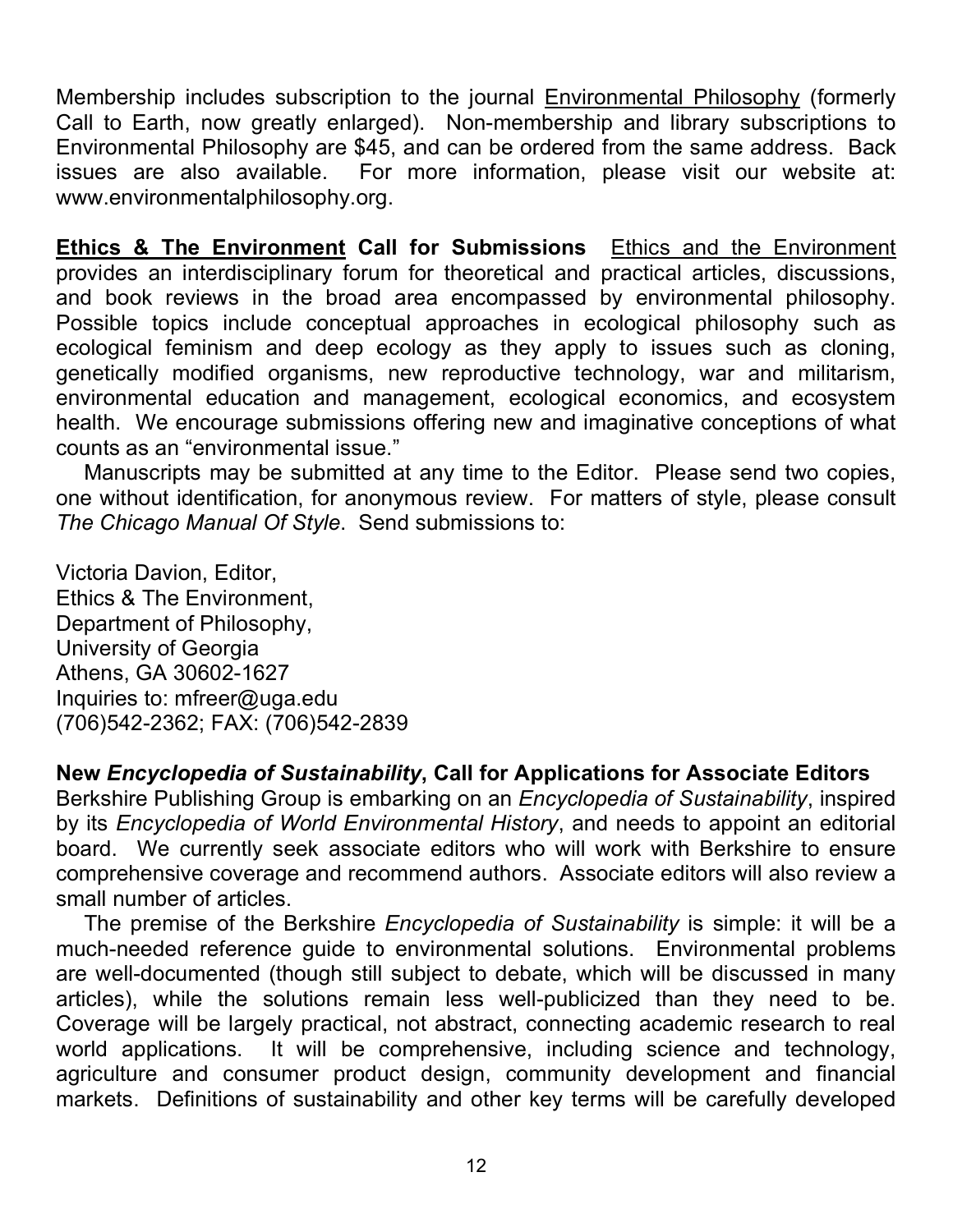and assessed. International and cross-cultural differences will also have an important place.

Editors of Berkshire's *Encyclopedia of World Environmental History* included J.R. McNeill, Shepard Krech III, and Carolyn Merchant. Contributors included James Lovelock, William McNeill, J. Donald Hughes, and Conrad Totman. The work was highly praised by Lester Brown, William Cronon, James Gustav Speth, and Patricia Limerick, and the sustainability project will be of similarly high standard.

A PhD and academic position are generally required, as are publications related to the theme of sustainability. Other credentials may be accepted, however, so individuals who have developed expertise and networks through professional activities outside the university world are encouraged to contact us. A scholarly orientation is, however, essential: this work is not an activist publication or collection of opinions. Scientific, demographic, and historical data will provide the foundation for all contributions; differences of opinion, and environmental movements, and countermovements, will be covered; information about social attitudes and cultural perspectives are an important part of this topic and will be needed by the students who will find this a definitive, fresh resource.

Contact Karen Christensen, karen@berkshirepublishing.com, for further information.

**New** *Encyclopedia of Earth***, Call for Volunteer Authors and Editors** The new *Encyclopedia of Earth* seeks to fill a growing void on the web by offering a trusted source for information about the Earth that is free to all users and whose content is not supported by commercial interests. The *Encyclopedia* is one component of the Earth Portal (http://earthportal.net/), the world's first comprehensive resource for timely, objective, science-based environmental information. In addition to the Encyclopedia, the Earth Portal contains news services, structured metadata, a federated environmental search engine, and a suite of stewarding tools that will enable users to effortlessly build subject-specific portals. The Environmental Information Coalition (EIC)—the partnership that is building the Earth Portal—brings together highly respected scientists, educators, and professionals, and the organizations, agencies, and institutions for which they work. An outstanding International Advisory Board has been established to provide overall guidance and scientific grounding to the Earth Portal and the *Encyclopedia*. All content will be reviewed and approved prior to being published at the free public site.

Professor Cutler J. Cleveland of Boston University, Editor-in-Chief of the recent 6 volume *Encyclopedia of Energy* (Elsevier Science), is the Editor-in-Chief of the *Encyclopedia of Earth*. Applications are invited for Authors and Topic Editors in this exciting initiative. As an Author you would contribute articles in your areas of expertise, edit and add to the work of other authors, and receive recognition and attribution for high quality, peer-reviewed work. Using pre-existing materials is permissible, consistent with copyright restrictions. As a Topic Editor you would approve or disapprove draft *Encyclopedia* content in your area of expertise, shape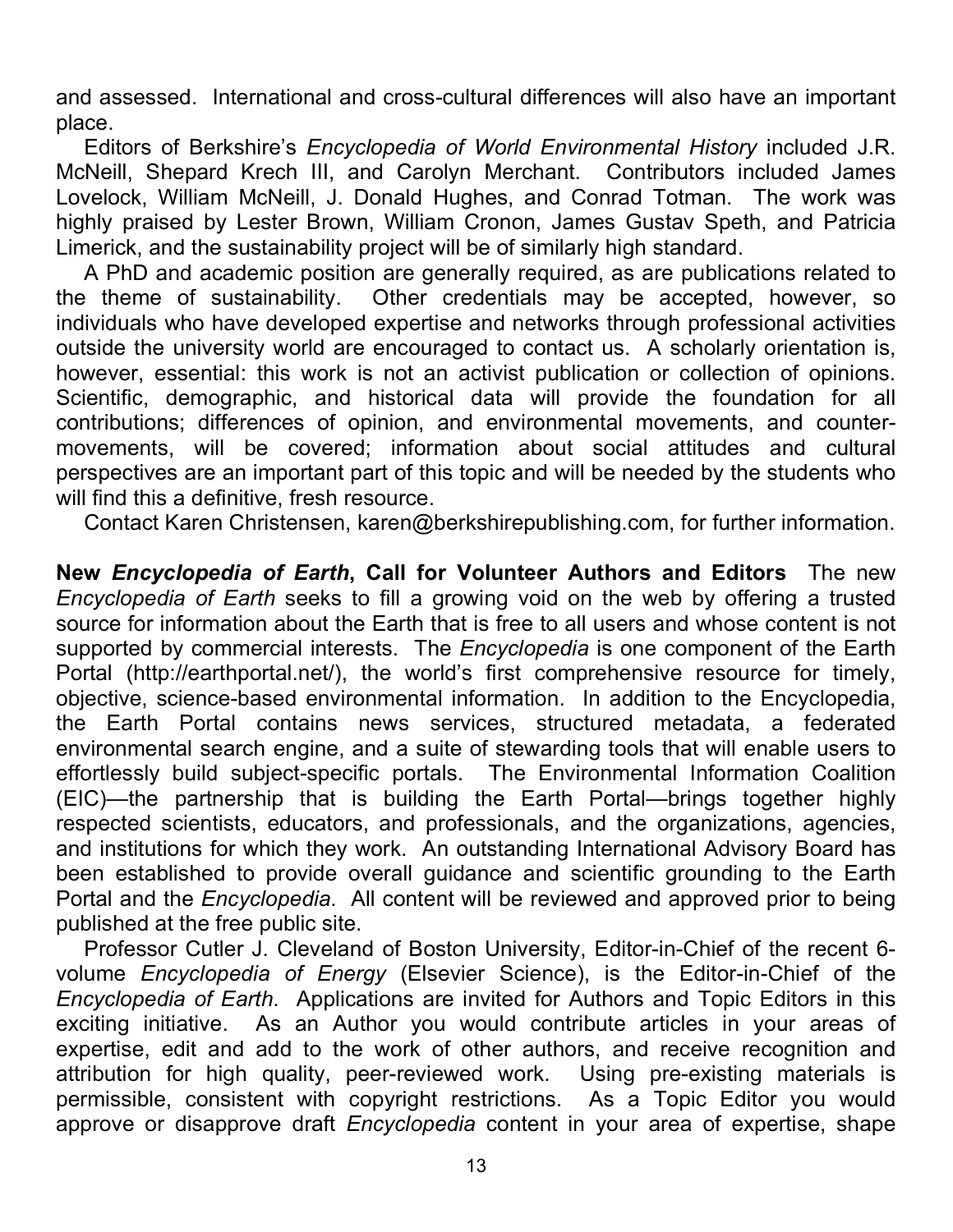policies, maintain quality, contribute and edit articles, and be given full recognition and attribution for your work. As either Author or Topic Editor, you will be carrying out public education and outreach consistent with the mission of your institution and, perhaps, with the requirements of grants that support your work. Most important, you will find you involvement in the *Encyclopedia* rewarding and fun.

If you would like to apply, please contact Lauren Pidot at lpidot@ncseonline.org for an application form.

## **PHILOSOPHY IN THE FIELDS**

**Philosophical Field Station in Chile** The Department of Philosophy and Religious Studies at the University of North Texas in Denton, Texas announces its new field station for interdisciplinary work in environmental science, philosophy, and policy. Cosponsored by the Omora Foundation (http://www.omora.org), the field station is located in Cape Horn, Chile, at 55° S, at the southern tip of South America. While still in its early stages, a variety of activities and opportunities for both the UNT community and researchers worldwide are planned, including:

- **Internships for travel and research to Cape Horn will be available for UNT graduate** students beginning in the fall of 2006.
- The Cape Horn Research Workshop, a joint Chilean-US international meeting, planned for June 2007.
- Construction of a research dorm and library, as well as a separate classroom and research center.
- Experiential nature-writing course, "Tracing the Path of Darwin: Writing at the Beagle Channel."

We invite researchers and graduate students at other institutions to contact us for possible research at the field station, and for opportunities for partnerships. Further information may be found at the field station website: http://www.phil.unt.edu/chile/, or by contacting:

Robert Frodeman Dept of Philosophy and Religion Studies University of North Texas 225 EESAT, Box 310920 Denton, TX 76203 Tel (940) 565-2134 Fax (940) 565 4448 http://www.phil.unt.edu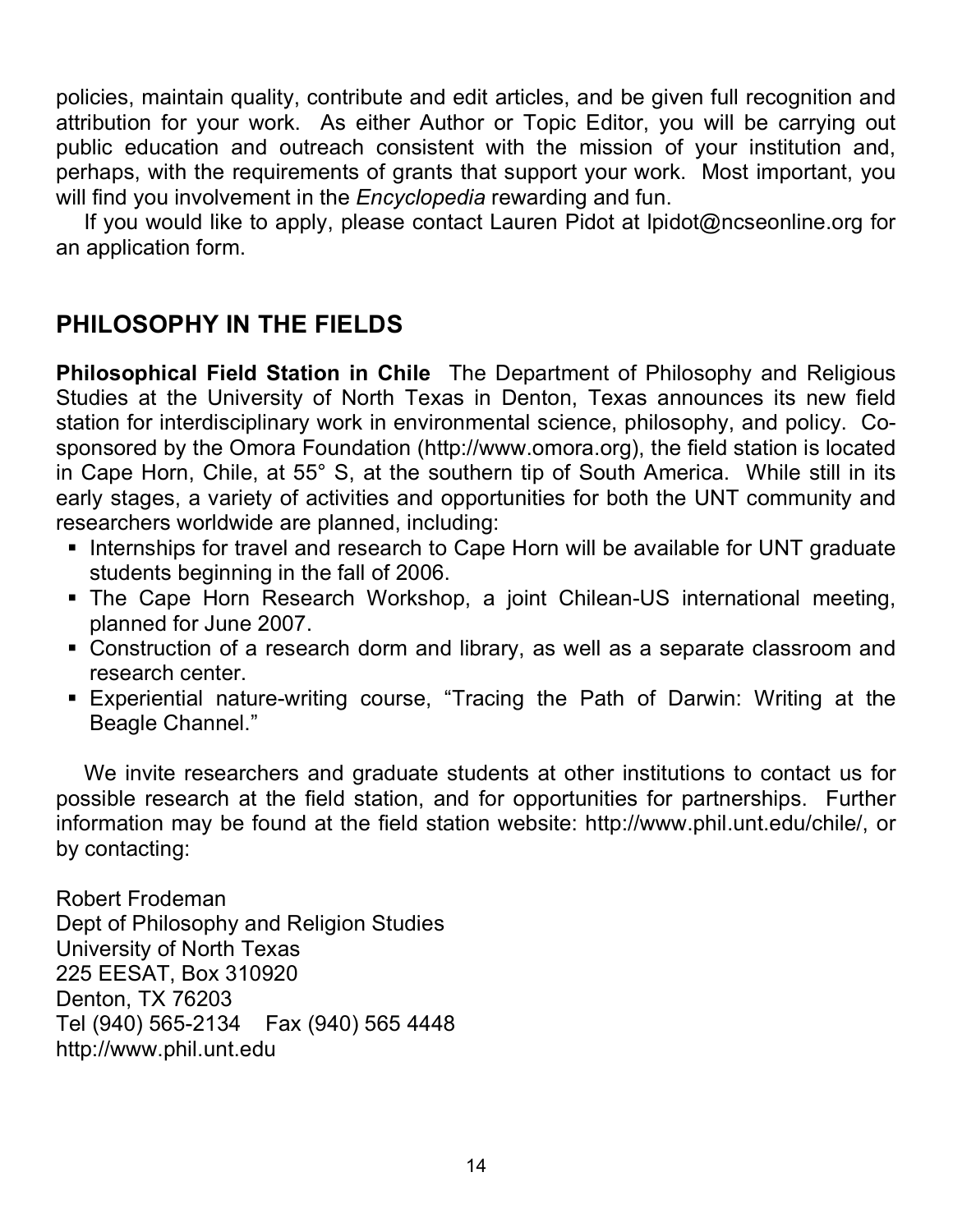**U.S. Students Study Environmental Ethics in Mexico** During summer of 2005, Mark Woods, an associate professor at the University of San Diego (USD), taught a six week environmental ethics course in the USD Summer Program in Guadalajara, Mexico. It was the first time a philosopher had taught in this study abroad program in over twenty years. Most of the students lived with host families, and their stay in Mexico provided them with a unique opportunity to begin to experience environmental problems within the perspective of a third world country. Compared to many other first world countries, United States college students tend to be less well-traveled internationally, and the fact that Woods taught environmental ethics outside the confines of the U.S. helped establish an outside perspective to examine U.S. patterns of economics, consumption, and environmental impacts. While the students studied a number of standard environmental ethics topics, they focused their field of study on issues of globalization, sustainability, justice, consumption, and technology. Woods plans on teaching a new course on environmental justice in the Guadalajara Program in summer 2007.

In the last issue of the ISSE Newsletter, Jennifer Everett announced her survey research on Higher Education and Sustainability and asked a number of questions about what environmental philosophers, and a college education as a whole, should be providing for students. Woods believes that one important role for environmental philosophers who teach in the U.S. should be to look for opportunities to teach environmental philosophy to U.S. students outside of the borders of the U.S. Implicitly and explicitly, a number of environmental problems throughout the world are linked to behaviors, policies, and practices of individuals, groups, and governments within the U.S. Many people in the U.S. have college degrees, and it is incumbent on us as environmental philosophers to help create good environmental citizens. Physically taking U.S. college students outside of their familiar comfort zones and teaching environmental philosophy in foreign countries, particularly third world countries, might help begin to shake them out of their environmental, dogmatic slumber. --Submitted by Mark Woods, mwoods@sandiego.edu.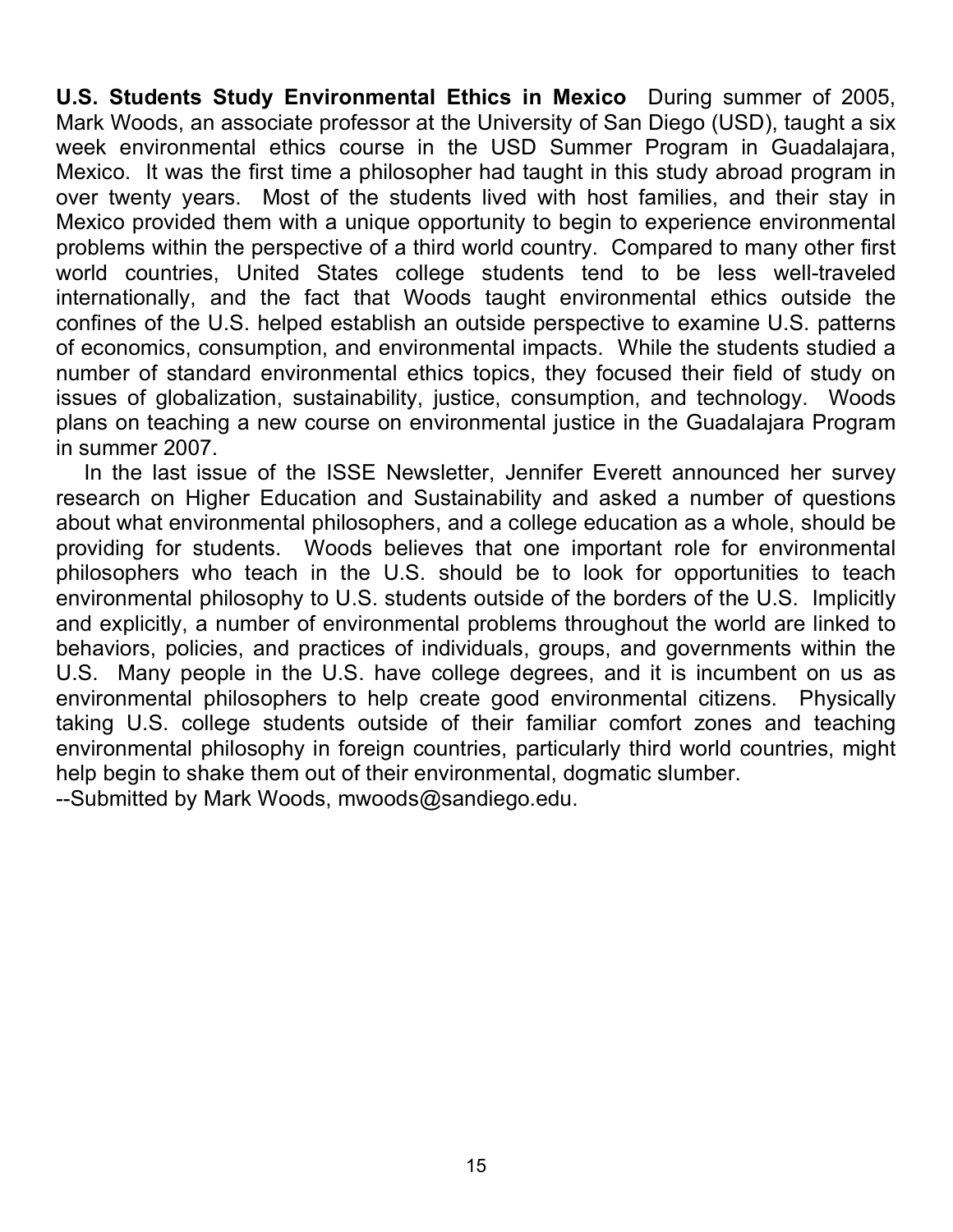### **Vanishing Amphibians after a talk by David Wake**

Since 1990, scientists have referred to amphibians as canaries in the coal mine; the Global Amphibian Assessment (GAA) shows that the canaries are dying…. Nearly one-third of the world's 5,743 amphibian species have been classified as threatened with extinction.... 122 species, perhaps many more, appear to have gone extinct since 1980. Declaration of the Amphibian Conservation Summit, September 2005.

Wake said the comparison some people have made between amphibians and the canaries that once warned coal miners of danger isn't quite right. "If a canary died," Wake said, "the miners got out of the mine. We don't have that option. We don't have any place to go."

> The marsh is silent, the water, the grass,

no high brief pinging or contrabass.

An avalanche of species breeding stock gone,

eyes all over their skins, tongues all over their skins

eating our air tree-barked boulders,

blue porcelain clowns, ruby-bellied emeralds,

golden harlequins. Who was looking?

> --Ray Hudson (rhudson@together.net) Middleybury, VT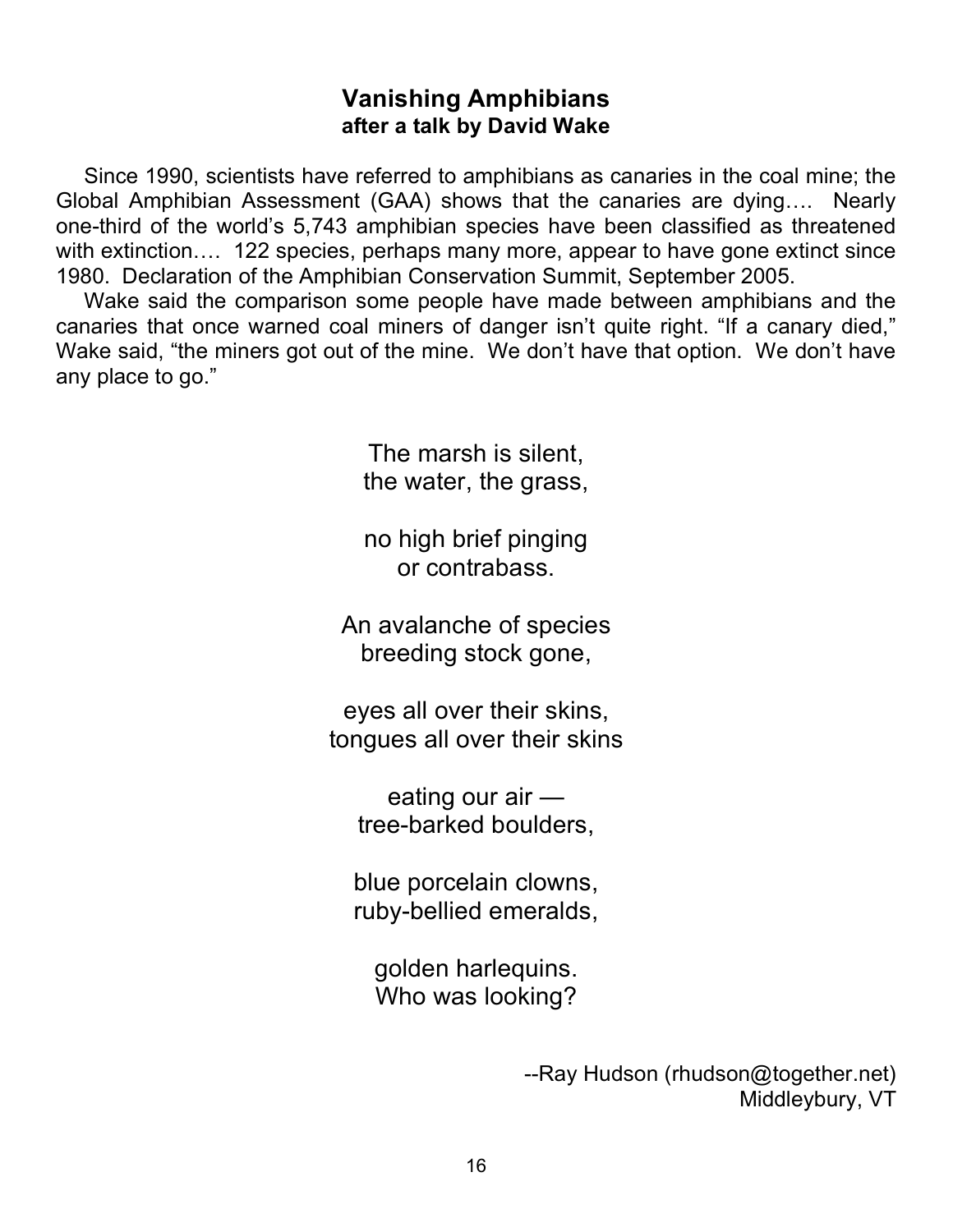# **ACADEMIC PROGRAMS AND INSTITUTES**

**Environmental Ethics Institute July 10-28, 2006, Missoula, Montana** "Exploring the Landscapes of Environmental Thought," An Environmental Ethics Institute, will be offered by The Center for Ethics at The University of Montana July 10-28, 2006. The Institute creates unique educational opportunities for citizens, scholars, students, environmental educators and leaders to come together and discuss important aspects of environmental thought. Enjoy the exceptional beauty and recreational opportunities of western Montana while exploring a wide range of environmental and ethical issues with leading environmental thinkers. Courses can be taken for credit or with a nocredit option at a reduced fee, and graduate credit is available. Participants can register for any portion of the Institute that fits their schedule and interests. Schedule of events:

- Environmental Justice in Montana's Indian Country, July 10-13, 1 credit course with Robin Saha, Environmental Studies, UM-Missoula
- Foundations of Environmental Thought, June 5-July 7 online\* & July 17-21 on campus, 3 credit course with Andrew Light, Department of Philosophy and Evans School of Public Affairs, University of Washington
- How We Experience Nature: Environmental Aesthetics, June 5-July 7 online\* & July 24-28 on campus, 3 credit course with Yuriko Saito, Division of Liberal Studies, Rhode Island School of Design \*Note: The innovative part online, part face-toface 3-credit course format is designed to enhance the learning experience of the summer short-course format and to make your time in Missoula as enjoyable as possible.
- Science, Religion, and the Environment, July 27, evening panel discussion with Holmes Rolston III, Colorado State University, Albert Borgmann, The University of Montana, John Hart, Boston University, Ned Hettinger, College of Charleston, and Christopher Preston, The University of Montana
- "The Death of Environmentalism", July 20, evening panel discussion with William Chaloupka, Colorado State University, Daniel Kemmis, Center for the Rocky Mountain West, Andrew Light, University of Washington, and Tracy Stone-Manning, Clark Fork Coalition
- National Bison Range, July 12, full day field trip with Robin Saha, Environmental Studies, UM-Missoula
- **Ethical Issues in Ecological Restoration, July 19, 1/2 day field trip with Dan Spencer,** Environmental Studies/Liberal Studies/Philosophy, UM-Missoula
- Evening lectures by Holmes Rolston, Andrew Light, Yuriko Saito and Ned Hettinger during the 3-week Institute

Registration forms, course descriptions, preliminary syllabi, faculty information, and travel information can be downloaded directly from our website, http://www.umt.edu/ethics. For more information, contact: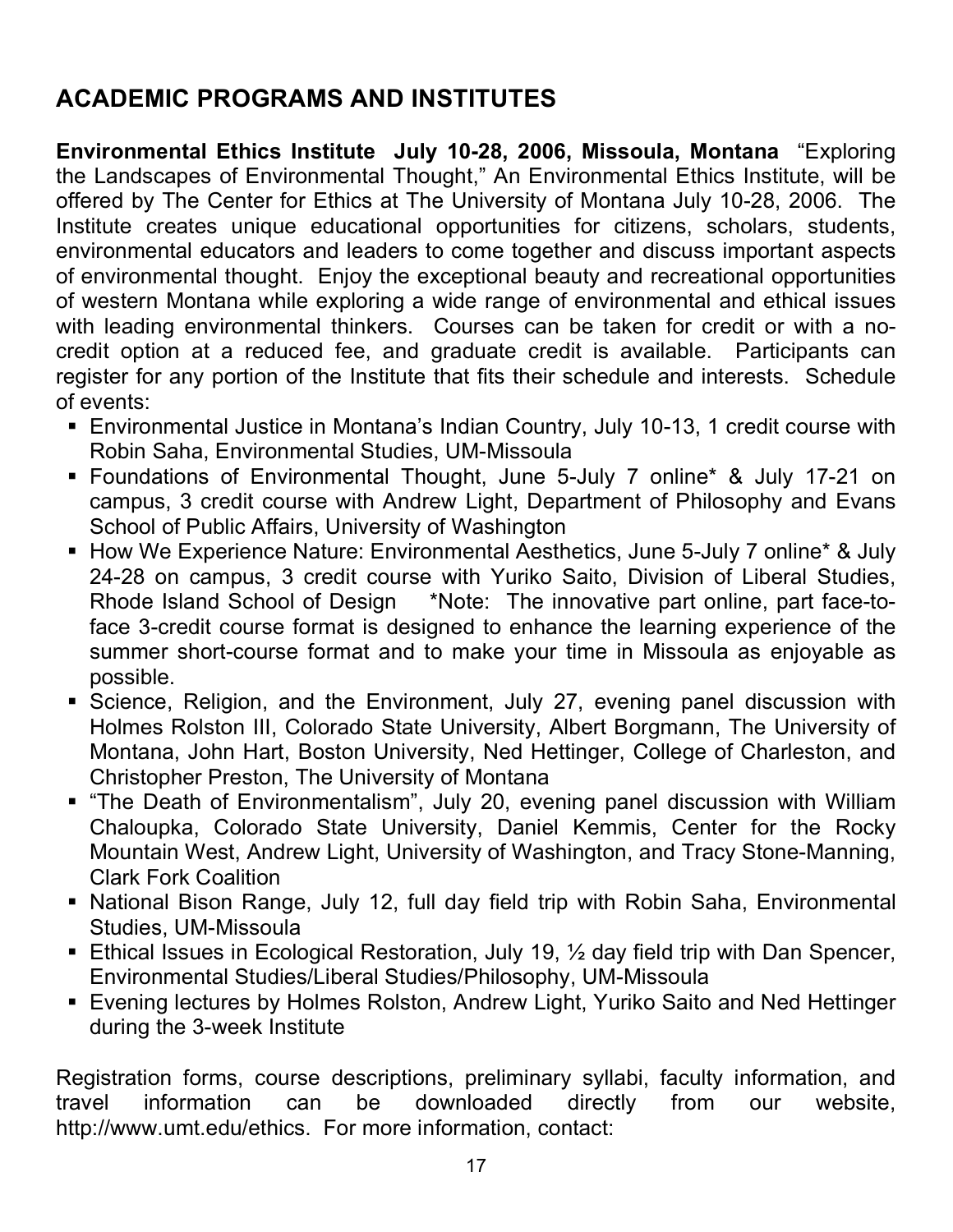Dane Scott, Director The Center For Ethics The University of Montana 1000 East Beckwith Avenue Missoula, MT 59812-2808 ethics@mso.umt.edu; http://www.umt.edu/ethics Tel (406) 243-5744 Fax (406) 243-6633

**Undergraduate Course in Marine Science And Sustainability August-October, 2006, Washington** Beam Reach is a sustainability science school focused on the marine environment. We believe that combining ocean exploration, student inquiry, and a vessel demonstrating clean technologies is the best way to foster personal growth, teach the scientific process, and promote a sustainability ethic. In 2006 the core Beam Reach offering is a full-term (10 week) program focused on endangered orcas and salmon, appropriate for science and non-science majors alike, and approved for academic credit through the University of Washington.

Participants this year will witness a managerial drama in which the Endangered Species Act is applied to two prominent species, one of whom (resident orcas) eats the other (salmon). Students will also have the rare chance to conduct their acoustic research aboard the first biodiesel-electric hybrid sailing charter vessel on the West Coast. During the first half of the program students collaborate with scientists, formulate individual research projects, and prepare for sea. Then they board a sailing research vessel and explore the Pacific Ocean under renewable power. For further information, contact:

Dr. Scott Veirs President, Beam Reach Marine Science and Sustainability School 6537 16th Ave NE Seattle, WA 98115 (206) 251-5554 admissions@beamreach.org; http://www.beamreach.org

**New International Masters Program in Professional and Applied Ethics** The Australian National University and Bjorknes College Oslo announce a prestigious Master of Arts program in Professional and Applied Ethics designed to equip both new graduates and established practitioners and decision makers with the skills to identify, analyse, and resolve ethical issues in government, business, and industry and to develop ethically sustainable policies and practice for sectors including health care, criminal justice, information technology and biotechnology. The program offers a unique global perspective on ethical questions, with a strong Scandinavian and European focus in the first part and an Australian and Asia -Pacific focus in the latter part of the program.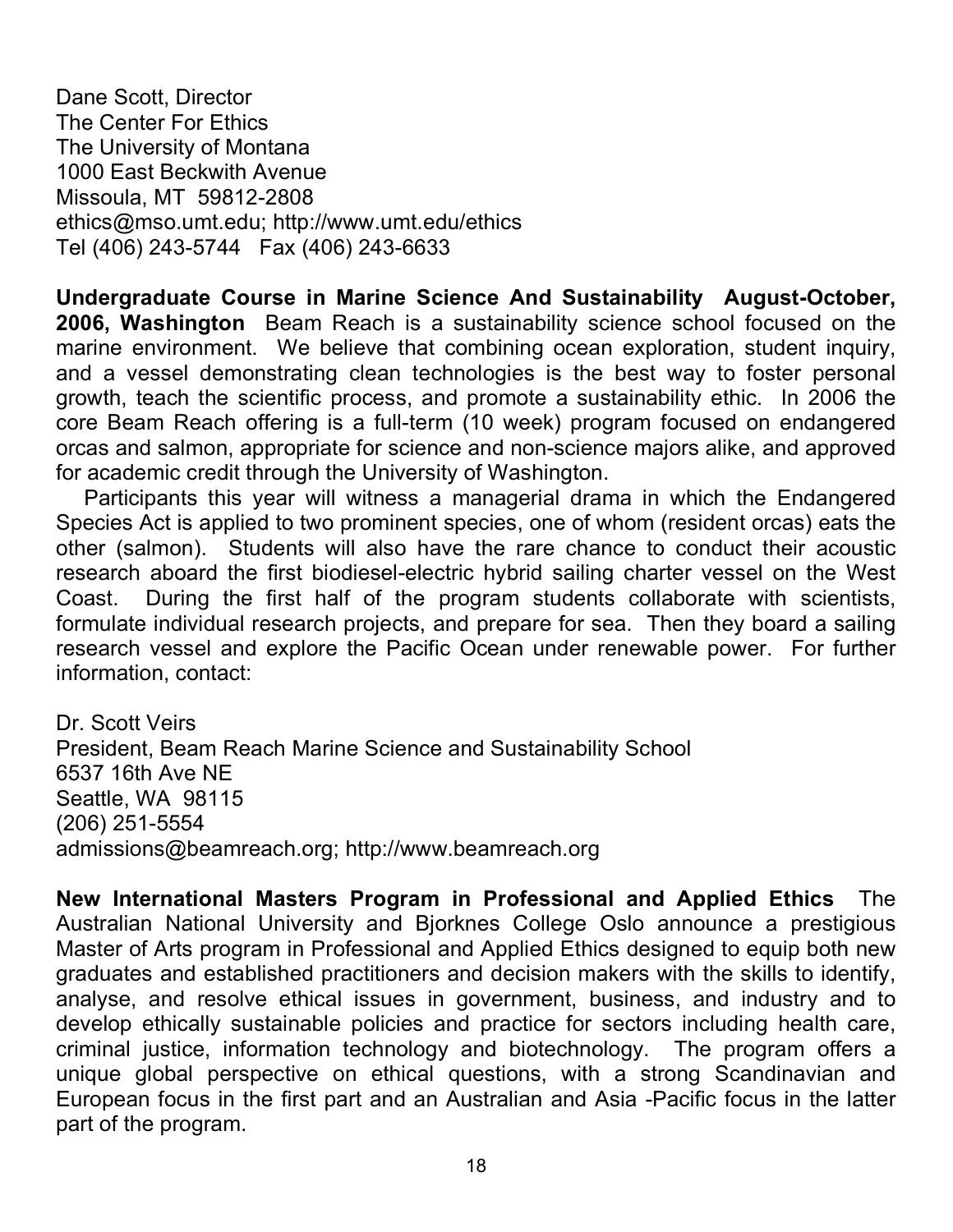In Canberra it is taught by philosophers at the highly regarded Australian Research Council funded Special Research Centre for Applied Philosophy and Public Ethics: the largest such centre in the world; and in Oslo by lecturers associated with the globally recognised Ethics Program at the University of Oslo and International Peace Research Institute.

Students selected for this elite program will thus enjoy unparalleled access to lecturers who are esteemed as world leaders in their field including Professors Tom Campbell, John Kleinig, Jeroen van den Hoven and Thomas Pogge.

The program commences in September 2006 in Oslo. Details of the program including how to apply may be found at http://appliedethics.anu.edu.au. Interested persons may also contact:

Thomas Pogge CAPPE, ANU, LPO Box 8260 Canberra, ACT 2601 Australia Professorial Research Fellow Centre for Applied Philosophy and Public Ethics The Australian National University Charles Sturt University University of Melbourne Tel +61 2 61255485 Fax +61 2 61256579 tp6@columbia.edu www.csu.edu.au/faculty/arts/cappe/

## **ISSUES**

**White Storks Fly in Japanese Skies for the 1st Time in 34 Years**. An attempt to return White Storks (Ciconia ciconia) to the wild has been made by the Hyogo Prefectural Homeland for the White Stork in Toyooka City, Hyogo Prefecture. This species has been extinct in the wild since 1971. Storks bred and raised at this facility were released in September 2005. It was the first time in 34 years that storks hatched in Japan were released into the sky, and was the world's first attempt to reintroduce this species. http://www.japanfs.org/db/database.cgi?cmd=dp&num=1260&dp= data\_e.html.

**Bottled Water: Pouring Resources Down the Drain**. The global consumption of bottled water reached 154 billion liters (41 billion gallons) in 2004, up 57 percent from the 98 billion liters consumed five years earlier. Even in areas where tap water is safe to drink, demand for bottled water is increasing, producing unnecessary garbage and consuming vast quantities of energy. Although in the industrial world bottled water is often no healthier than tap water, it can cost up to 10,000 times more. At as much as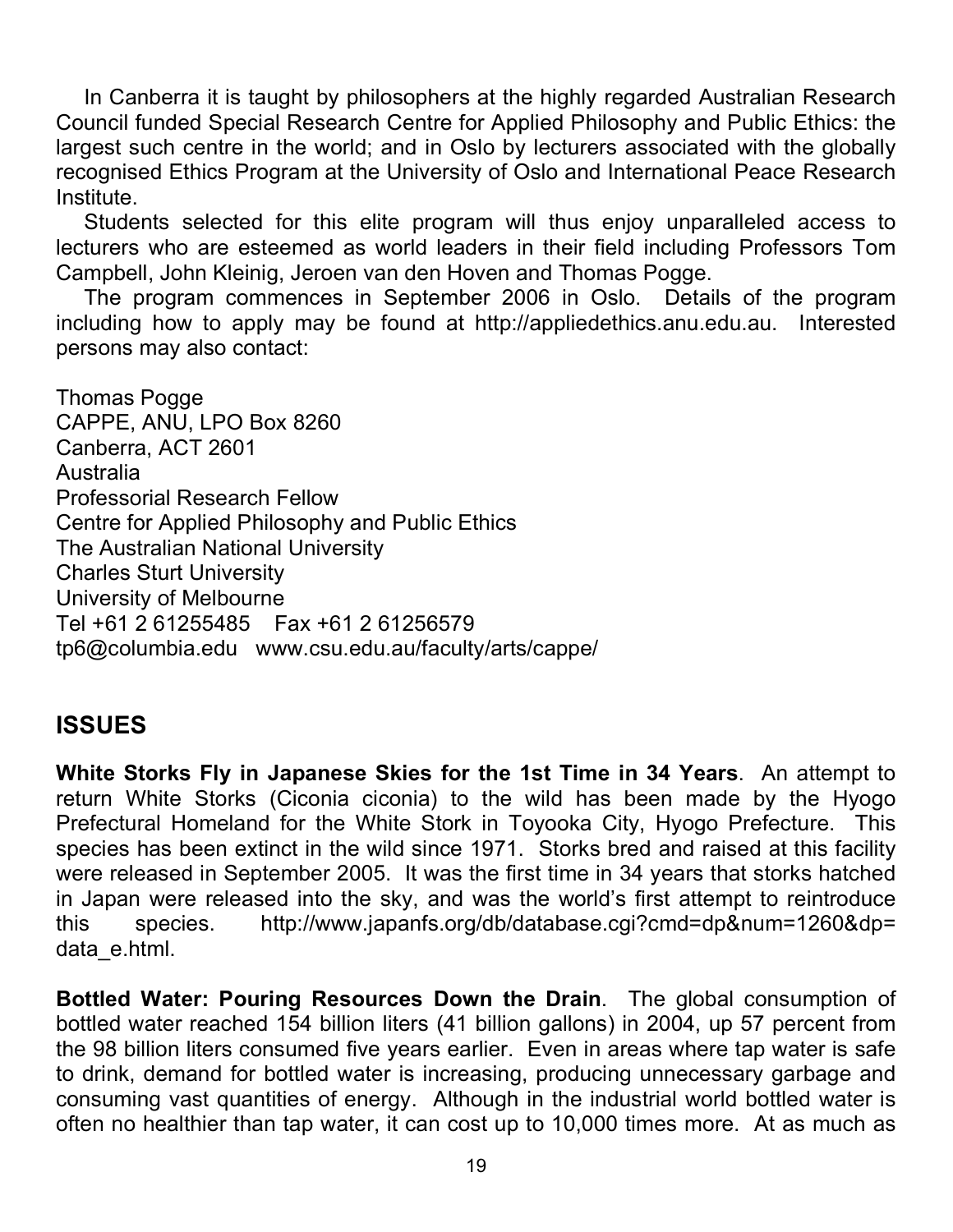\$2.50 per liter (\$10 per gallon), bottled water costs more than gasoline. The United States is the worlds leading consumer of bottled water, with Americans drinking 26 billion liters in 2004, or approximately one 8 ounce glass per person every day. Mexico has the second highest consumption, at 18 billion liters. China and Brazil follow, at close to 12 billion liters each. Ranking fifth and sixth in consumption are Italy and Germany, using just over 10 billion liters of bottled water each.

After the water has been consumed, the plastic bottle must be disposed of. According to the Container Recycling Institute, 86 percent of plastic water bottles used in the United States become garbage or litter. Incinerating used bottles produces toxic byproducts such as chlorine gas and ash containing heavy metals. Buried water bottles can take up to 1,000 years to biodegrade. Studies show that consumers associate bottled water with healthy living. But bottled water is not guaranteed to be any healthier than tap water. In fact, roughly 40 percent of bottled water begins as tap water; often the only difference is added minerals that have no marked health benefit. http://www.earth policy.org/Updates/2006/Update51.htm

**New York Times, "Crossroads in the National Parks."** Editorial, February 27, 2006. "The Interior Department has extended the period in which the public may comment on the National Park Service's controversial plan to rewrite the management policies for the national parks. But the extension was unnecessary, just as the rewrite itself is unnecessary. The public has already spoken and so have its elected representatives. Their central message is that the administration's proposed revisions will serve no one, least of all the parks, and that the Interior Department would be well advised to abandon the effort. The main problem with the proposed revisions is that, taken together, they shift the management focus from the park service's central, historic mission preserving natural resources for the enjoyment of future generations to commercial and recreational use of the park for today's generation..." and more. http://www.nytimes.com/2006/02/27/opinion/27mon1.html

## **WEBSITES OF INTEREST**

Thanks to David Ehrensperger, Philosophy Graduate Student, Colorado State Univ.

Alternative Farming Systems Information Center: Community Supported Agriculture http://www.nal.usda.gov/afsic/csa/ Community Supported Agriculture (CSA) is a growing agricultural model for ecological and economic sustainability. This is a USDA National Agriculture Library site.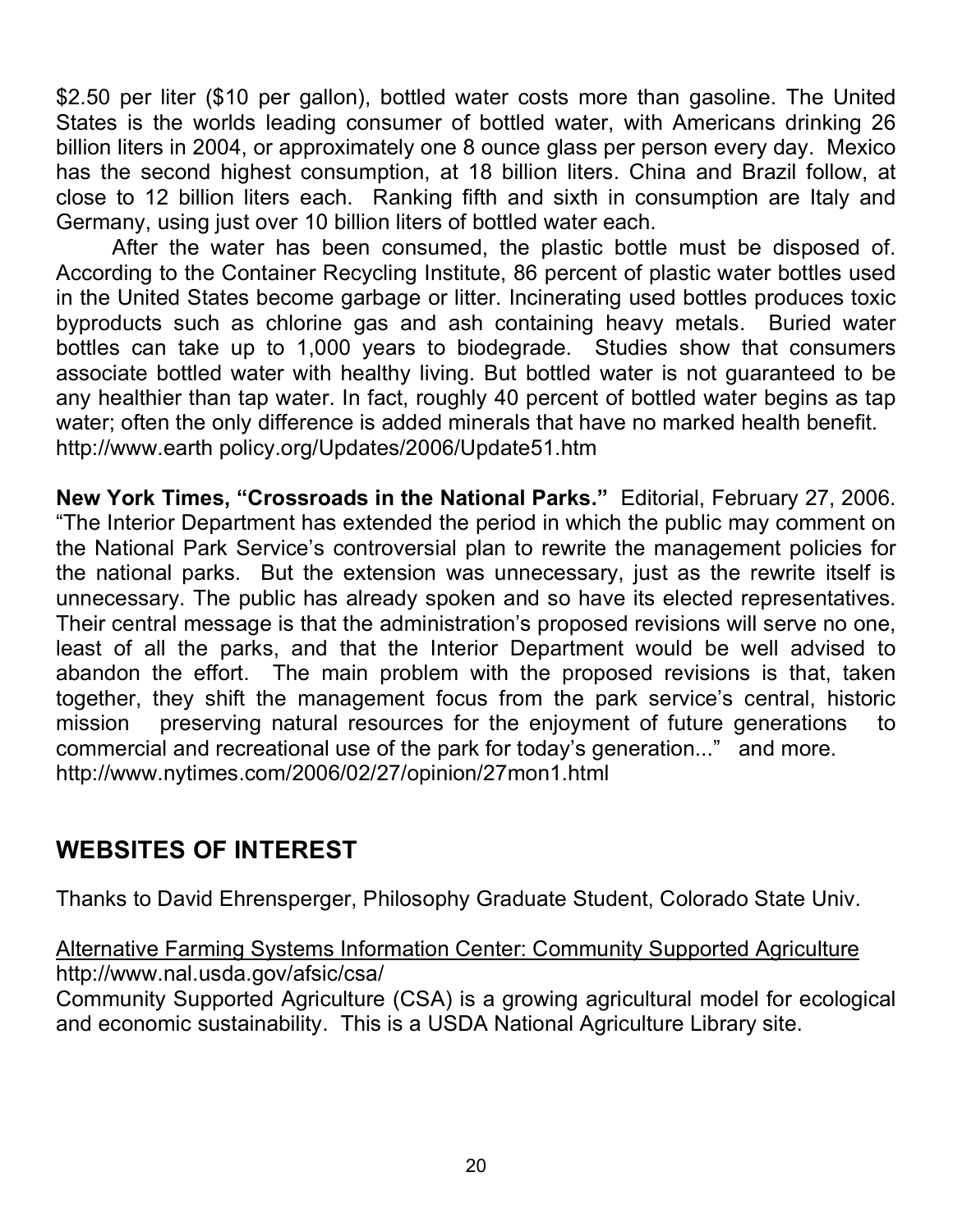### Association for the Study of Literature and Environment

http://www.asle.umn.edu/index.html

Focuses on writing about human relations with the natural world. ASLE is an international organization; one main focus is ecocriticism.

Bat Conservation International http://www.batcon.org/home/default.asp Bats, their great skills, their ecological and economical importance, their habitats, including bridges and caves, and the importance of their conservation.

British Library: Listen to Nature http://www.bl.uk/listentonature

400 recordings selected from the more than 150,000 animal sounds held by the Library. Can be browsed by location, animal type, or habitat. Visitors may search the combined catalogue of the British Library Sound Archive, which includes all types of recorded sound. Use advanced search, limit searches to Wildlife sounds, and look for the "Electronic access" link. Real Player or other media playback software required.

California Climate Change Portal http://climatechange.ca.gov/

Various initiatives sponsored by different agencies within California: a voluntary greenhouse gas emission registry for California companies and a research program to spur environmentally friendly energy alternatives.

Ecosustainable Hub–Australia http://www.ecosustainable.com.au/ Links to information about environmentally sustainable practices.

ENN: Environmental News Network http://www.enn.com/index.html Environmental radio, TV, podcasts, and a daily e mail newsletter. Opinions can be posted on the online bulletin board.

International Federation of Organic Agriculture Movements http://www.ifoam.org/ The demand for certified organic produce continues to increase, and this website links a number of organizations around the globe remain committed to this idea. Materials on food security, food quality, and the organic certification process.

Land Use / Chicago. Revealing Chicago: An Aerial Portrait

http://www.revealingchicago.org/

Patterns of human use (and misuse) of the land provocatively revealed through aerial photography. Requires Macromedia Flash Player.

Millennium Ecosystem Assessment http:\\maweb.org.

Huge website, with worldwide data, and includes PowerPoint presentations that you can download. See also bibliography entry for their print publications.

Millennium Seed Bank Project http://www.rbgkew.org.uk/msbp/

The Royal Botanic Gardens is collecting 24,000 plant species, including almost all of the native flowering plants in the United Kingdom. With a Seed Information Database.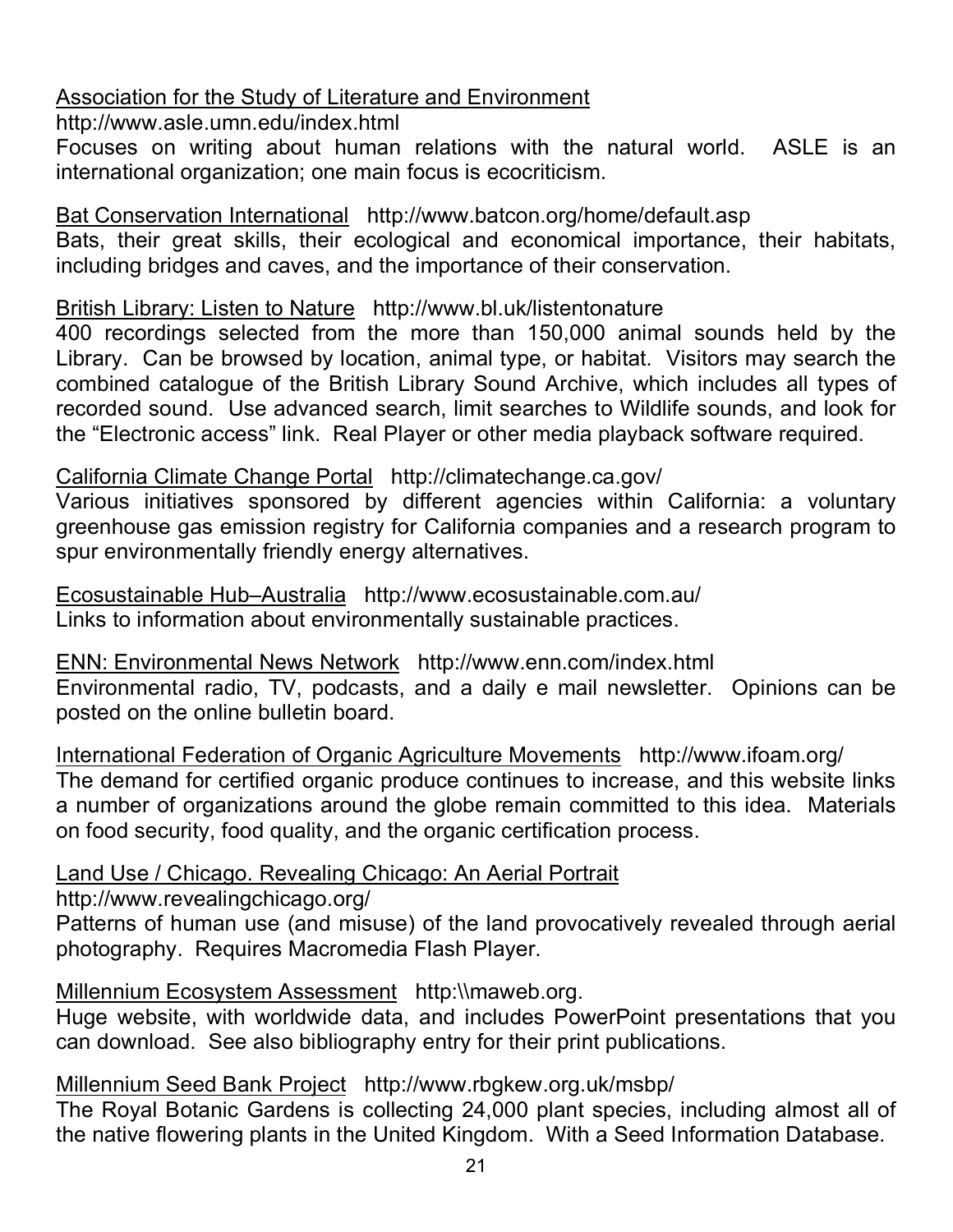#### National Park Service Planning, Environment and Public Comment Site http://parkplanning.nps.gov/

The National Park Service is working on dozens of long term plans for development and conservation of parks, national monuments and national historic sites. Current plans, environmental impact analyses, and related documents under review.

#### NatureServe, A Science-Based Resource For Conservation

http://www.natureserve.org/

Networks many natural heritage programs around the U.S. and parallel programs internationally, with information about rare and endangered species and ecosystems.

NOAA Paleoclimatology Program http://www.ncdc.noaa.gov/paleo/paleo.html Examining ice cores, lake sediments, and other means to understand climate variability over a wide range of time periods, e.g. drought in the North American historical record and abrupt climate change in the historical past. Background material against which the models and predictions of contemporary global climate change must be evaluated.

### Online Gadfly http://gadfly.igc.org/

Ernest Partridge maintains an extensive website with, among other things, news and opinion regarding moral philosophy, environmental ethics, and public policy. This includes an Environmental Ethics Directory. Well worth surfing here.

### Pew Institute for Ocean Science http://www.pewoceanscience.org

Conducts, sponsors, disseminates, and promotes world class scientific activity protecting the world oceans. Examples: global shark assesment, ocean fishery yields around the world. Images, videos, audio programs, press coverage, and publications.

### Roll Back Malaria Partnership

http://www.rbm.who.int/cgi bin/rbm/rbmportal/custom/rbm/home.do Bill Gates recently gave \$258 million for malaria research, to complement the work of Roll Back Malaria Partnership (RBM), an initiative of the World Health Organization, UNICEF, and World Bank. Note the Roll Back Malaria Global Strategic Plan.

## **RECENT ARTICLES AND BOOKS**

The 2005 update to the International Society for Environmental Ethics Bibliography is now on the website: http://www.cep.unt.edu/bib/index.htm. This bibliography website can be searched online and the results e-mailed to you. It can also be downloaded, including as PDF files. Thanks to Gene Hargrove for maintaining the website.

Thanks again (and again) to Mary McAfee Sealing (formerly Colorado Division of Wildlife) for her help in editing the bibliography.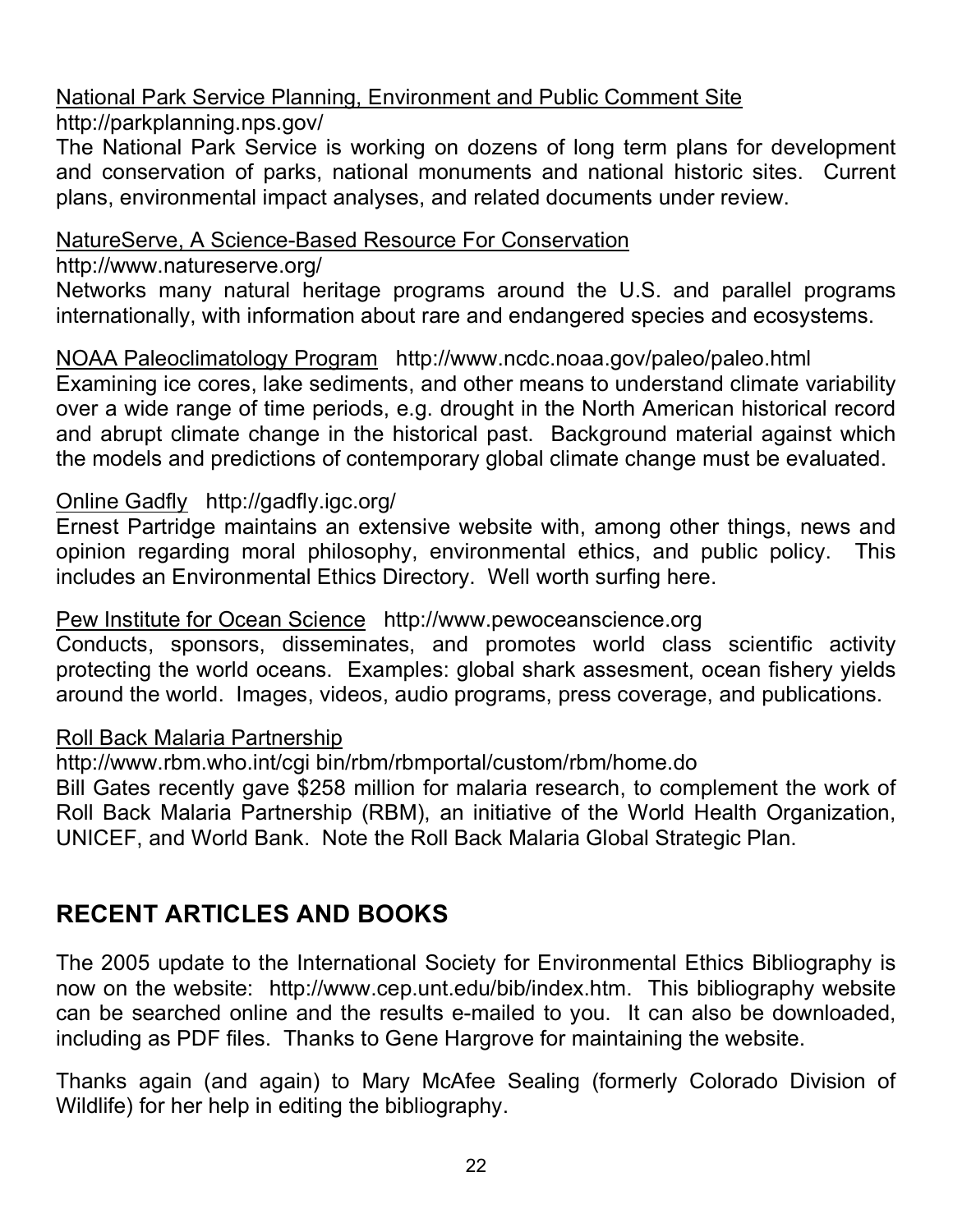*The Selected Works of Arne Naess*. Volumes 1-10 Edited by Harold Glasser with assistance from Alan Drengson in cooperation with the author. The Netherlands, Spring, 2005. Publication made possible through a grant from the Foundation for Deep Ecology. The individual volumes are not available separately, the whole set must be purchased. The current price for all ten volumes from Springer is US \$1,900. Volumes: Vol 1: Interpretation and Preciseness: A Contribution to the Theory of Communication.

Vol 2: Scepticism: Wonder and Joy of a Wandering Seeker.

Vol 3: Which World Is the Real One? Inquiry into Comprehensive Systems, Cultures, and Philosophies.

Vol 4: The Pluralist and Possibilist: Aspects of the Scientific Enterprise, Rich Descriptions, Abundant Choices, and Open Futures.

Vol 5: Gandhi and Group Conflict: Exploration of Nonviolent Resistance, Satyagraha.

Vol 6: Freedom, Emotion and Self-Subsistence: The Structure of a Central Part of Spinoza's Ethics.

Vol 7: Communication and Argument: Elements of Applied Semantics.

Vol 8: Common Sense, Knowledge, and Truth: Open Inquiry in a Pluralistic World, Selected Papers.

Vol 9: Reason, Democracy, and Science: Understanding Among Conflicting Worldviews, Selected Papers.

Vol 10: Deep Ecology of Wisdom: Explorations in Unities of Nature and Cultures, Selected Papers.

--Adams, Carol J., "Robert Morris and a Lost 18th Century Vegetarian Book: An Introduction to Morris's A Reasonable Plea for the Animal Creation," Organization and Environment 18 (no. 4, Dec 2005).

--Adams, Jonathan, *The Future of the Wild: Radical Conservation for a Crowded World*. Boston: Beacon Press, 2005. Parks and protected areas are the cornerstone of conservation in a crowded world, but increasingly we have to worry about borders. Park and wilderness boundaries are artificial, drawn for political and social convenience rather than for ecosystemic reasons, illusory to all but humans. Conservation needs to be integrated across the landscape. Adams is a Nature Conservancy biologist.

--Allan, JD, et al., "Overfishing of Inland Waters," BioScience 55 (no. 12, December 2005): 1041-1051. Inland waters have received slight consideration in recent discussions of the global fisheries crisis, though they provide much needed protein, jobs, and income, especially in rural communities of developing countries. Systematic overfishing of fresh waters is largely unrecognized because of weak reporting and because fishery declines take place within a complex of other pressures. Moreover, the ecosystem consequences are poorly understood. These complexities underlie the paradox that overexploitation of a fishery may *not* be marked by declines in total yield, even when individual species and long term sustainability are highly threatened.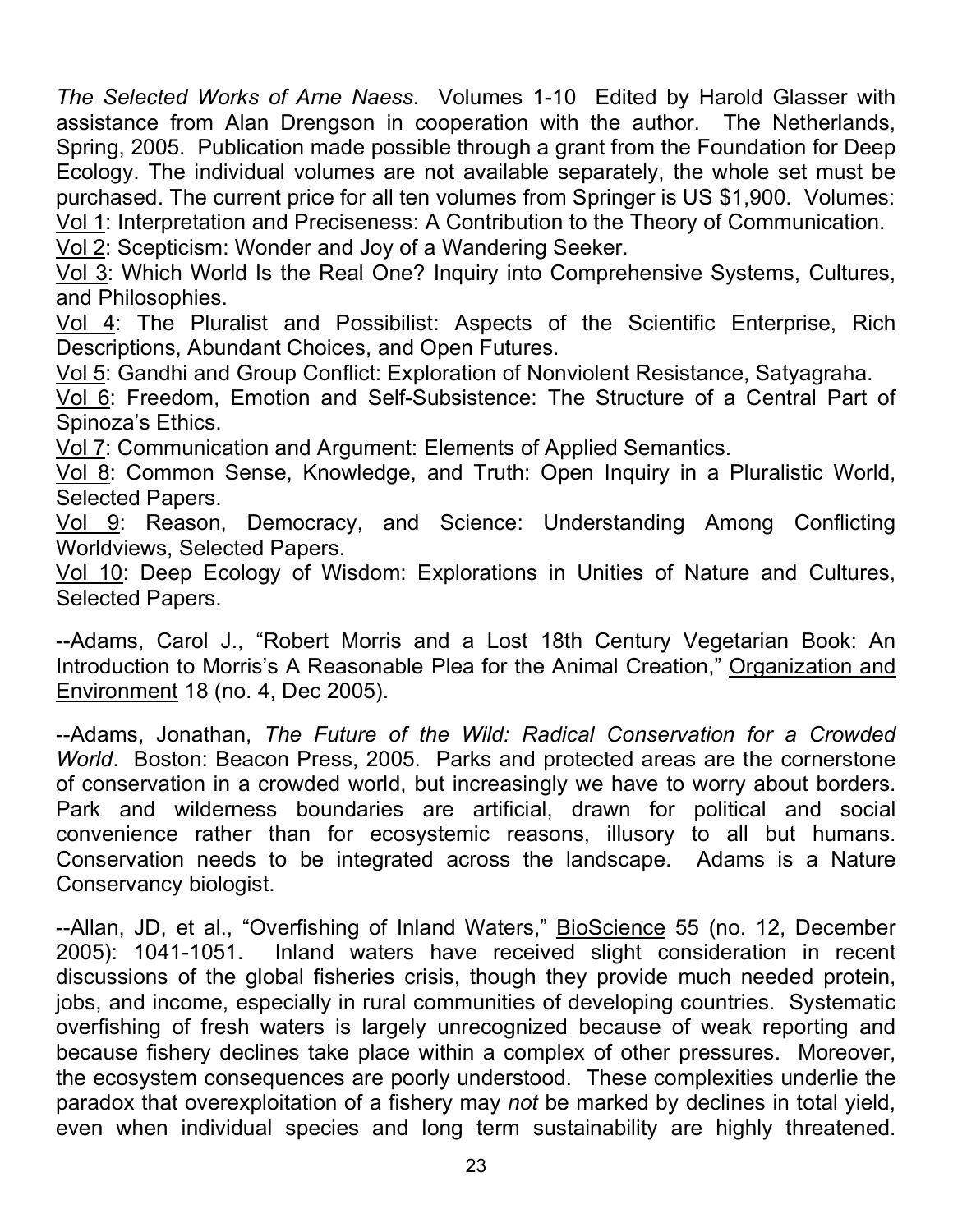Indeed, one symptom of intense fishing in inland waters is collapse of particular stocks even as overall fish production rises—a biodiversity crisis more than a fisheries crisis.

--Allen, Bryon P., and John B. Loomis, "Deriving values for the ecological support function of wildlife: An indirect valuation approach," Ecological Economics 56 (no. 1, 2006): 49 57.

--Asbjornsen, H; Brudvig, LA; Mabry, CM; Evans, CW; Karnitz, HM, "Defining Reference Information for Restoring Ecologically Rare Tallgrass Oak Savannas in the Midwestern United States," Journal of Forestry 103 (no. 7, Oct/Nov 2005): 345-350.

--Baldwin, Ian T., et al., "Volatile Signaling in Plant-Plant Interactions: 'Taling Trees' in the Genomics Era," Science 311 (10 February 2004): 812-814. Well, maybe it's more like "eavesdropping." Plants pick up on volatiles released by nearby plants under herbivore attack and prepare their defenses. And those under attack may release volatiles to draw predators on their attacking heribores. Such signalling can be better tested now because of our ability to genetically modify "deaf" and "mute" plants.

--Barrett, Scott, *Environment and Statecraft: The Strategy of Environmenal Treatymaking*. New York: Oxford University Press, 2003.

--Barringer, Felicity, "Steps Taken to Help Eagle Leave Endangered List," New York Times, February 14, 2006. U.S. Fish and Wildlife is resuming efforts to remove the bald eagle from the endangered species list, with cooperation of environmental groups. One problem, raised by developers, is whether two earlier laws protecting the eagle make it even more difficult for developers. Bald eagles in the U.S. numbered 413 breeding pairs in 1963; today there are 7,000-9,000 breeding pairs.

--Bean, MJ, "The Endangered Species Act under Threat," BioScience 56 (no. 2, February 2006): 98-98.

--Bender, Frederic L., *The Culture of Extinction: Toward a Philosophy of Deep Ecology*. Amherst, MA: Humanity Books, 2004.

--Bendik Keymer, Jeremy, *The Ecological Life: Discovering Citizenship and a Sense of Humanity*. Lanham, MD: Roman and Littlefield, 2006. A humanistic perspective on environmental philosophy that challenges some dogmas of deep ecology and radical environmentalism while speaking for their best desires. Written as a series of lectures, the book argues that being human-centered leaves us open to ecological identifications, rather than the opposite. Draws on analytic and continental traditions, as well as literature and visual media. Environmental philosophy needs a sense of ecological justice consonant with human rights. Bendik-Keymer is in philosophy, Dept of International Studies, American University of Sharjah, United Arab Emirates.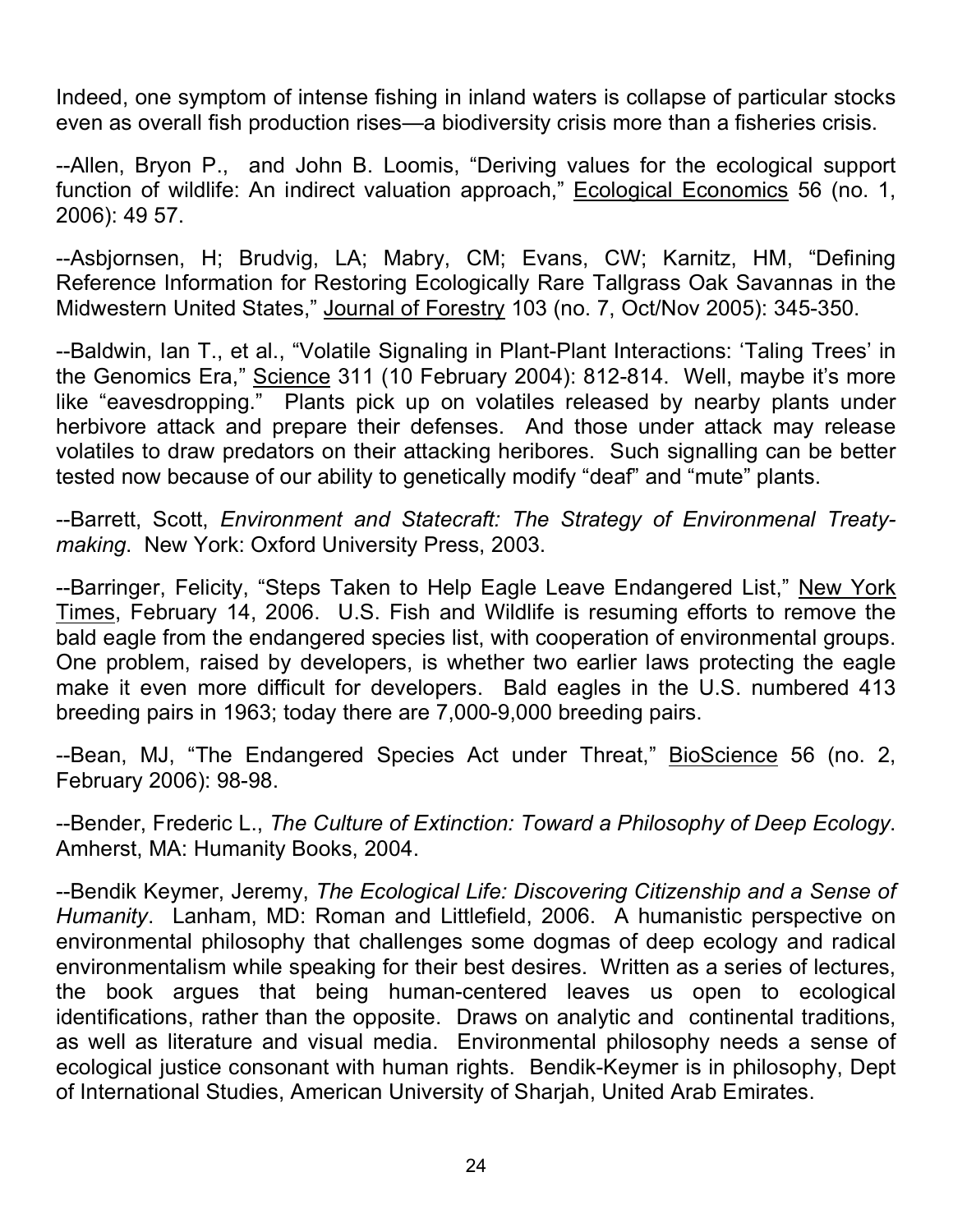--Blackburn, Simon, *The Oxford Dictionary of Philosophy*. Oxford: Oxford University Press, 1996. Contains the following definition: "Environmental ethics: Most ethics deals with problems of human desires and needs.... The central problem specific to thinking about the environment, is the independent value to place on such things as preservation of species, or protection of the wilderness. Such protection can be supported as a means to ordinary human ends.... But many want to claim a nonutilitarian, absolute value for the existence of wild things and wild places; it is in their very independence of human lives that their value consists. They put us in our proper place, and failure to appreciate this value is not only an aesthetic failure but one of due humility and reverence, a moral disability. The problem is one of expressing this value, and mobilizing it against utilitarian arguments.... See also nature, sublime."

--Brady, Bernard and Mark Neuzil, *A Spiritual Field Guide: Meditations for the Outdoors*. Grand Rapids, MI: Brazos Press, 2004 A field guide for people of faith who want to be more deeply in touch with God's good Earth and to attend to God's voice in nature. One needs to "pay attention" in and to nature. The outdoors can awaken sensibilities of dependence, gratitude, responsibility, hope, and purpose.

--Bruegmann, Robert, *Sprawl: A Compact History*. Chicago: University of Chicago Press, 2005. Sprawl is urban development, a largely beneficial expression of human desires that transcend geography and history. Sprawl should not be feared or cast in a negative light. Bruegmann is in urban planning at the University of Illinois at Chicago.

--Burdick, Alan, *Out of Eden: An Odyssey of Ecological Invasion*. New York: Farrar, Straus and Giroux, 2005.

--Burkhardt, Jeffrey, Gary Comstock, Peter G. Hartel, and Paul B. Thompson, "Agricultural Ethics," CAST Issue Paper Number 29, February 2005. Ames, IA: Council on Agricultural Science and Technology, 2005.

--Carroll, C, et al., "Defining Recovery Goals and Strategies for Endangered Species: The Wolf as a Case Study," BioScience 56 (no. 1, January 2006): 25-37. We used a spatially explicit population model of wolves (Canis lupus) to propose a framework for defining rangewide recovery priorities and finer scale strategies for regional reintroductions. The model predicts that Yellowstone and central Idaho, where wolves have recently been successfully reintroduced, hold the most secure core areas for wolves in the western United States, implying that future reintroductions will face greater challenges. However, these currently occupied sites, along with dispersal or reintroduction to several unoccupied but suitable core areas, could facilitate recovery of wolves to 49% of the area in the western United States that holds sufficient prey to support wolves. That percentage of the range with recovery potential could drop to 23% over the next few decades owing to landscape change, or increase to 61% owing to habitat restoration efforts such as the removal of some roads on public lands.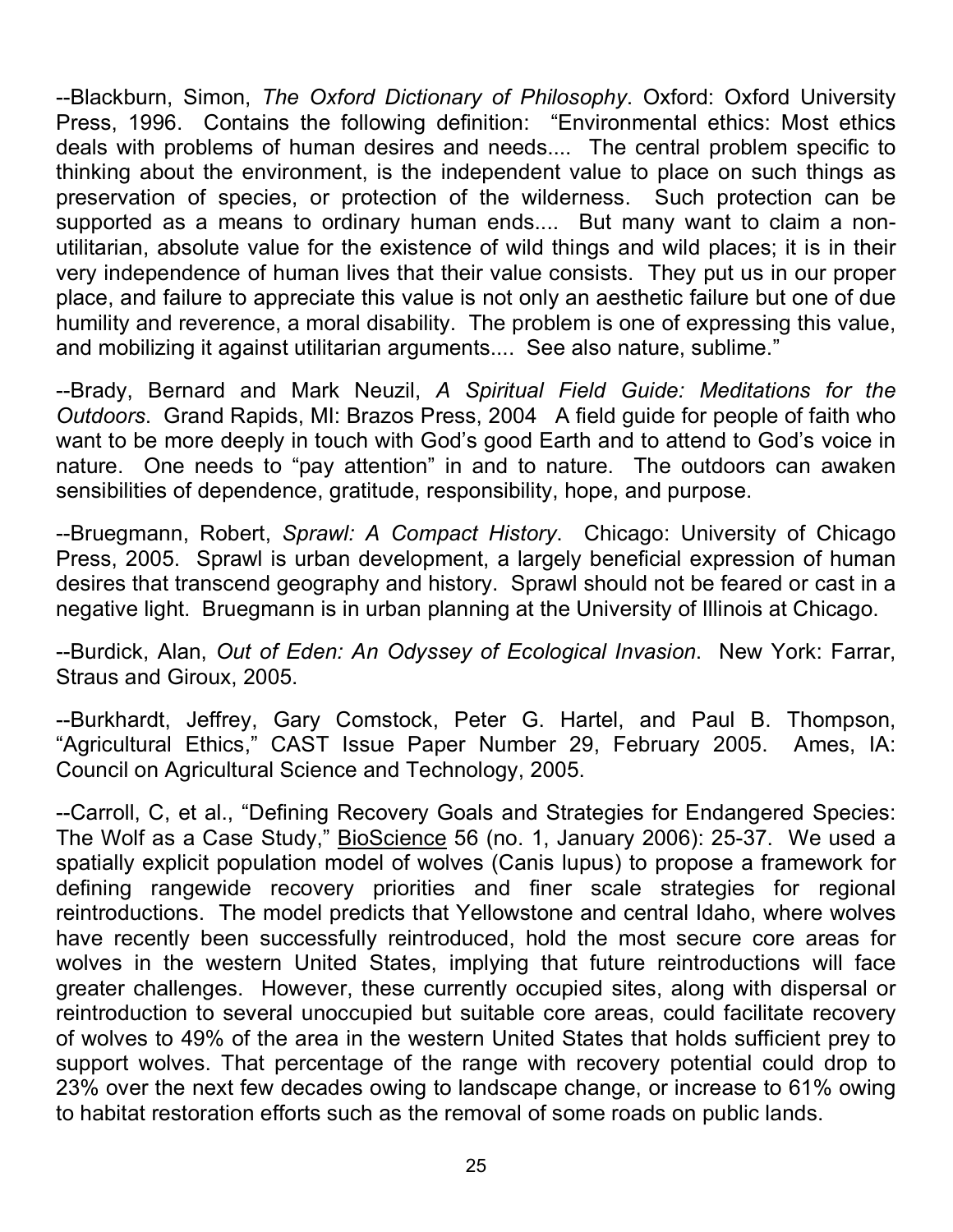--Chavez, DJ, "Natural Areas and Urban Populations: Communication and Environmental Education Challenges and Actions in Outdoor Recreation," Journal of Forestry 103 (no. 8, December 2005): 407-410.

--Clark, Brett & York, Richard, "Dialectical Materialism and Nature: An Alternative to Economism and Deep Ecology," Organization and Environment 18 (no. 3, Sept 2005).

--Clery, Daniel, "Climate Change Demands Action, Says U.K. Report," Science 311 (3 Feb 2006): 592. Based on a meeting convened last year at the request of U.K. Prime Minister Tony Blair, warns of catastrophic consequences if steps are not taken now.

--Code, Lorraine, *Ecological Thinking: The Politics of Epistemic Location*. Oxford Univ Press, 2006. How could ecological thinking animate an epistemology capable ofaddressing feminist, multicultural, and other post-colonial concerns? Starting from an epistemological approach implicit in Rachel Carson's scientific practice, Code elaborates the creative, restructuring resources of ecology for a theory of knowledge. Drawing on ecological theory and practice, on naturalized epistemology, and on feminist and post-colonial theories, Code analyzes extended examples from developmental psychology, and from two "natural" institutions of knowledge production—medicine and law. These institutions lend themselves well to a reconfigured naturalism. They are, in practice, empirically-scientifically informed, specifically situated, and locally interpretive. With human subjects as their "objects" of knowledge, they invoke the responsibility requirements central to Code's larger project. Code is Distinguished Research Professor, York University, Toronto

--Cohen, Benjamin R., "Escaping the False Binary of Nature and Culture Through Connection: Richard White's The Organic Machine: The Remaking of the Columbia River," Organization and Environment 18 (no. 4, Dec 2005).

--Cohn, JP, "Jewel in the Rough: Pristine Prairie on a Working Ranch," BioScience 56 (no. 1, January 2006): 8-11.

--Cox, Stan, "Big Medicine's Malignant Growth." AlterNet. Posted February 22, 2006, and avilable at: http://www.alternet.org/envirohealth/32413/. Web-based alternative news service AlterNet carried this lively story on Andrew Jameton's work on the "Green Health Center" projects. Cox is a farmer and writer with the Land Institute in Kansas.

--Curry, Patrick, *Ecological Ethics: An Introduction*. Cambridge: Polity Press, 2006. A wide-ranging and pithy introduction, accessible to those who know little about the field and are willing to think seriously and philosophically. "This book therefore doesn't advocate ethics by 'extension' from human beings through other animals. ... Rather, I start from the belief, or perception, that nature--which certainly includes humanity--is the ultimate source of all value. ... So, as Richard Sylvan and David Bennett put it, 'the ecological community forms the ethical community'." (p. 2). Curry is good at getting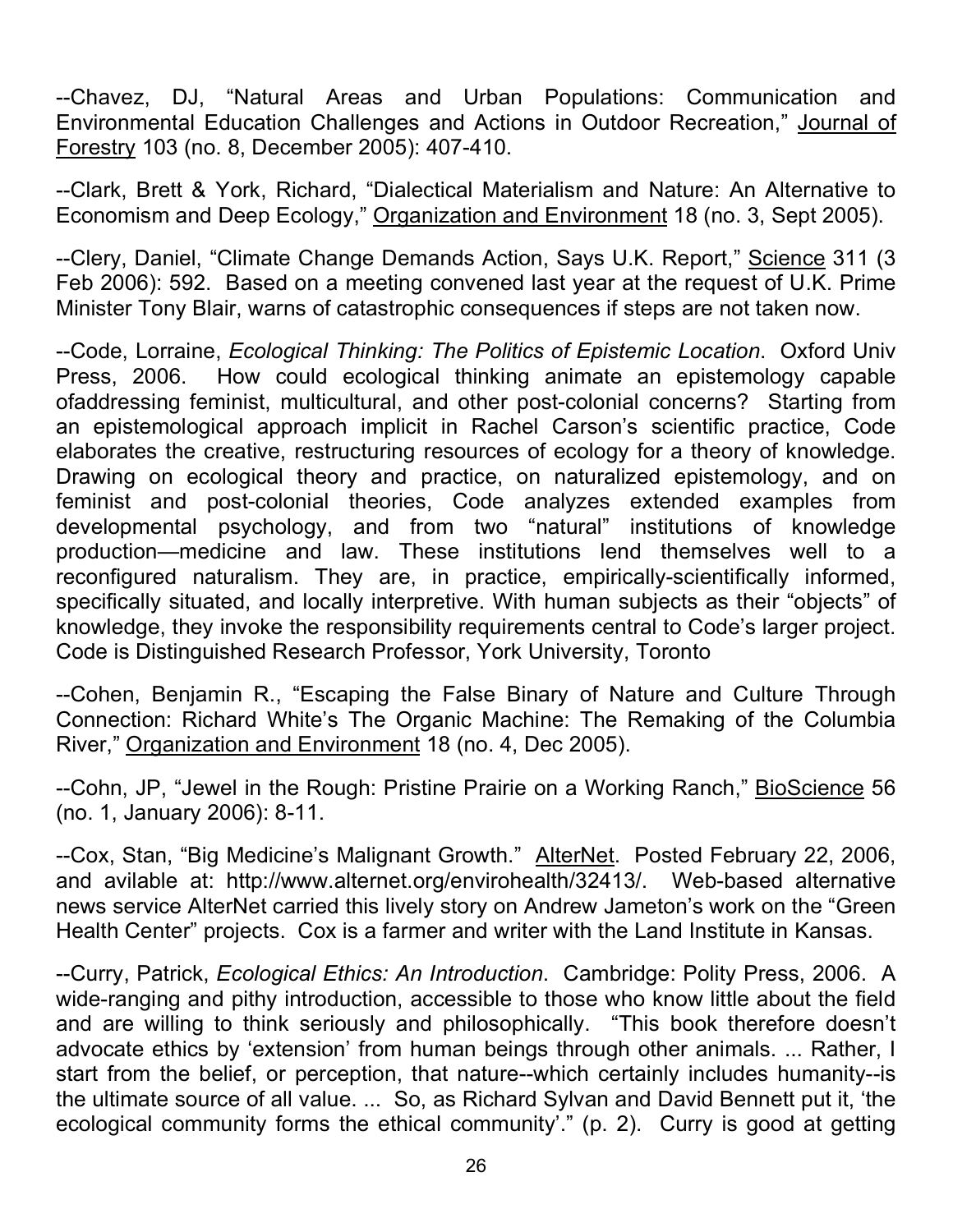some angle on truth from diverse positions and keeping a balancing act as he pursues his way through "light green or shallow (anthropocentric) ethics" (Chapter 6), "midgreen or intermediate ethics" (Chapter 7) to reach a "dark green or deep (ecocentric) ethics" (Chapter 8). He has also a serious interest in an "ecocentric spirituality" (Chapter 9). Curry is at the Sophia Centre, Bath Spa University, UK.

--Dale, L. "Wildfire Policy and Fire Use on Public Lands in the United States," Society and Natural Resources 19 (no. 3, March 2006): 275-284.

--Diamond, Jared, *Collapse: How Societies Choose to Fail or Succeed*. New York: Viking, 2005. By the author of *Guns, Germs and Steel*. Hit the NY Times best seller list for several weeks. Examines reasons for social collapse, ranging over several fairly ancient societies, such as Easter Island, the Mayans and Norse Greenland, to contemporary societies such as Haiti, China, and Australia, and to global industrial society. Diamond persistently asks why societies make decisions which turn out to be disastrous, as well as what this means for us today. In the end, he discusses twelve sets of environmental problems now confronting global society, where the failure to resolve any one of which will likely lead down the road of global social collapse. "No cure is even under serious discussion for these problems, which will only get worse" (p. 500). Quite a goad to further action. (Thanks to Andrew McLaughlin.)

--Dibble, AC and Rees, CA, "Does the Lack of Reference Ecosystems Limit Our Science? A Case Study in Nonnnative Invasive Plants as Forest Fuels," Journal of Forestry 103 (no. 7, Oct/Nov 2005): 329-338.

--Dinsdale, E and Mark Fenton, D, "Assessing Coral Reef Condition: Eliciting Community Meanings," Society and Natural Resources 19 (no. 3, March 2006): 239- 258.

--Donato, D. C., et al., "Post-Wildfire Logging Hinders Regeneration and Increases Fire Risk," Science 311(20 January 2006):352. Postfire or salvage logging is often claimed not only to use such wood economically but also to reduce further fire risk; it may also be claimed that forests will not adequately regenerate without intervention. But these authors find the opposite, studying regeneration after the 2002 Biscuit Fire, Oregon, in a largely Douglas fir forest, where some areas were salvage logged and others not. Unexpectedly, by disturbing the soil, salvage logging reduced conifer seedling regeneration by 73 percent. Also loggers left behind brush and added kindling to the forest floor, making low level surface fires more likely. The authors are largely with the Department of Forest Science, Oregon State University. But the article produced a fire at Oregon State, when another group of faculty members (and some from the U.S. Forest Service) tried to delay print publication claiming that the article had serious shortcomings. Stokstad, Erik, "Salvage Logging Research Continues to Generate Sparks," Science 311 (10 February 2006): 761.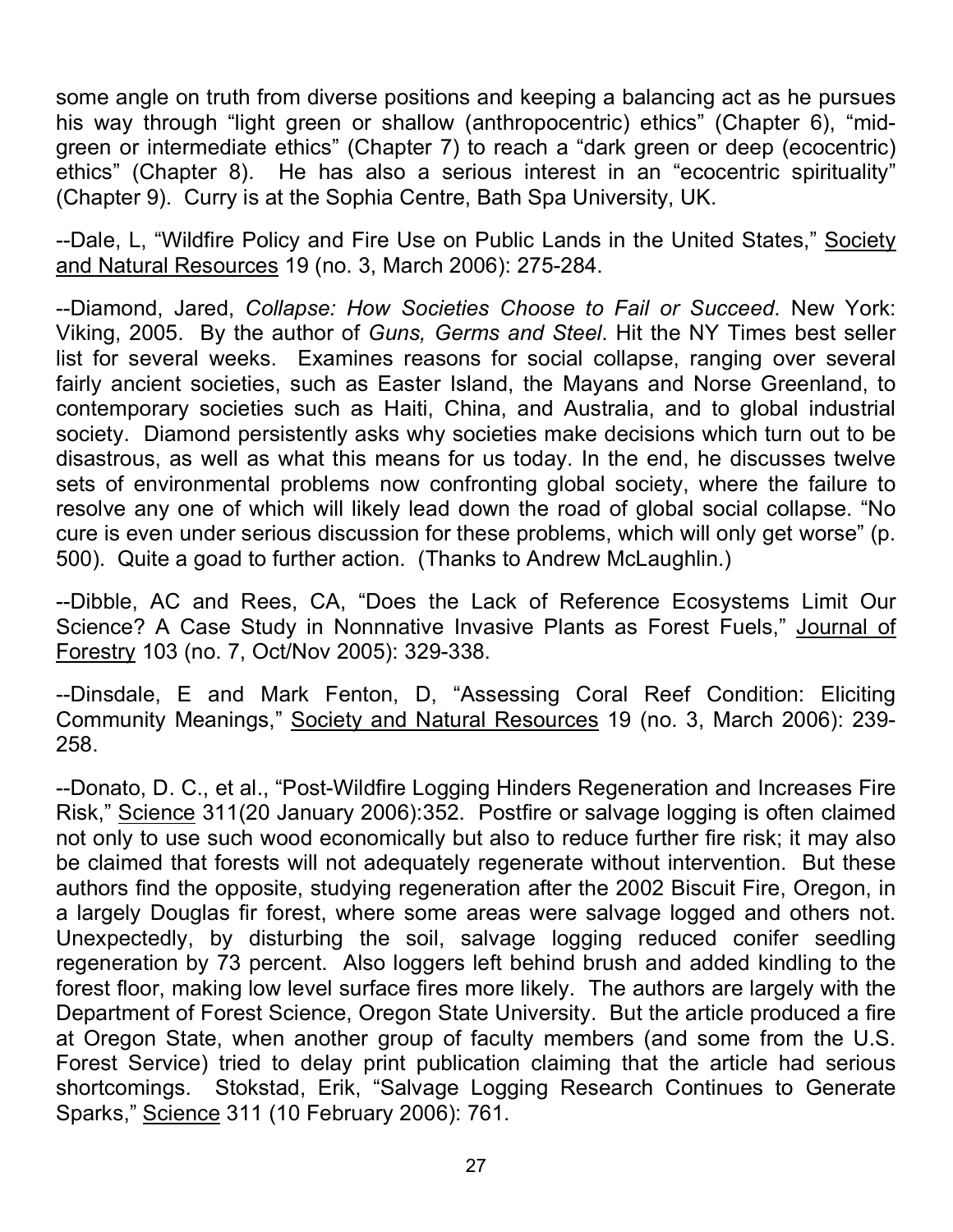--Donlan, Josh, et al (half a dozen, including Dave Foreman, Michael Soulé), "Rewilding North America," Nature 436 (18 August, 2005): 913-914. Bring back the Pleistocene. A plan to restore charismatic megafauna (horses, camels, asses, cheetahs, elephants, lions) that disappeared 13,000 years ago from Pleistocene North America, proposed as an alternative conservation strategy. Where the megafauna to be restored no longer exist elsewhere in the world, closely related proxies will be used- -as with the elephants and lions. The plan starts small and is experimental and incremental (for example, with reintroduction of the Bolson tortoise, which can weigh 100 pounds, once common in the U.S. and now found rarely in Mexico). Next step might be on some (well-fenced) 200,000 acre private ranch in the U.S. Southwest.

--Dowdeswell, Julian A., "The Greenland Ice Sheet and Global Sea-Level Rise," Science 311 (17 February 2006): 963-964. Glacier flow draining the Greenland Ice Sheet is accelerating. This combined with increased melting, suggests existing estimates of future sea-level rise are too low. Dowdeswell is at the Scott Polar Research Institute, Cambridge.

--Dunlap, Riley E., "Show Us the Data: The Questionable Empirical Foundation of 'The Death of Environmentalism' Thesis," Organization and Environment, 19 (no 1, March 2006).

--Echlin, Edward P., *The Cosmic Circle: Jesus and Ecology*. Blackrock, County Dublin: Columba Press, 2004. Stewardship "easily lends itself to a detached and manipulative view of creation" and "has not moved hearts" (p. 16).

--Eckersley, Robyn, "Translating Science and Restoring our Sense of Wonder: The End of Nature as a Landmark," Organization and Environment 18 (no. 2, June 2005).

--Eckley, M and Egan, A, "Harvesting Where the People Are: Aesthetic Preferences for Logging in Progress," Journal of Forestry 103 (no. 8, December 2005): 401-406.

--Edwards, K, "On the Windy Edge of Nothing: A Historical Human Ecology of the Faroe Islands," Human Ecology 33 (no. 5, October 2005): 585-596.

--Emery, N. J., and N. S. Clayton, "Effects of Experience and Social Context on Prospective Caching by Scrub Jays," Nature 414 (22 November 2001): 443-446. Scrub-jays only take steps to prevent future thefts from food caches that they have made after having been thieves themselves, the birds seemingly projecting their own experience of thievery onto competitors. Various studies have shown that jays are remarkably adept at remembering where they have hidden food caches.

--Farber, S, et al., "Linking Ecology and Economics for Ecosystem Management," BioScience 56 (no. 2, February 2006): 121-133. Outlines an approach, based on ecosystem services, for assessing trade offs inherent in managing humans embedded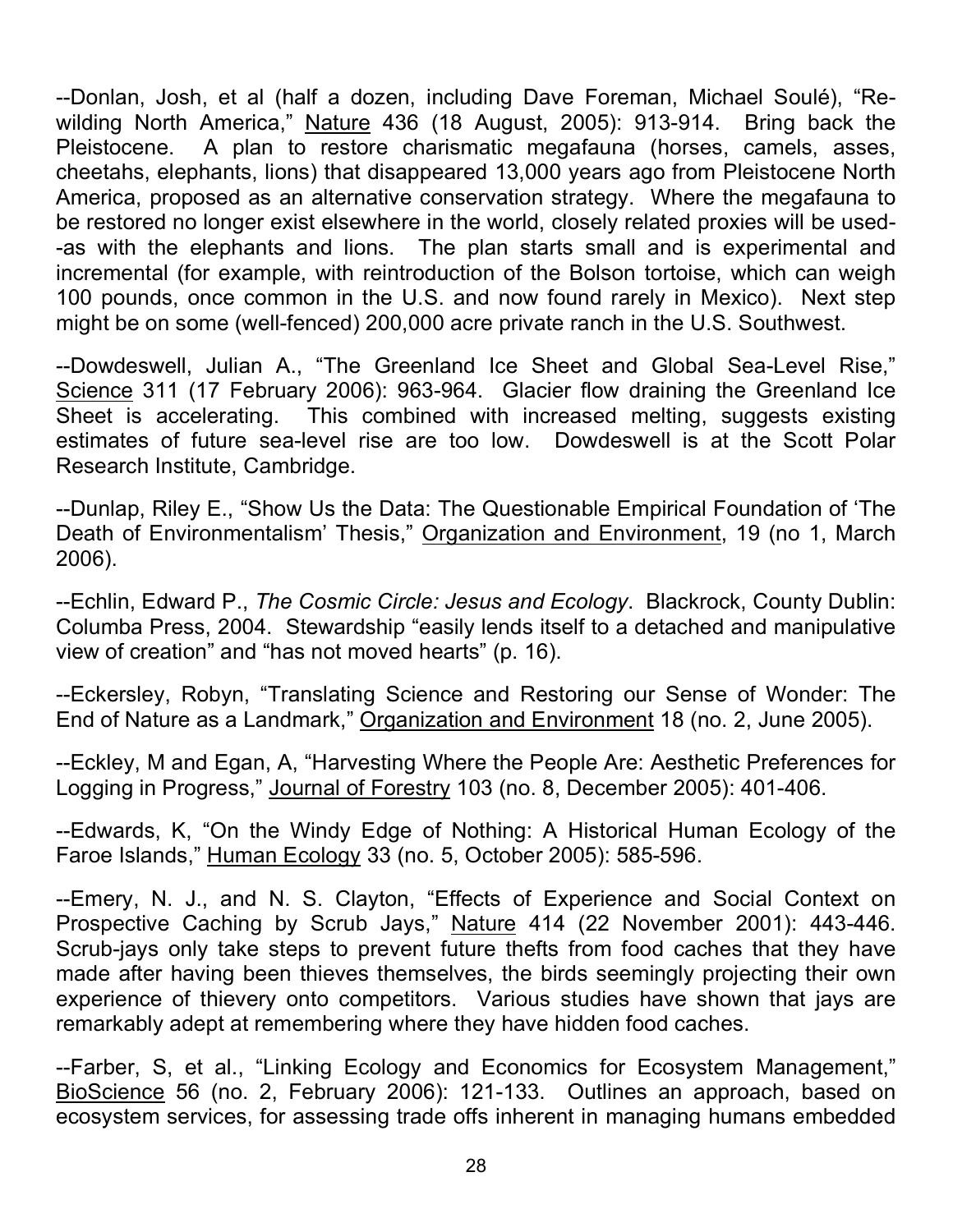in ecological systems. Evaluating these trade offs requires an understanding of the biophysical magnitudes of the changes in ecosystem services resulting from human actions, and of the impact of these changes on human welfare. We summarize the state of the art of ecosystem services based management and the information needs for applying it. Three case studies of Long Term Ecological Research (LTER) sites coastal, urban, and agricultural illustrate the usefulness, information needs, quantification possibilities, and methods for this approach.

--Fisher, Christopher L., "Animals, Humans and X-Men: Human Uniqueness and the Meaning of Personhood," Theology and Science 3 (no., 3, 2005): 291-314. Several critical boundary areas between humans and animals are examined for scientific evidence about human distinctiveness. These include communication and language capacity, cultural creativity, spirituality, and ethical capacity. Aspects of human uniqueness are apparent, can be fruitfully encompassed in the idea of personhood, and are coherent with Trinitarian theology's anthropological focus. Fisher is at Asbury Theological Seminary, Wilmore, KY.

--Foltz, Bruce V., and Robert Frodeman, eds., *Rethinking Nature: Essays in Environmental Philosophy*. Bloomington, IN: Indiana University Press, 2004. Twenty essays, with an emphasis on continental philosophy. Samples: James Hatley, "Uncanny Goodness of Being Edible to Bears"; Irene J. Klaver, "Boundary Projects versus Border Patrol"; Robert Kirkman, "Beyond Doubt: Environmental Philosophy and the Human Predicament"; Stephen David Ross, "Biodiversity, Exuberance, and Abundance: Cherishing the Body of the Earth"; Diane Michelfelder, "Contemporary Continental Philosophy and Environmental Ethics: A Difficult Relationship?".

--Foreman, Dave, interviewed by Jeremy Lloyd, "Redneck for Wilderness," The Sun, December 2005, pp. 4-12. "I hate the word environment. You can love a forest. You can love a mountain. You can love a plant. But how can you love an abstract concept like the environment?" Foreman does not disavow his monkeywrenching, but now prefers to tap what he sees as a social consensus favoring conservation.

--Freilich, LE; Cornett, MW; White, MA, "Controls and Reference Conditions in Forestry: The Role of Old Growth and Retrospective Studies," Journal of Forestry 103 (no. 7, Oct/Nov 2005): 339-344.

--Gamborg, C. & Larsen, J.B. 2005. "Towards more sustainable forestry? The ethics of close to nature forestry." Silva Carelica 49:55-64. Across Europe, even aged, production oriented, intensively managed tree plantations are beginning to be regarded in the same way as old industrial complexes; they belong to a different era and should be abolished or converted to something else. What exactly should these "conventional" forests be converted into? For many, a promising approach to meet these new demands and to achieve more sustainability seems to be the management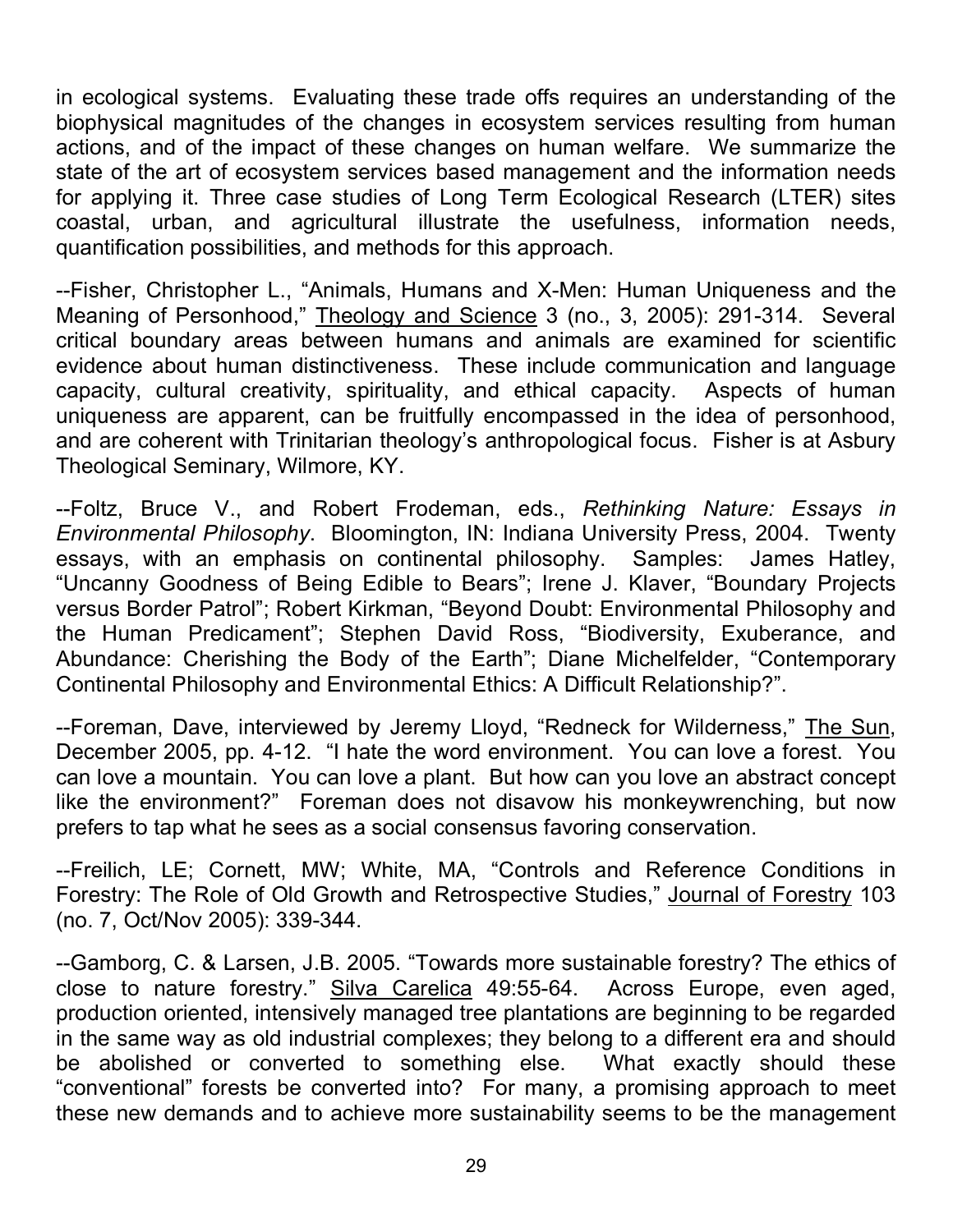philosophy dubbed "close to nature." Even though this view has a lot to say for itself, there are problems that need attention from both scientific and ethical perspectives.

--Gamborg, C. & Larsen, J.B. 2003. "'Back to nature:' A Sustainable Future For Forestry?" Forest Ecology and Management 179: 559 571. We examine a trend in forestry which may be dubbed 'back to nature' and ask if it offers a sustainable future for forestry. We analyze what is actually meant by 'back to nature', which type of nature we want to 'get back' to, and how ensuing silvicultural philosophies can be defined. It might be difficult to pinpoint what a sustainable future for forestry entails, but it is clear that a sustainable future for forestry to a greater extent than previously will require balancing commodity and environmental and nature values both against one another and against any concerns felt to be relevant by the various stakeholders.

--Gamborg, Christian and Sandoe, P. 2004. "Beavers And Biodiversity: The Ethics Of Ecological Restoration." In: *Philosophy and Biodiversity*. Oksanen, M. (ed.). New York: Cambridge University Press, pp. 217 236. We use the case of beaver reintroduction in southern Scandinavia to illuminate philosophical issues underlying the value of biodiversity. Beaver reintroduction has been justified primarily on an ecological basis, defended on the grounds that it restores species richness and maintains evolutionary and ecological processes. However, as this case study illustrates, basic ethical questions regarding the origin and character of nature's value bear upon these factual issues. Appeals to the powerful concept of biodiversity are made both by the advocates and opponents of restoration, but with significantly different results. Gamborg is at the Danish Centre for Bioethics and Risk Assessment, The Royal Veterinary and Agricultural University, Copenhagen, Denmark.

--Gamborg, Christian and Sandoe, P. 2005. "Applying The Notion Of Sustainability Dilemmas And The Need For Dialogue." In: Holm, S. and Gunning, J. (eds.) Ethics, Law & Society I: 123-130. CCELS, Cardiff, Cardiff University. Revisits the strained yet ubiquitous notion of sustainability to see where and how it can make a contribution to improved agricultural and natural resource management and policy making.

--Gaston, K; Warren, P; Thompson, K; Smith, R, "Urban Domestic Gardens (IV): The Extent of the Resource and its Associated Features," Biodiversity and Conservation 14 (no. 14, December 2005): 3327-3349.

--Gelbspan, Ross, "Global Warming and Political Power: The End of Nature and Beyond," Organization and Environment 18 (no. 2, June 2005).

--Gerwing, K and McDaniels, T, "Listening to the Salmon People: Coastal First Nations' Objectives Regarding Salmon Aquaculture in British Columbia," Society and Natural Resources 19 (no. 3, March 2006): 259-273.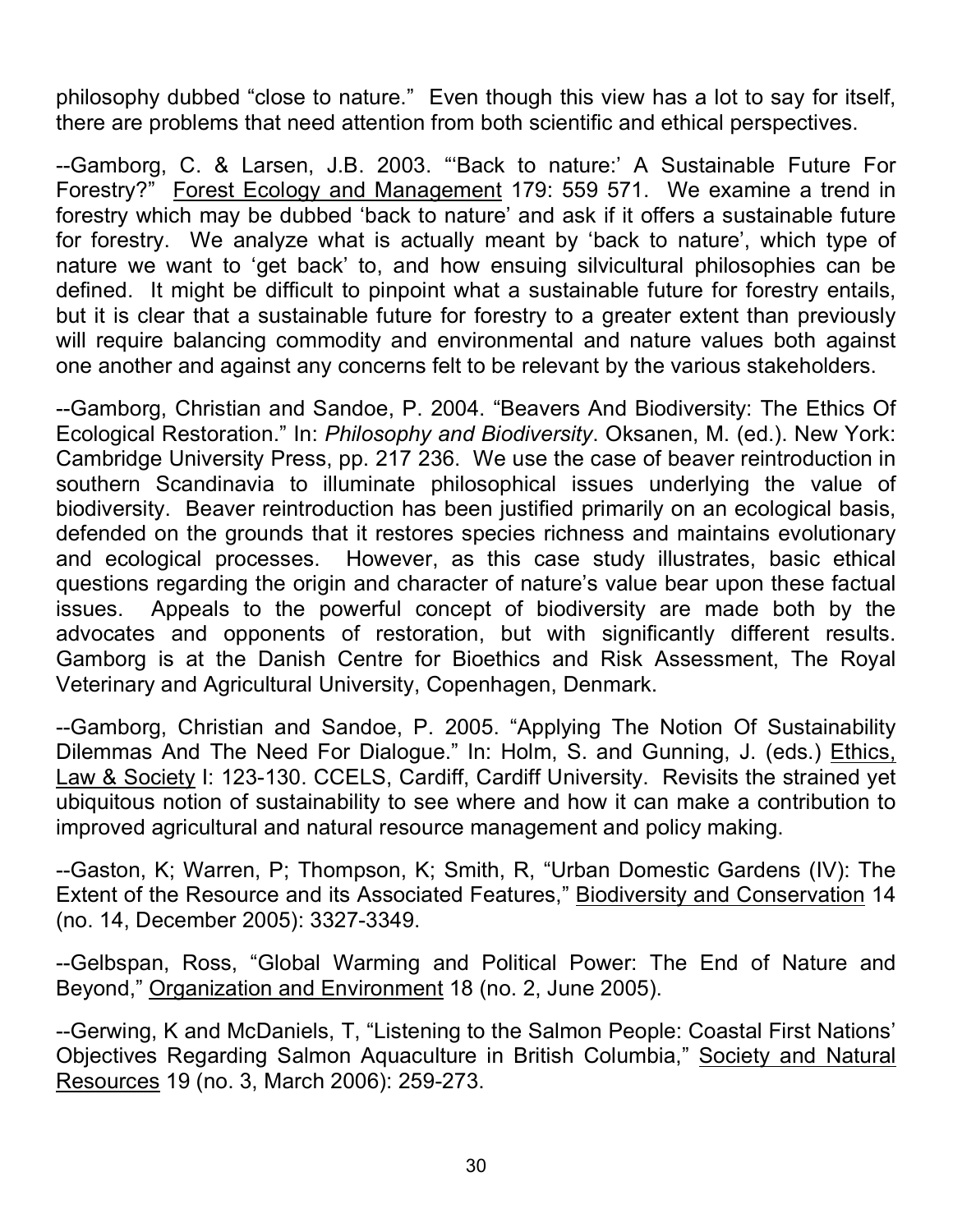--Goebel, PC; Wyse, TC; Corace III, RG, "Determining Reference Ecosystem Conditions for Disturbed Landscapes within the Context of Contemporary Resource Management Issues," Journal of Forestry 103 (no. 7, Oct/Nov 2005): 351-356.

--Goldman, Michael, *Imperial Nature: The World Bank and Struggles for Social Justice in the Age of Globalization*. New Haven: Yale University Press. The World Bank is part of a conspiracy to impose on the world a "green neoliberalism" that enriches the global North at the expense of poor in the Third World. This process has its roots in colonialism and its goal is the establishment of power relationships similar to those of the colonial past. The changes brought about by the World Bank do benefit some people more than others. Some poor people have received schooling, gained access to potable water and electricity, experienced improved productivity, and gained better access to markets along newly constructed roads. But in many other cases people are forced to move, their primary livelihood destroyed or new goods and services threaten existing social and cultural norms. Goldman is in sociology, University of Minnesota.

--Gonzalez, J; Palahi, M; Pukkala, T, "Integrating Fire Risk Considerations in Forest Management Planning in Spain: A Landscape Level Perspective," Landscape Ecology 20 (no. 8, December 2005): 957-970.

--Goslee, S, "Riparian Areas of the Southwestern United States," Landscape Ecology 20 (no. 8, December 2005): 1029-1030.

--Gottlieb, Roger S., *A Greener Faith: Religious Environmentalism and our Planet's Future*. New York: Oxford University Press, 2006. Stories of faith based environmentalism provide a bright picture of the faith community's capacity for caring for God's creation. The remarkable and historically unprecedented rise of religious environmentalism is a profound source of hope. Theologians are recovering nature honoring elements of traditional religions and forging bold new theologies connecting devotion to God and spiritual truth with love for God's creation and care for the Earth. Gottlieb is in Philosophy at Worcester Polytechnic Institute.

--Gragson, T and Bolstad, P, "Land Use Legacies and the Future of Southern Appalachia," Society and Natural Resources 19 (no. 2, February 2006): 175-190.

--Gragson, T and Grove, M, "Social Science in the Context of the Long Term Ecological Research Program," Society and Natural Resources 19 (no. 2, February 2006): 93-100.

--Gustafson, EJ, et al., "The Relationship between Environmental Amenities and Changing Human Settlement Patterns between 1980 and 2000 in the Midwestern USA," Landscape Ecology 20 (no. 7, November 2005): 773-789.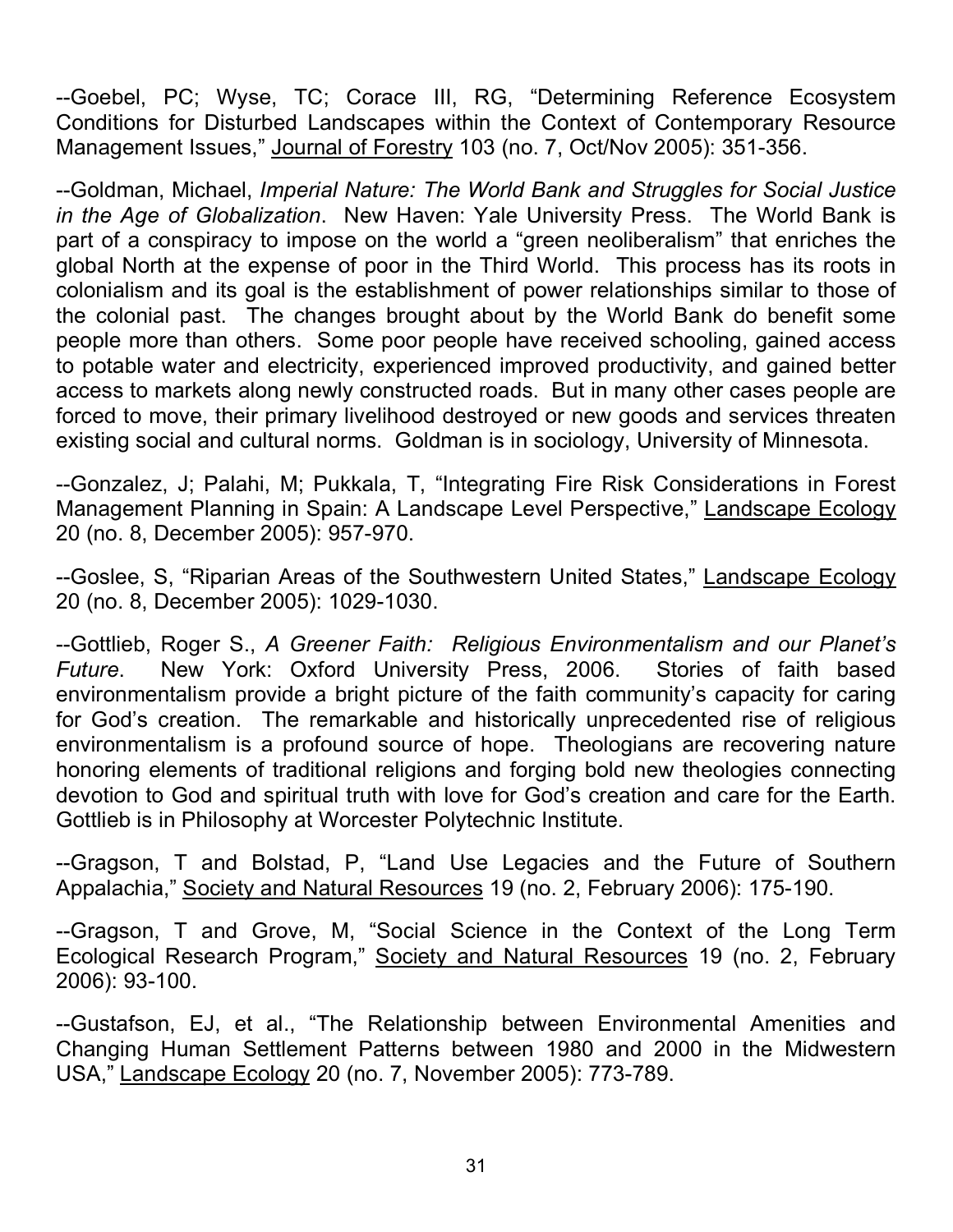--Harrison, RD, "Figs and the Diversity of Tropical Rainforests," BioScience 55 (no. 12, December 2005): 1053-1064. Ficus (Moraceae) is arguably one of the most important plant genera in lowland tropical rainforests. Pioneer attributes have endowed figs with tremendous evolutionary flexibility, while long range seed dispersal ensures that a high proportion of the regional species pool is represented in local assemblages. Large numbers of Ficus species are able to coexist because many are extremely rare as a result of limited recruitment opportunities, which limits competition. They are nevertheless able to breed at low densities because they possess an efficient, long range pollination system. These factors are likely to be important in the diversity of other plant groups in the tropics.

--Henning, Brian, *The Ethics of Creativity: Beauty, Morality, and Nature in a Processive Cosmos*. Pittsburg: Univ of Pittsburgh Press, 2005.

--Hines, R, "Review of: Scheberle, D,. 'Federalism and Environmental Policy: Trust and the Politics of Implementation'" Society and Natural Resources 19 (no. 1, January 2006): 89-91.

--Hobbs, R. J., and J. A. Harris, "Restoration Ecology: Repairing the Earth's Ecosystems in the New Millennium," Restoration Ecology 9 (no. 2, 2001): 239-246.

--Hobbs, R. J., "Restoration Ecology: The Challenge of Social Values and Expectations," Frontiers in Ecology 2 (2004): 43-44.

--Hoffman, Andrew J., Sandelands, Lloyd E., "Getting Right With Nature: Anthropocentrism, Ecocentrism and Theocentrism," Organization and Environment 18 (no. 2, June 2005).

--Hovardas, T and Stamou, G, "Structural and Narrative Reconstruction of Representations of Environment, Nature, and Ecotourism," Society and Natural Resources 19 (no. 3, March 2006): 225-237.

--Jose, S, "Seven Hurricanes and the Southeastern Forest Ecosystems: An Educational Opportunity," Journal of Forestry 103 (no. 7, Oct/Nov 2005): 327-327.

--Kashian, D, "Considering Sustainable Forestry on Modern Landscapes," Landscape Ecology 20 (no. 8, December 2005): 1025-1027.

--Keller, EF, "Ecosystems, Organisms, and Machines," BioScience 55 (no. 12, December 2005): 1069-1074. My theme is the concept, and the term, "self organization." The history of this term, originally introduced by Immanuel Kant to characterize the unique properties of living organisms, is inseparable from the history of biology. Only in the second half of the 20th century does it begin to acquire the promise of a physicalistic understanding. This it does with two critical transformations in the meaning of the term: first, with the advent of cybernetics and its dissolution of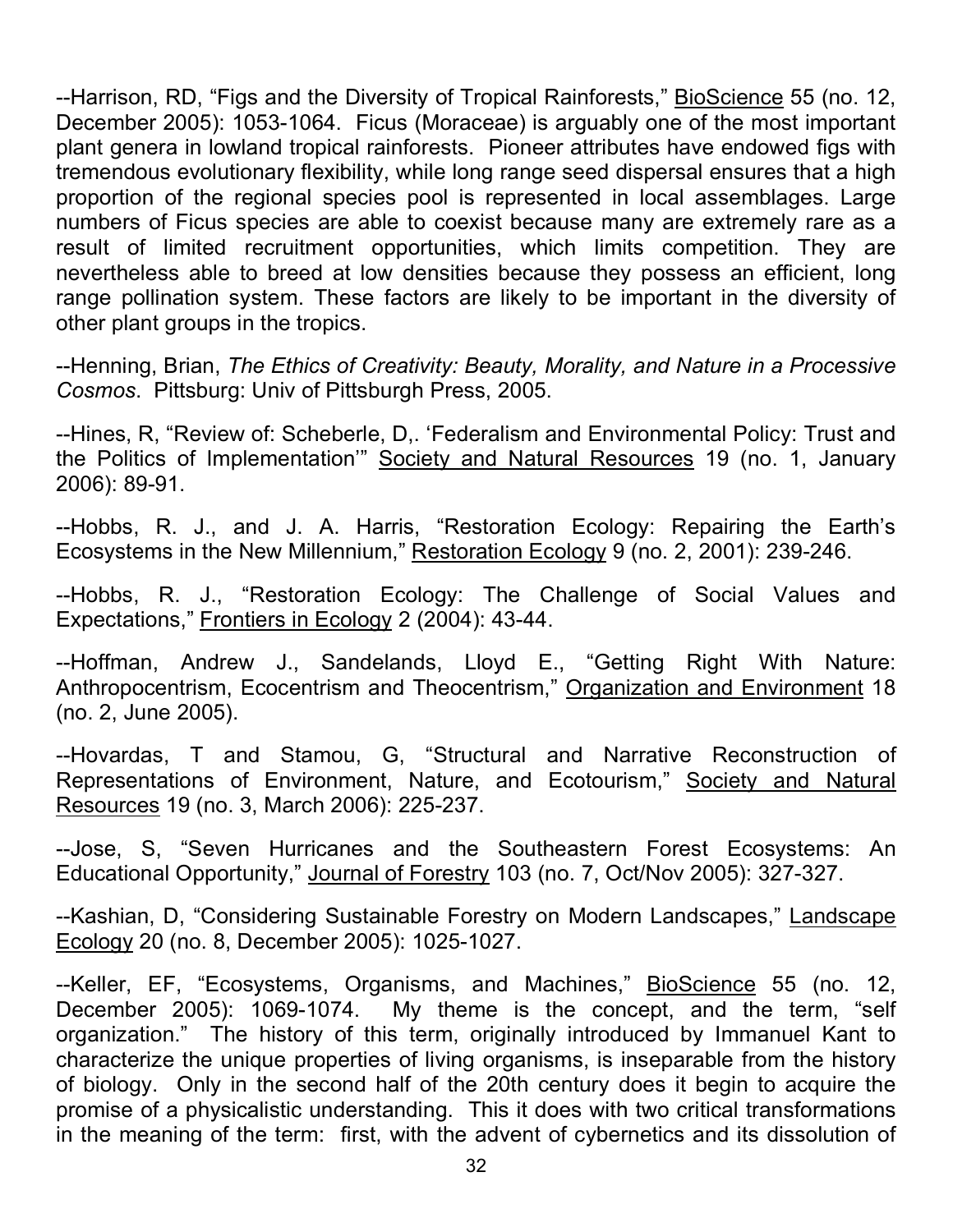the boundary between organisms and machines, and second, with the mathematical triumphs of nonlinear dynamical systems theory and claims to having dissolved the boundary between organisms and such physical phenomena as thunderstorms. I explore the applicability of self organization to the ecosystem—a hybrid entity that is part organism, part machine, and perhaps even part thunderstorm.

--Kintisch, Eli, "Evangelicals, Scientists Reach Common Ground on Climate Change," Science 311 (24 February 2006): 1082-1083. A statement by the National Association of Evangelicals, formulated in consulation with scientists, argues for mandatory controls on U.S. greenhouse gas emissions. A leading figure is atmospheric scientist John Houghton, former co-chair of the Intergovernmental Panel on Climate Change report, also a Christian (www.christiansandclimate.org). A story in Christian Century, "Evangelicals Split on Global Warming," March 7, 2006, p. 10, gives more attention to the evangelicals that refused to support the statement.

--Klare, Michael T., *Resource Wars: The New Landscape of Global Conflict*. New York: Metropolitan Books, 2001. Nation states and their armies will increasingly define resource security as their main mission, with resulting widespread instability, especially where mounting demand collides with long-standing territorial and religious disputes. There is a new geography of conflict based on scarce resources concentrated in regions where the human rights picture is dimmest.

--Klare, Michael T., *Blood and Oil: The Danger and Consequences of America's Growing Dependency on Imported Petroleum*. New York: Metropolitan Books, 2000.

--Klint, K.K., et al., 2003. "Making The EU 'Risk Window' Transparent: The Normative Foundations Of The Environmental Risk Assessment Of GMOs." Environmental Biosafety Research 3:161-171. In Europe, there seems to be widespread, morally based scepticism about the use of GMOs in food production. Mapping the value judgements that are made in an environmental risk assessment and approval procedure, we describe the political liberal nature of the EU legislation.

--Kraus, Clifford, "Canada to Shield 5 Million Forest Acres," New York Times, February 7, 2006. After long negotiations between the Canadian government, Native Canadian nations, environmental groups, and logging companies, a wilderness of close to five million acres, almost the size of New Jersey, is being set aside in the Great Bear Rain Forest in British Columbia. Loggers will work in another ten million acres, but must cut selectively, away from critical watersheds, bear dens, and fish spawning grounds.

--Lamb, David, Peter D. Erskine, and John A. Parrotta, "Restoration of Degraded Tropical Forest Landscapes," Science 320 (9 December 1005): 1628-1632. The current scale of deforestation in tropical regions underscores the urgent need for interventions to restore biodiversity, ecological functioning and the supply of goods and services previously used by rural poor communities. Traditional timber plantations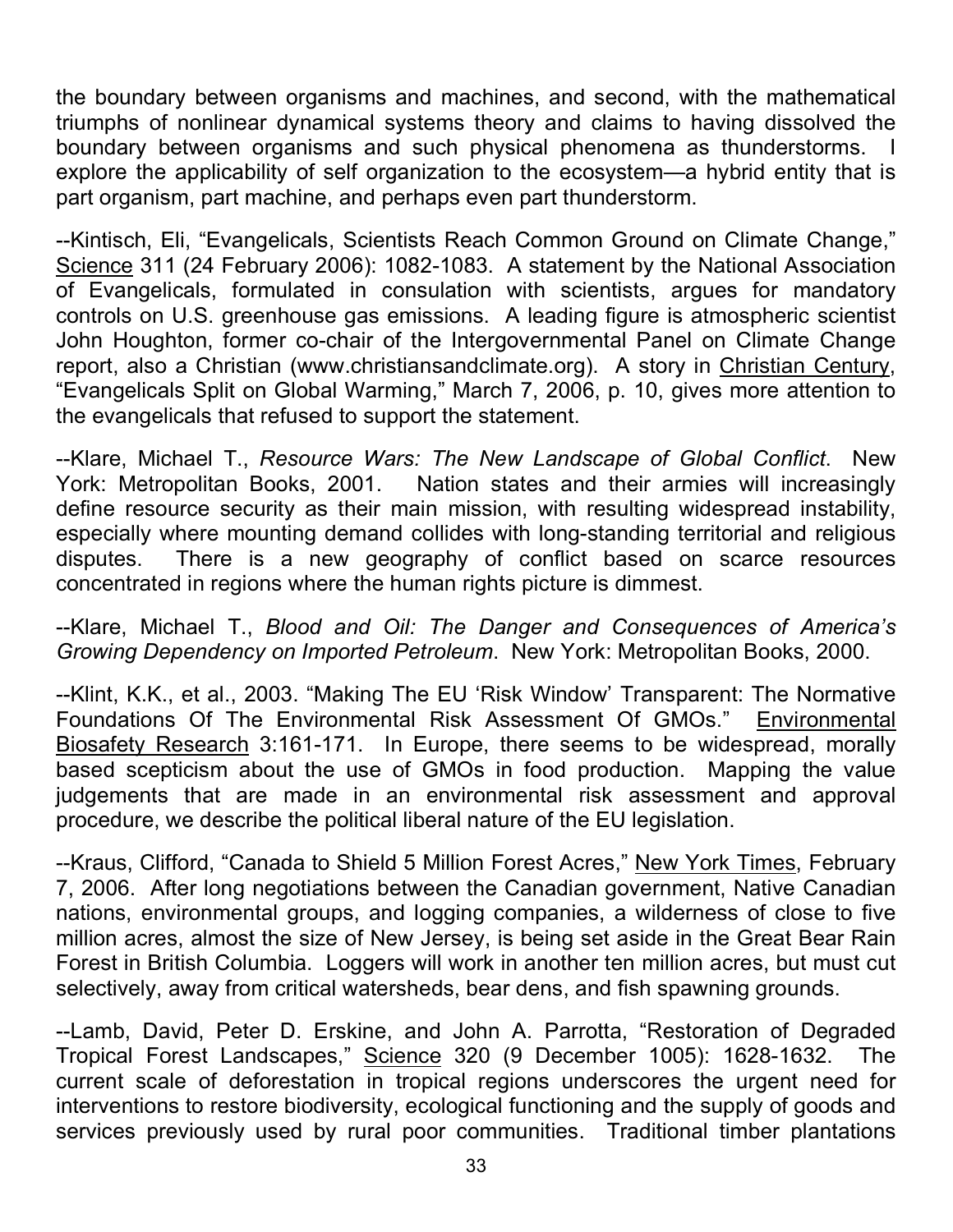have made only minor contributions to fulfilling most of these other objectives. New approaches to reforestation with great potential are now emerging. Lamb and Erskine are with the Rainforest Cooperative Research Center and School of Integrative Biology, University of Queensland, Brisbane, Australia.

--Ledoux, Arthur O., "A Green Augustine: On Learning to Love Nature Well," Theology and Science 3 (no. 3, 2005): 331-344. Augustine of Hippo has expressed a vision of beauty in nature that could, if better known, encourage traditional Christians and secular ecologists to affirm the ground they have in common. For Augustine the ideal would be to see nature as God sees it, feeling deeply both its beauty and its impermanence, loving nature without clinging to it. With such clear seeing would come love and the motivation for sustained and skillful action. Ledoux is in philosophy, Center for Augustinian Study and Legacy, Merrimack College, North Andover, MA.

--Levin, SA, "Self Organization and the Emergence of Complexity in Ecological Systems," BioScience 55 (no. 12, December 2005): 1075-1079. What explains the remarkable regularities in distribution and abundance of species, size distributions of organisms, or patterns of nutrient use? How does the biosphere maintain exactly the right conditions necessary for life as we know it? Gaia theory postulates that the biota regulates conditions at levels it needs for survival, but evolutionary biologists reject this explanation because it lacks a mechanistic basis. Similarly, the notion of self organized criticality fails to recognize the importance of the heterogeneity and modularity of ecological systems. Ecosystems are complex adaptive systems, in which pattern emerges from, and feeds back to affect, the actions of adaptive individual agents, and in which cooperation and multicellularity can develop and provide the regulation of local environments, and indeed impose regularity at higher levels.

--Light, Andrew, "Elegy for a Garden: Thoughts on an Urban Environmental Ethic," Philosophical Writings, Volume 14 (2000): 41-47.

--Liou, J.-C., and N. L. Johnson, "Risks in Space from Orbiting Debris," Science 311 (20 January 2006): 340-341. Lots of space junk out there, over 9,000 pieces large enough to track, which requires a major tracking enterprise, lest these hit other satellites. And these pieces are increasingly colliding other and breaking up.

--Luke, Timothy W., "Collective Action and the Eco Subpolitical: Revisiting Bill McKibben and The End of Nature," Organization and Environment 18 (no. 2, June 2005).

--Luke, Timothy W., "The Death of Environmentalism or the Advent of Public Ecology?" Organization and Environment 18 (no. 3, Sept 2005).

--Manning, Richard, *Against the Grain: How Agriculture Has Hijacked Civilization*. New York: North Point Press, 2004. Agriculture's social, economic, and political effects on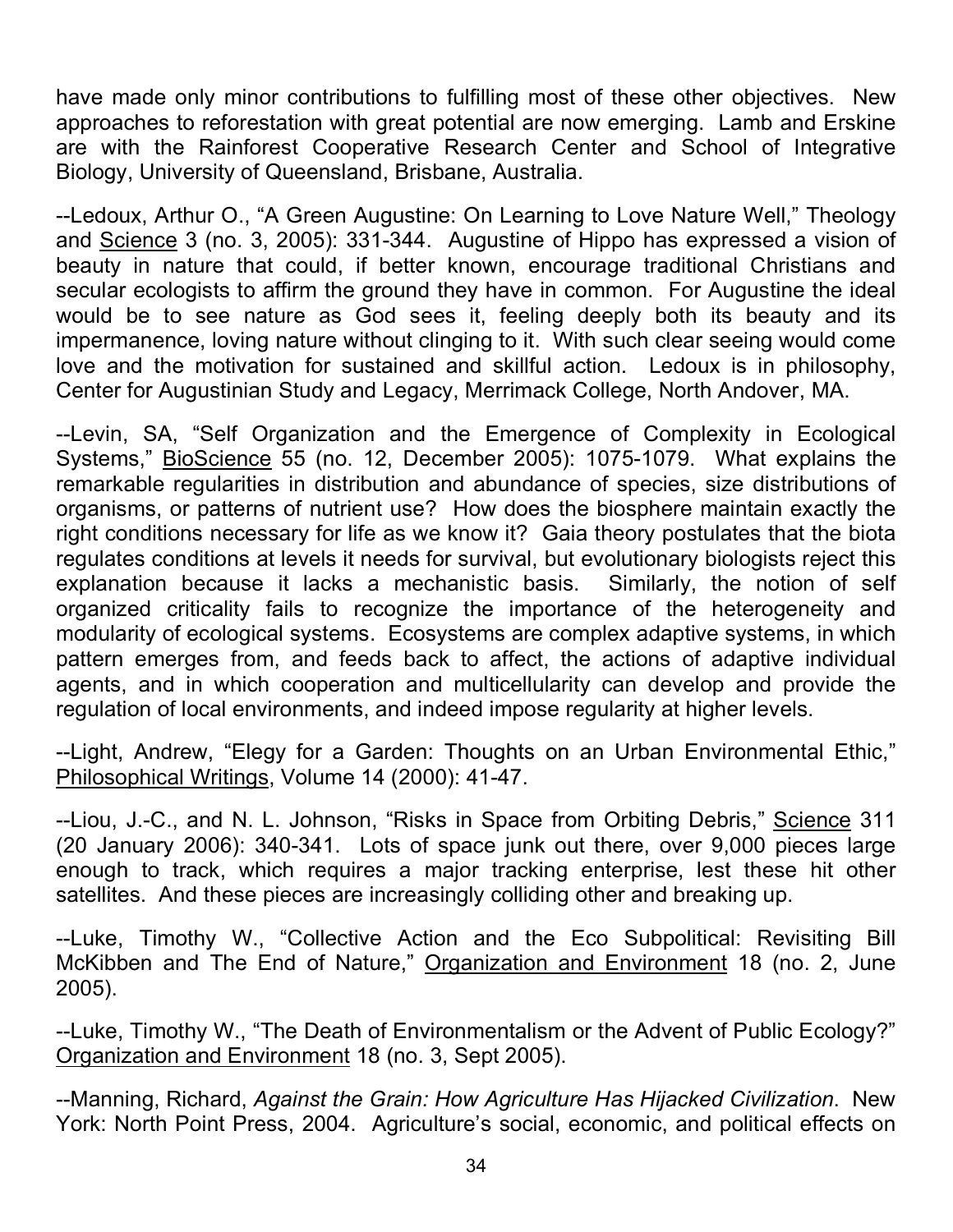humans and their environment, from the domestication of animals and plants ten thousand years ago to today's large scale farming by corporate megafarms. Agriculture, now agribusiness, has evolved into a profit-driven industry where selected crops are designed more for creating wealth through trade than for feeding people.

--Manson, NC, "What is Genetic Information, and why is it Significant? A Contextual, Contrastive, Approach," Journal of Applied Philosophy 23 (no. 1, January 2006): 1-16.

--Marsden, S; Whiffin, M; Galetti, M; Fielding, A, "How Well Will Brazil's System of Atlantic Forest Reserves Maintain Viable Bird Populations?" Biodiversity and Conservation 14 (no. 12, November 2005): 2835-2853.

--Martin, Lana, "World Trade Organization and Environmental Protection: Reconciling the Conflict," Currents: International Trade Law Journal 9 (2000): 69- .

--Martin, Paul S., *Twilight of the Mammoths: Ice Age Extinctions and the Rewilding of America*. Berkeley, CA: University of California Press, 2005. North America lost most of its large mammals near the close of the last ice age: mastodons, mammoths, giant ground sloths, car-sized glyptodonts, rhino-sized marsupials, giant kangaroos, gorillasized lemurs. Martin is an enthusiastic advocate of "blitzkreig," that nearly arrived humans rapidly killed off naive prey unfamiliar with this new predator. (Others find few such kill sites, are less sure how when and how rapidly humans invaded the Americas, and doubt that prey species stay naive very long.) Since humans were a leading cause of such extinctions, Martin also argues that where such species still exist elsewhere, they should be restored to North America (and Eurasia) in Quaternary parks filled with wild horses, camels, elephants, lions, and cheetahs.

--Marzluff, John M., and Tony Angell, *In the Company of Crows and Ravens*. New Haven: Yale University Press, 2005. The authors claim there is much culture in crows and raven, where culture means "socially transmitted behavior patterns," also that "to know the crow is to know ourselves," partly because humans have so long and so often interacted with corvids. Marzluff is a wildlife biologist at the University of Washington; Angell is an artist and writer from the San Juan Islands of Washington.

--Mather, Jennifer A., and Roland C. Anderson, "Personalities of Octopuses (Octopus rubescens), Journal of Comparative Psychology 107 (1993): 336-340. Variations in octopus behavior might be called "temperament," but these authors find they are similar to dimensions of personality in humans. Some octopuses they call "aggressive," others "indifferent," and some "paranoid."

--Mathews, A, "Power/Knowledge, Power/Ignorance: Forest Fires and the State in Mexico," Human Ecology 33 (no. 6, December 2005): 795-820.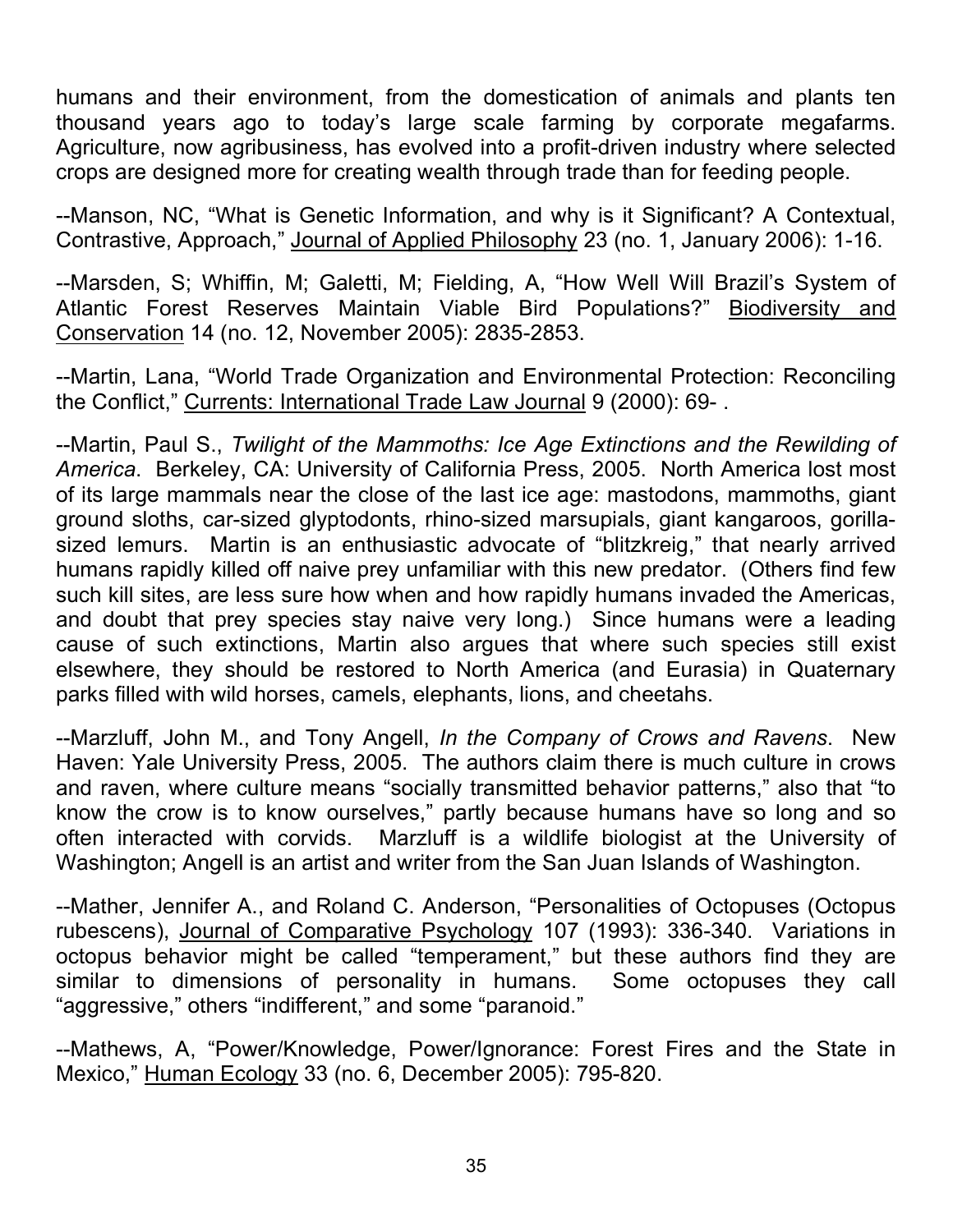--Mathisen, Werner Christie, "Green Utopianism and the Greening of Science and Higher Education," Organization and Environment, 19 (no. 1, March 2006).

--McKibben, Bill, *Wandering Home: A Long Walk Across America's Most Hopeful Landscape: Vermont's Champaign Valley and New York's Adirondacks*. New York: Crown (Random House), 2005. McKibben takes a journey between the two homes he owns, from the first in Ripton, Vermont, where he lives now, to the second in the Adirondack town of Johnsburg, where he spent the better part of his adult life. The two homes are about seventy miles apart, but the meandering route he takes becomes a few hundred miles. He finds the landscape physically rich; and the region with its pockets of communities endeavoring to live intentionally and sustainably offers the promise of "graceful inhabitation, for working out the answers that the planet is posing in this age of ecological pinch and social fray." He comes across one newly built house "four times too large for any conceivable purpose," and worries "that the scale of this region--herb farms, piano teaching, general stores, little libraries--coexist[s] uneasily with the high-octane national economy."

--McKibben, Bill, "The Emotional Core of The End of Nature" accompanies a symposium on McKibben's *The End of Nature*, Organization and Environment 18 (no 2, June 2005).

--McPherson, G, et al., "Municipal Forest Benefits and Costs in Five US Cities," Journal of Forestry 103 (no. 8, December 2005): 411-416.

--Meretsky, VJ, et al., "New Directions in Conservation for the National Wildlife Refuge System," BioScience 56 (no. 2, February 2006): 135-143. The National Wildlife Refuge System Improvement Act of 1997 includes the nation's broadest statutory commitment to ecosystem protection: to "ensure that the biological integrity, diversity, and environmental health of the system are maintained." The act also directs the US Fish and Wildlife Service (FWS) to expand the scope of conservation monitoring, assessment, and management beyond refuge boundaries to encompass surrounding landscapes. The act thus gives the FWS a leadership role in developing research and management partnerships with other agencies, organizations, and neighboring landowners. Increasing research capacity and scientific expertise, and strengthening institutional resolve to limit activities that impede the attainment of this directive, are challenges for the FWS. Success requires reexamination of existing priorities, refocused training, the acquisition of new funding and technical expertise, etc.

--Michelfelder, Diane P., "Valuing Wildlife Populations in Urban Environments," Journal of Social Philosophy 34 (no. 1, 2003): 79-90. A framework for understanding the status and value of wild animals in urban environments.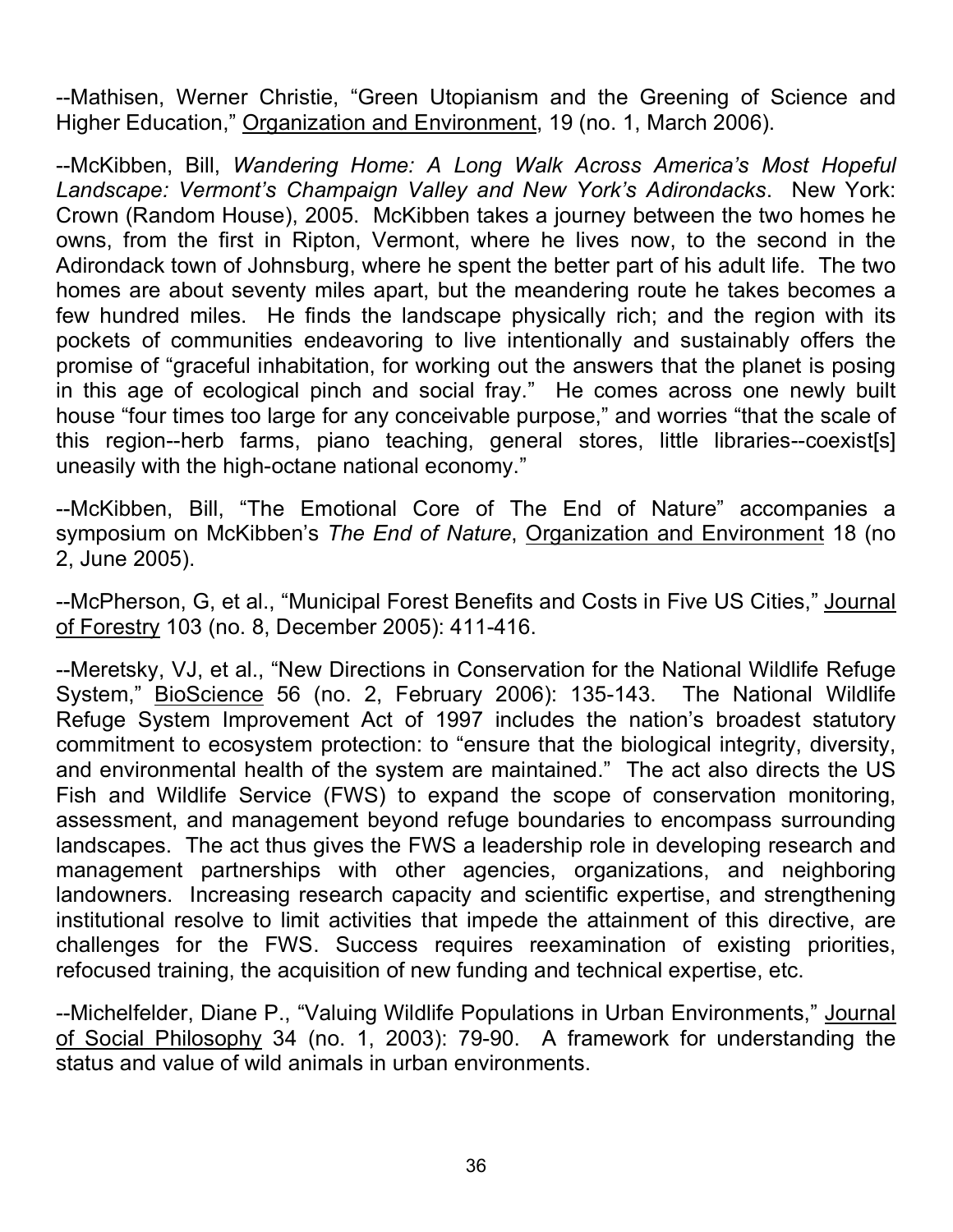--Millennium Ecosystem Assessment. *Living Beyond our Means: Natural Assets and Human Well-Being: Statement from the Board*. 2005. Walter V. Reid is the Director. This is a huge project sponsored by the United Nations and a host of organizations and corporations and involving some 1,360 experts worldwide. This report begins: "At the heart of this assessment is a stark warning. Human activity is putting such strain on the natural functions of Earth that the ability of the planet's ecosystems to sustain future generations can no longer be taken for granted" (p. 5). They are releasing five technical volumes, published by Island Press in early 2006: Vol. 1: Current State and Trends: Findings of the Condition and Trends Working Group. Vol. 2. Scenarios: Findings of the Scenarios Working Group. Vol. 3. Public Response: Findings of the Responses Working Group. Vol. 4. Multiscale Assessments: Findings of the Subglobal Assessments Working Group. (5) Our Human Planet: Summary for Decisionmakers.

There is a massive website: http:\\maweb.org. Various presentations are available there and can be downloaded, including some in PowerPoint. Also a World Health Organization spinoff: Ecosystems and Human Well-Being: Health Synthesis. Another one is Ecosystems and Human Well-Being: Wetlands and Water Synthesis. Yet another is Ecosystems and Human Well-Being: Opportunities and Challenges for Business and Industry. A basic framework is to classify ecosystem services into four categories: (1) Supporting Services, those that result directly from ecosystem functioning, such as nutrient cycling and primary production. (2) Provisioning Services, the products obtained directly such as food, fresh water, fuel wood. (3) Regulating Services, such as climate regulation, erosion control, control of pests and diseases, often viewed as "free" services. (4) Cultural Services, nonmaterial benefits such as cultural heritage values, sense of place, spiritual and inspirational values. An earlier publication is: Ecosystems and Human Well-Being: A Framework for Assessment. Washington: Island Press, 2003. Co-editors Harold Mooney, Angela Cropper.

The Millennium Ecosystem Assessment leaders won the million dollar Zayed Prize, funded by the crown prince of Dubai. Half of it went to United Nations Secretary-General Kofi Annan for his championing the project; \$ 300,000 to the project itself, and \$ 200,000 to panel co-chairs Angela Cropper and Emil Salim, the former Indonesian environmental minister. Kofi Annan will use his prize money to establish a foundation to promote agriculture and women's education in Africa. Science 311 (17 February 2006): 949.

--Minteer, Ben A. & Manning, Robert E., "An Appraisal of the Critique of Anthropocentrism and Three Lesser Known Themes in Lynn White's The Historical Roots of Our Ecologic Crisis," Organization and Environment 18 (no. 2, June 2005).

--Morrison, Reg, *The Spirit in the Genes: Humanity's Proud Illusion and the Laws of Nature*. Ithaca, NY: Cornell University Press, 1999. Humans are the worst "plague mammal" (p. 96-98). Our illusory belief in human superiority and invincibility leads us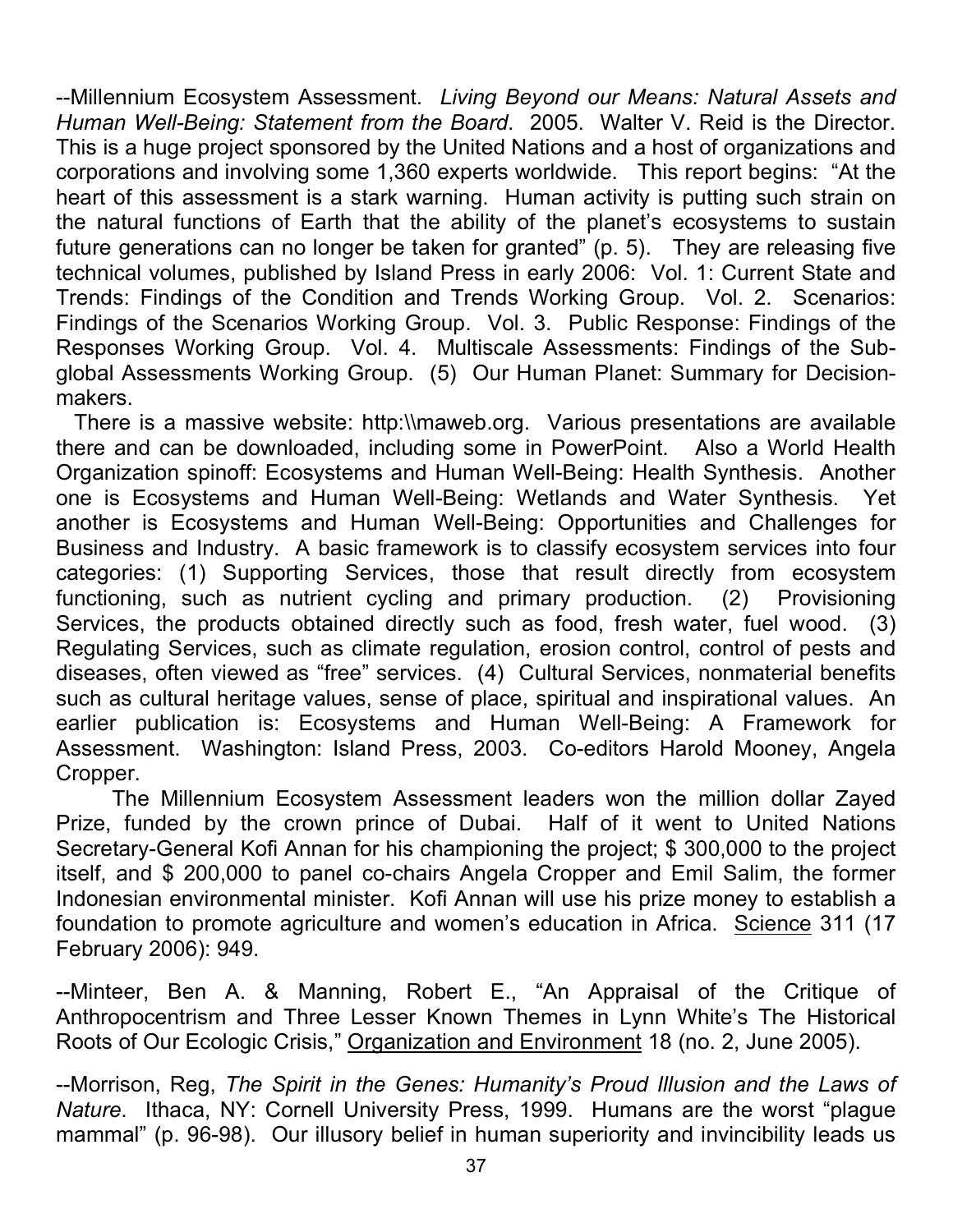to overpopulate the Earth, resulting in wanton habitat destruction throughout the glorious nonhuman world. Human growth, pursuing humans' self interest, often escalated and justified by religious motivations, causes repeated environmental disasters. Humans are unable to be concerned with their long term self-interest. Our painful ascent to civilization has been a plague on the Earth. "We conveniently contend that we alone of all earth's species are not normal animals, an extraordinary claim that demands extraordinary proof. And none exists. Not the slightest scrap of hard evidence, either morphological or genetic, exists to suggest that Homo sapiens is not, like all other animals, a natural product of evolution. ... The only irrefutable argument in favor of humanity's specialness is in fact purely mystical--and entirely circular. The myth lives on" (pp. xiii-xiv). (One might wonder whether such an animal, alone among all other species, operating with a view of its superiority that comes to jeopardize the planet, isn't some scrap of evidence of being special.)

--Moyers, Bill, "A Question for Journalists: How Do We Cover Penguins and the Politics of Denial?" Keynote address to annual convention of the Society of Environmental Journalists, Austin, Texas, October 1, 2005. A startling indictment of how corporations (often enlisting with the religious right) have plotted behind the scenes to eviscerate environmental regulations. This includes Moyers' own experiences with his documentaries on PBS. In one called "Trade Secrets," he showed that for over 40 years big chemical companies have deliberately withheld from workers and consumers damaging information about toxic chemicals, and found himself the target of a classic smear campaign and pressure for PBS to pull the documentary. But it ran and a year later received an Emmy for outstanding investigative reporting. Moyers' keynote address has been circulating widely on the web. Online at: http://www.sej.org/confer/past\_conferences.htm

--Naylor, Rosamond, et al., "Losing the Links Between Livestock and the Land," Science 310 (9 December 2005): 1621-1622. The industrial livestock sector has become footloose, no longer tied to a local landscape base for feed inputs or to supply manure and fertilizers. Animals are raised in confinement with no immediate links to the local landscape, as are 75% of the world's eaten poultry, 66% of its eggs, 40% of its pork. Livestock remains the biggest user of land, cows and sheep graze on the land where they live. But this is steadily shifting to feed crops that may be shipped hundreds or thousands of miles to the livestock that eat them. Naylor is in environmental science, Stanford University.

--Norgaard, RB and Baer, P, "Collectively Seeing Climate Change: The Limits of Formal Models," BioScience 55 (no. 11, November 2005): 961-966. Understanding the risks posed by anthropogenic climate change and the possible societal responses to those risks has generated a prototypical example of the challenge of "collectively seeing complex systems." After briefly examining the ways in which problems like climate change reach the scientific and public agenda, we look at four different ways in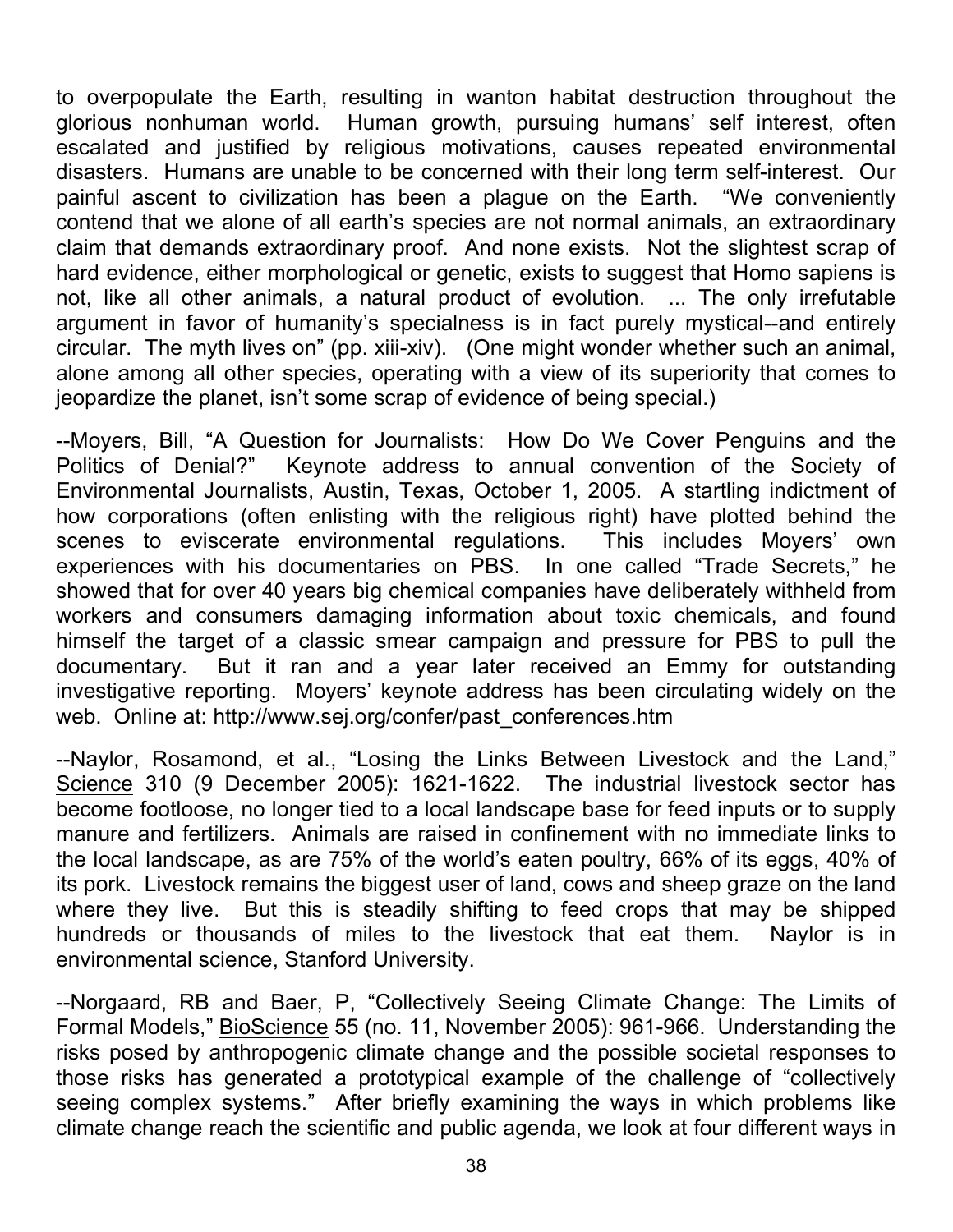which scientists collectively address the problem: general circulation models, integrated assessment models, formal assessments (e.g., the Intergovernmental Panel on Climate Change), and distributed learning networks. We examine strengths and limitations of each method, and suggest ways in which a greater awareness of the need for plural approaches could improve the basis for learning and decisionmaking.

--Nowak, DJ and Walton, JT, "Projected Urban Growth (2000-2050) and Its Estimated Impact on the US Forest Resource," Journal of Forestry 103 (no. 8, December 2005): 383-389.

--Nowak, DJ, et al., "The Increasing Influence of Urban Environments on US Forest Management," Journal of Forestry 103 (no. 8, December 2005): 377-382.

--Pagdee, A; Kim, Y; Daugherty, PJ, "What Makes Community Forest Management Successful: A Meta Study From Community Forests Throughout the World," Society and Natural Resources 19 (no. 1, January 2006): 33-52.

--Panksepp, Jaak, "Beyond a Joke: From Animal Laughter to Human Joy?" Science 308 (1 April 2005): 62-63. Rats "laugh," or at least chirp when they play, enjoy getting tickled, and come chirping back for more. Panksepp finds the neural circuits for laughter exist in ancient regions of the brain, also that children laugh when they hardly speak. Next he wants to find genes for joy. He concedes this may not be a sense of humor. Also Panksepp, Jack, and Jeff Burgdorf, "'Laughing' Rats and the Evolutionary Antecedents of Human Joy?" Physiology and Behavior 79 (2003): 533-547.

--Paterson, B, "Ethics for Wildlife Conservation: Overcoming the Human-Nature Dualism," BioScience 56 (no. 2, February 2006): 144-150. This article contrasts the instrumental value approach, extensionist approach, and biocentric approach to environmental ethics with the Buddhist approach of Daisaku Ikeda in terms of their meaning for wildlife conservation. I argue that both anthropocentric and biocentric approaches create a false dichotomy between humans and nature and are not helpful to modern wildlife conservation, which aims to balance the needs of people with the conservation of nature. The views of Daisaku Ikeda, in particular the principle of dependent origination and the theory of the oneness of life and its environment, constitute an alternative approach that places people within the web of all living things.

--*Pilot 2006 Environmental Performance Index*. Yale Center of Environmental Law and Policy. Center for International Earth Science Information Network, Columbia University. World Economic Forum, Geneva, Switzerland. Joint Research Centre of the European Commission, Ispra, Italy. Identifies specific targets for environmental performance and measures how close each country comes to these goals. Such indicators as urban particulates, water consumption, timber harvest rate, overfishing, energy efficiency, renewable energy, wilderness protection, carbon dioxide per GDP, child morality. New Zealand, Sweden, Finland, Czech Republic. the UK come out at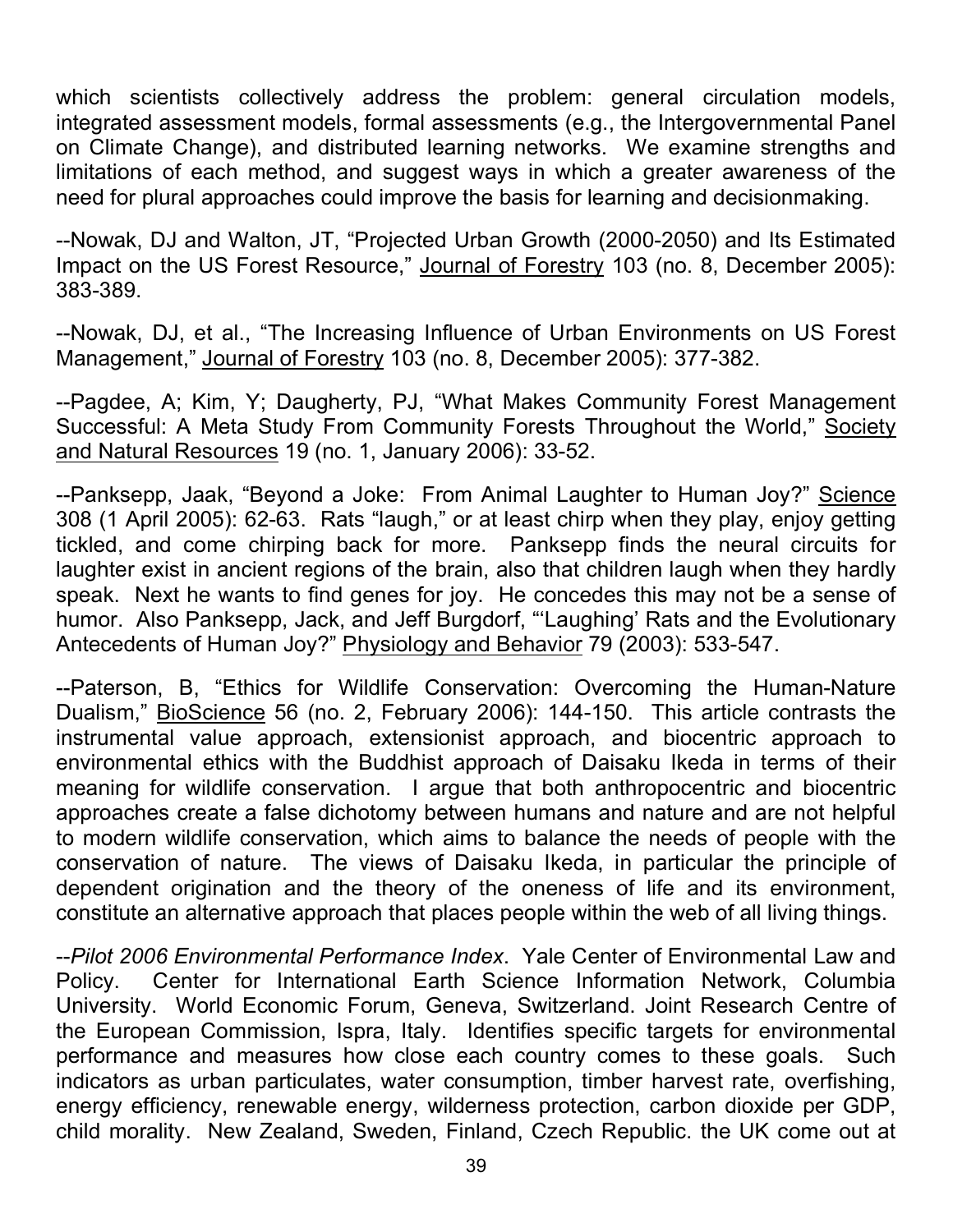the top; Ethiopia, Mali, Mauritania, Chad, Niger at the bottom (of some 130 nations). The U.S. is 28, China is 94. More at: www.yale.edu/epi.

--Pollack, Andrew, "Biotech's Sparse Harvest," New York Times, February 14, 2006. Genetically engineered crops have mostly benefited farmers by making it easier for them to control weeds and insects, but the promise of healthier and tastier foods is still unfulfilled. Big companies are not interested in it, for fear of customer resistance. Smaller companies do not have the resources to do it. Where some results have been achieved, there are often problems; it's more nutritious, but it doesn't taste good, or there are side effects. Corn with more lysine, an amino acid, is being fed to farm animals. Considerable work has been done with soybeans to change the fat composition to more desirable fats, with mixed success. Often traditional breeding works about as well, without customer resistance.

--Popp. Trey, "Nature Hits the Roof," Science and Spirit 16 (no. 6, Nov./Dec. 2005):15-18. Plant a prairie on your roof. An emerging trend for environmental, religious, and aesthetic reasons is green roofs that create an urban canopy where nature is restored on the rooftop. Ford Motor Company makes some of its biggest trucks under the world's biggest green roof, 10 acres that provides habitat for local wildlife, saves the plant 7% of energy costs, minimizes storm water runoff, absorbs harmful emissions.

--Powledge, F, "Chesapeake Bay Restoration: A Model of What?," BioScience 55 (no. 12, December 2005): 1032-1038.

--Princen, Thomas, *The Logic of Sufficiency*. Cambridge, MA: The MIT Press, 2005. We need to learn how to change people's behavior and formulate a changedconsumption world. This leads to a principle of "consumption sufficiency" that can reach beyond the goal of resource efficiency. Includes an analysis of "efficiency" as well as "sufficiency." The Pacific Lumber Company in California could have logged redwoods in perpetuity with a model of sufficiency, but adverse discount rates and other institutional deficiencies won out over sustainable profits tomorrow. By contrast a lobster fishery in Maine, with co-management shared by local lobstermen and state authority has surmounted the problems of common-property rights and has produced a sustainable lobster industry. Princen is in sociology, University of Michigan.

--Proctor, JD and Larson, BMH, "Ecology, Complexity, and Metaphor," BioScience 55 (no. 12, December 2005): 1065-1068. Complexity has recently risen to prominence in ecology as part of a broader interest that suggests its status is something more than just a scientific theory or property of reality. It may be helpful to consider complexity, and related terms such as "self organization," as recent metaphors deployed to advance knowledge on fundamental questions in ecology, including the relationship between parts and wholes, and between order and disorder. Though not commonly viewed as such, metaphors are an indispensable component of science, and should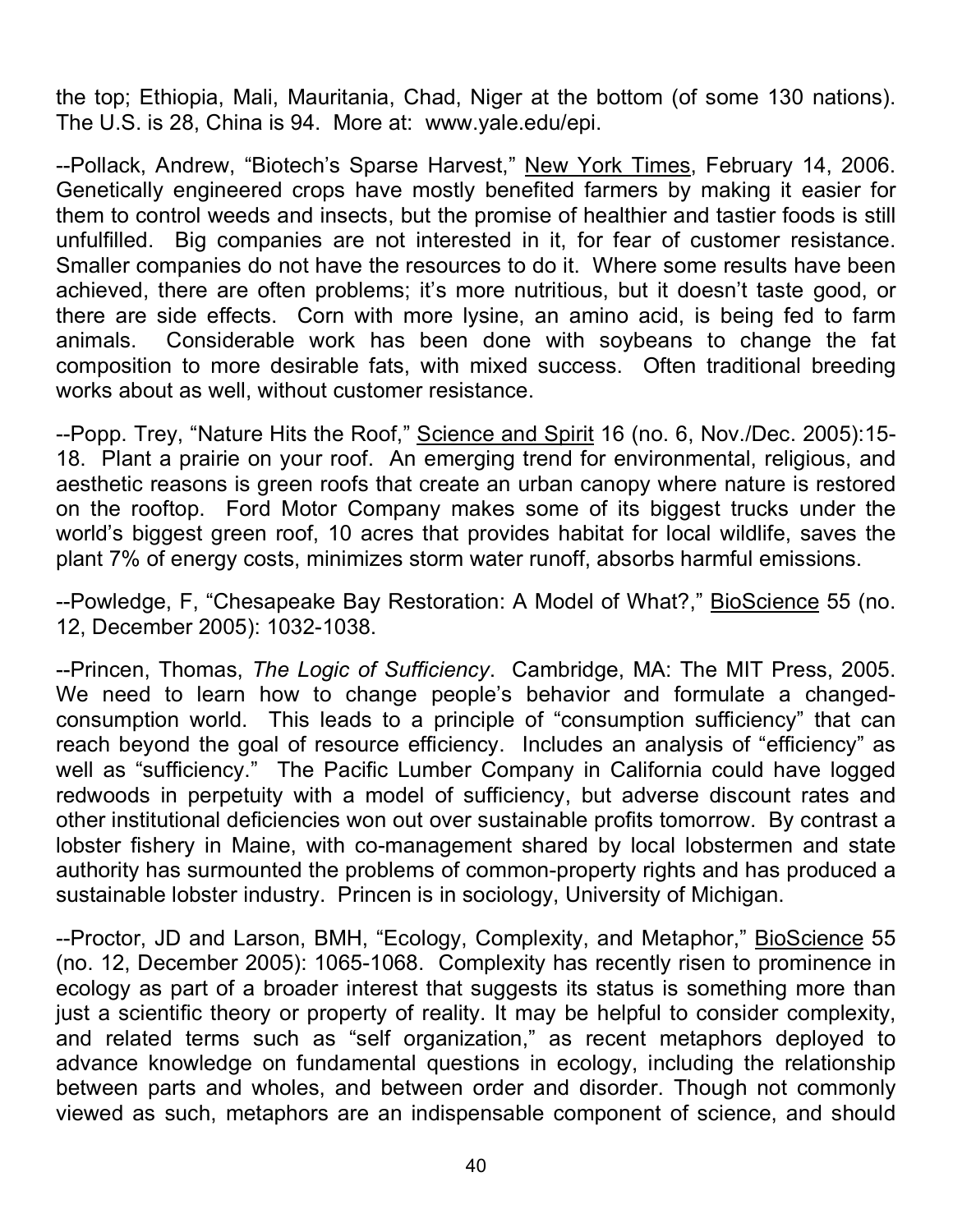not be appraised as true or false, but rather in terms of how they help or hinder knowledge. By understanding metaphor as a necessary ally and not a threat to ecological knowledge, we may enrich our contextual understanding of complexity while continuing to invoke it in useful ways. The special section introduced by this article features essays by two prominent experts in ecology, complexity, and metaphor: science studies -- scholar Evelyn Fox Keller and theoretical ecologist Simon Levin.

--Rasker, R, "An Exploration Into the Economic Impact of Industrial Development Versus Conservation on Western Public Lands," Society and Natural Resources 19 (no. 3, March 2006).

--Rohter, Larry, "Record Drought Cripples Life Along the Amazon," New York Times, Dec. 11, 2005. The Amazon basin has the most devastating drought in a century of record-keeping. Hundreds of riverside settlements are cut off from the outside world. Scientists say the drought is most likely a result of the same rise in water temperatures in the tropical Atlantic Ocean that unleashed Hurricane Katrina. The warmer air over the ocean goes up, which triggers descending (and warming) air over the Western Amazon, dispersing clouds that would otherwise have given rain.

--Saarinen, K and Jantunene, J; "Grassland Butterfly Fauna under Traditional Animal Husbandry: Contrasts in Diversity in Mown Meadows and Grazed Pastures," Biodiversity and Conservation 14 (no. 13, December 2005): 3201-3213.

--Sagoff, Mark, "Locke was Right: Nature Has Little Economic Value," Philososphy and Public Policy Quarterly 25(no. 3, summer 2005):2-11. Economic value is produced by labor; raw materials are of little economic value. If one resource runs out, technologists substitute another. "If optimists are correct--if technology will substitute between resource flows to keep prices low--then we are confronted with a dilemma: Either Nature provides so abundantly for our needs that no scarcity exists and thus no economic value is possible, or Nature provides inadequately and therefore technology develop to relieve scarcity and thus, again, Nature (economic services) has no economic value" (p. 6). Sagoff is at the Institute for Philosophy and Public Policy, University of Maryland.

--Schlosser, K, "National Security Discourse and the Political Construction of the Arctic Nat'l Wildlife Refuge," Society and Natural Resources 19 (no. 1, January 2006): 3-18.

--Sinha, A and Brault, S, "Assessing Sustainability of Nontimber Forest Product Extractions: How Fire Affects Sustainability," Biodiversity and Conservation 14 (no. 14, December 2005): 3537-3563.

--Stedman, R and Hammer, R, "Environmental Perception in a Rapidly Growing, Amenity Rich Region: The Effects of Lakeshore Development on Perceived Water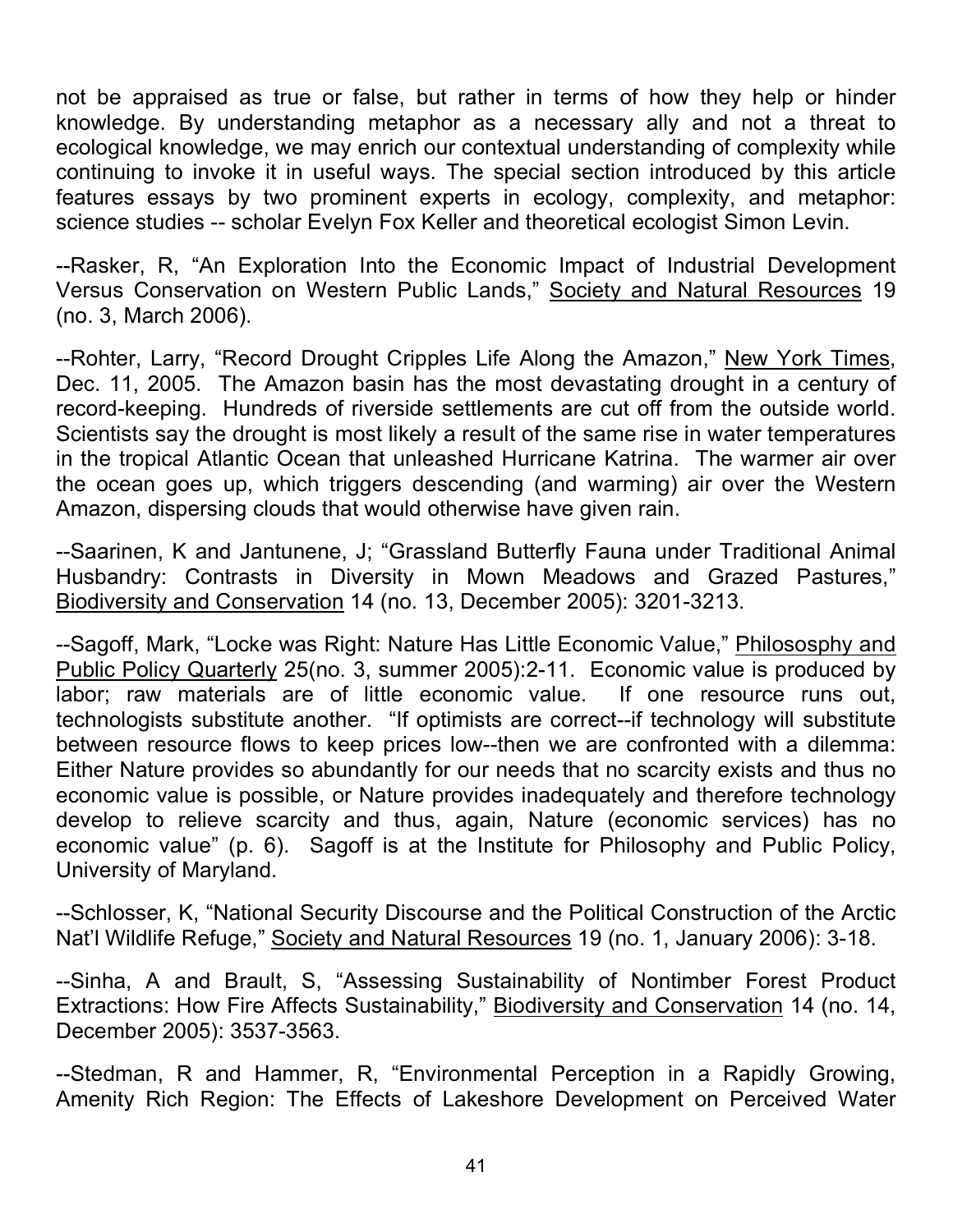Quality in Vilas County, Wisconsin," Society and Natural Resources 19 (no. 2, February 2006): 137-151.

--Stern, PC, "Deliberative Methods for Understanding Environmental Systems," BioScience 55 (no. 11, November 2005): 976-982. Environmental problem solving needs science but also inevitably requires subjective judgment. Science can help in dealing with subjectivity, because scientists have long experience developing institutions and practices to address the subjective and value laden choices that are essential to scientific progress. Democracy has also developed approaches to the problem. The underlying principles can be applied to environmental policymaking. This article explores these issues in the context of decisions about environmental risks, drawing on the work of the National Research Council and other sources. It suggests some guidelines for risk deliberation including broad based participation, commitment to scientific quality, explicit attention to values, transparency of processes, etc.

--Strauss, Andrew L., "From GATTZILLA to the Green Giant: Winning the Environmental Battle for the Soul of the World Trade Organization," University of Pennsylvania Journal of International Economic Law 19 (no. 3, Fall 1998): 769-821.

--Svancara, LK, et al., ""Policy driven versus Evidence based Conservation: A Review of Political Targets and Biological Needs," BioScience 55 (no. 11, November 2005): 989-995. "How much is enough?" is a question that conservationists, scientists, and policymakers have struggled with for years in conservation planning. To answer this question, and to ensure the long term protection of biodiversity, many have sought to establish quantitative targets or goals based on the percentage of area in a country or region that is conserved. In recent years, policy driven targets have frequently been faulted for their lack of biological foundation. In this manuscript, we reviewed 159 articles reporting or proposing 222 conservation targets and assessed differences between policy driven and evidence based approaches. Our findings suggest that the average percentages of area recommended for evidence based targets were nearly three times as high as those recommended in policy driven approaches. Implementing a minimalist, policy driven approach to conservation could result in unanticipated decreases in species numbers and increases in the number of endangered species.

--Taylor, Doreceta E., *Diversity in Environmental Institutions: Summary Results of the MELDI Studies*. Ann Arbor, MI: University of Michigan School of Natural Resources and Environment, August 2005. A study of the Minority Environmental Leadership Development Institute (MELDI). 23 page booklet. www.umich.edu/meldi Ethnic diversity in the environmental field. A 1990 poll of the largest environmental nonprofits found that only 14 (1.9%) of the 745 workers of the Audubon Society, Friends of the Earth, Natural Resources Defense Council, and Sierra Club were minorities. A 2002 report that examined diversity in 61 organizations in the Natural Resources council of America found that 11.5% of the 6,347 staff and 9.6% of the 1,324 board members of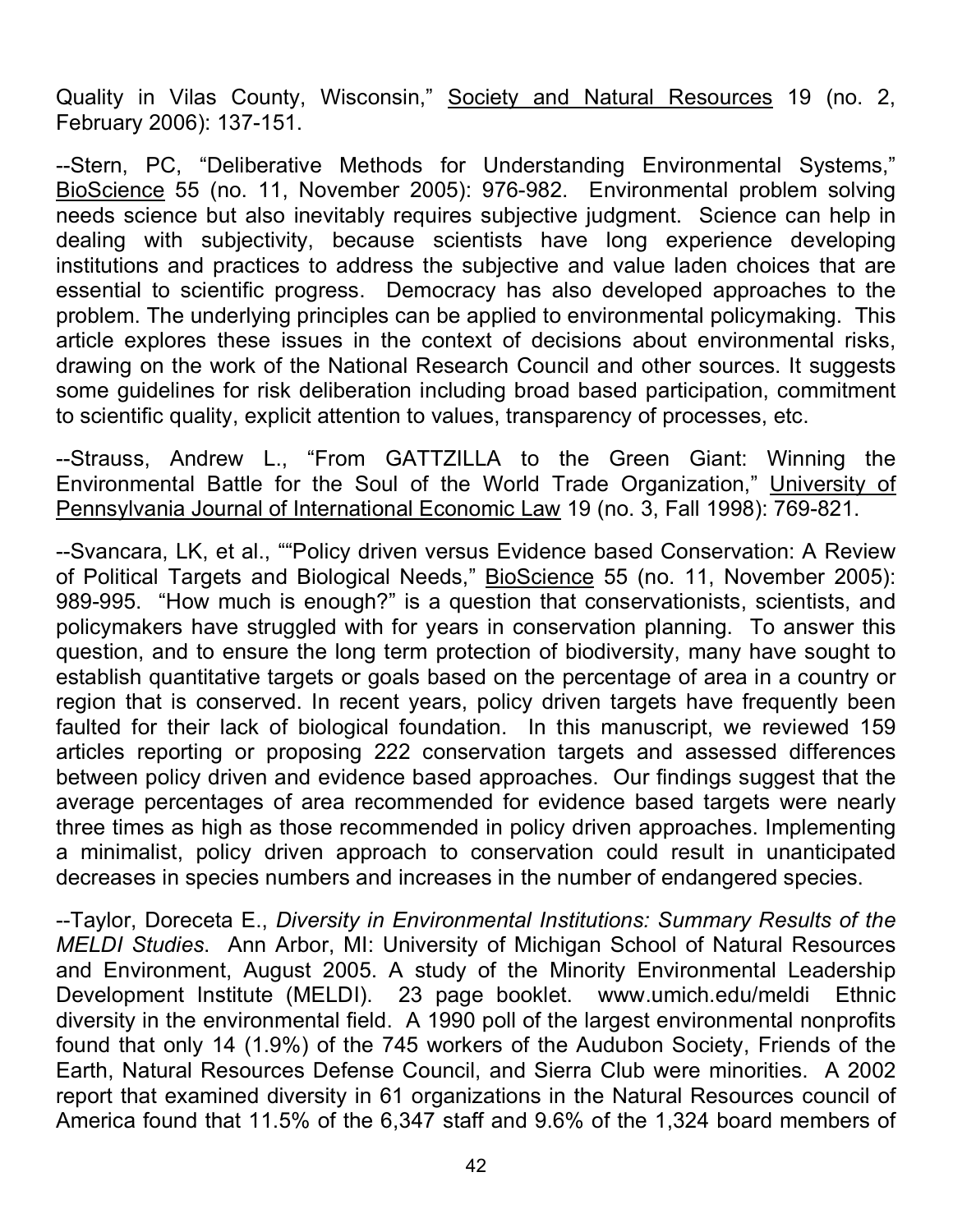these organizations were minorities. Many question whether minorities have the similar levels of concern for the environment as whites. A study of these issues.

--Thompson, Paul B., Review of: Phillip Cafaro, *Thoreau's Living Ethics: Walden and the Pursuit of Nature* (2004), Newsletter of the Society for the Advancement of American Philosophy #101, June 2005, pp. 29 34.

--Thompson, Paul B., "Justice, Human Rights and Ethics Issues in Science and Technology Policy," *Encyclopedia of Life Support Systems* (EOLSS). Developed under the Auspices of the UNESCO, EOLSS Publishers, Oxford, UK. 12 pages. Online at: http://www.eolss.net.

--Thompson, Paul B., "Agricultural Ethics." In Carl Mitcham, ed., *Encyclopedia of Science, Technology and Ethics*, Vol. 1. (Detroit: Thomson Gale, 2005) 41-47.

--Thompson, Paul B., "Animal Agriculture and the Welfare of Animals," Journal of the American Veterinary Medical Association 226 (2005): 1325 1327.

--Thompson, Paul B., "Ecological Risks of Transgenic Crops: A Framework for Assessment and Conceptual Issues." In R. E. Hester and R. M. Harrison, eds., *Sustainability in Agriculture, in Issues in Environmental Science and Toxicology*, vol. 21 (Cambridge, UK: Royal Society of Chemistry, 2005), 16-31.

--Tierney, John, "And on the Eighth Day, God Went Green," New York Times, Feb. 11, 2006. Op-Ed Column. "We may as well acknowledge that America has only one truly national religion: environmentalism."

--Vaitheeswaran, Vijay V., *Power to the People: How the Coming Energy Revolution Will Transform an Industry, Change our Lives, and Maybe Even Save the Planet*. New York: Farrar, Straus and Giroux, 2003. The filthy and inefficient way we now use energy and the need to modernize our outmoded energy system. Vaitheeswaran is the environment and energy correspondent for The Economist.

--Valiulis, J, "Mountain Lions and Humans in Changing Landscapes," Landscape Ecology 20 (no. 7, November 2005): 893-894.

--Wallinger, RS, "Whither the Future of US Forest Industry and American Forestry?," Journal of Forestry 103 (no. 7, Oct/Nov 2005): 368-369.

--Wallington, Tabatha J., Richard J. Hobbs and Susan A. Moore, "Implications of Current Ecological Thinking for Biodiversity Conservation: A Review of the Salient Issues," Ecology and Society 10: 15 (1 September 2005). A paradigm shift has occurred in ecology, from equilibrium thinking to non-equilibrium thinking, but this is not represented in management decisions for conservation. Part of the problem is that field observations have yet to provide compelling evidence for many of the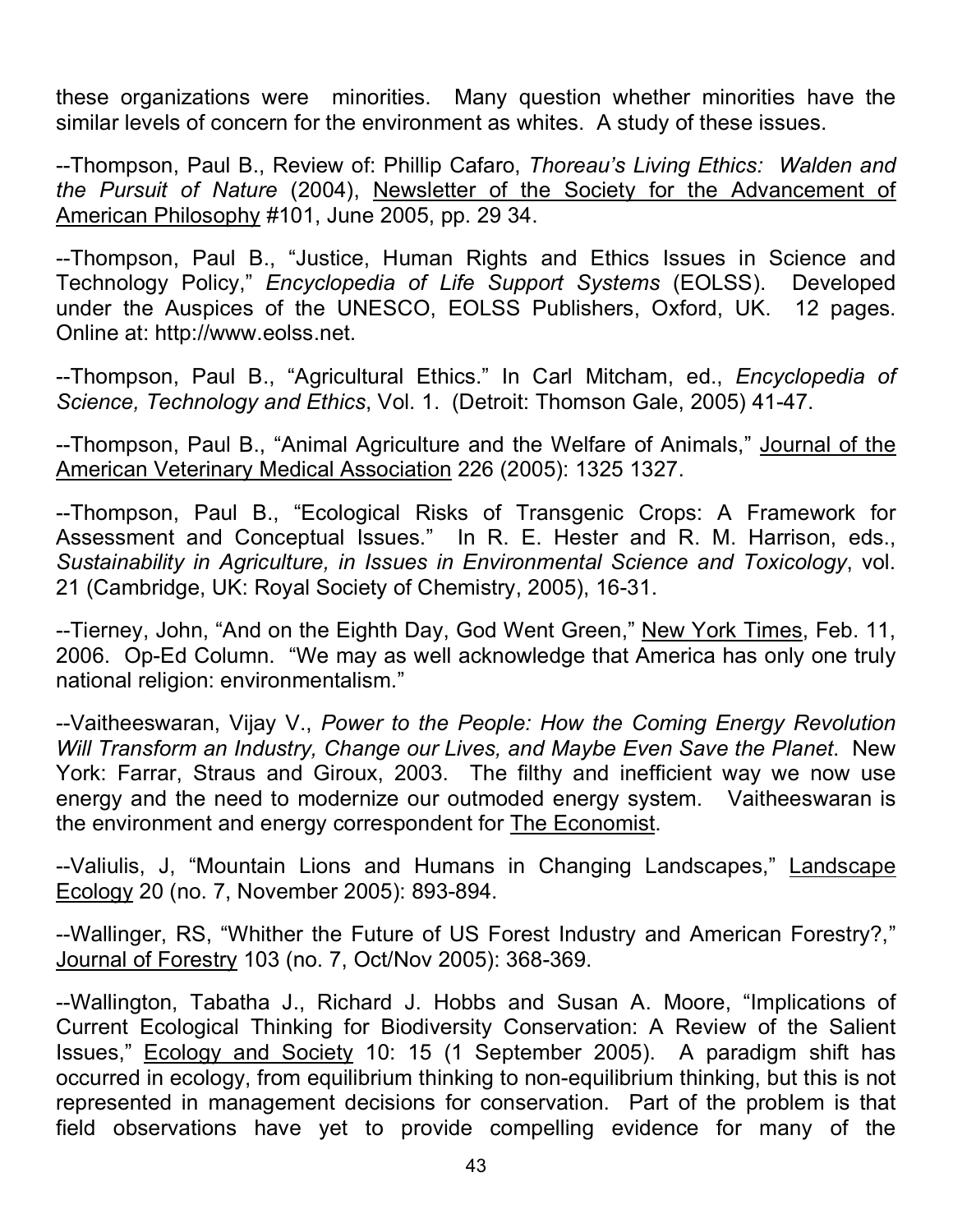relationships suggested by non-equilibrium ecology. Part of the problem is how radical the new paradigm is, since many of the claims of old ecology are still true at certain times, places, and scales. Nevertheless, non-equilibrium ecology ought increasingly be applied to management. One result favors more hands-on management and recognition that humans and nature are more entwined than before. Wallington is in social science, University of Queensland, Moore in environmental science, Murdoch University, Australia. Online. URL: http://www.ecologyandsociety.org/vol10/iss1/art15/

--Waterton, C., Wynne, B., Grove-White, R., Mansfield, T., *Scientists Reflect on Science: Scientists' Perspectives on Contemporary Science and Environmental Policy*. Lancaster, UK: Centre for the Study of Environmental Change and the Institute for Environmental and Natural Sciences, Lancaster University, 2001.

--Wilford, John Noble, "In Mongolia, an 'Extinction Crisis' Looms," New York Times, Dec. 6, 2005. Przewalski wild horses have made some comeback, and possibly wolves, but on the whole wildlife is under relentless siege by overhunting and excessive trade in skins and other animal products. There are feeble efforts at control by the goverment. The sheer size of the country makes it unrealistic to police hunting strictly, and some of the rangers are also involved in the poaching.

--Winter, Ryan L., "Reconciling the GATT and WTO with Multilateral Agreements: Can We Have our Cake and Eat It Too?" Colorado Journal of International Environmental Law and Policy 11 (2000): 223- .

--Wolf, KL, "Business District Streetscapes, Trees, and Consumer Response," Journal of Forestry 103 (no. 8, December 2005): 396-400.

--Yearley, Steven, "The 'End' or the 'Humanization' of Nature?," Organization and Environment 18 (no.2, June 2005).

-Young, C, "Integrated Land Use and Environmental Models," Landscape Ecology 20 (no. 7, November 2005): 892-892.

--Zavestoski, S, "Review of Rothman, HK, 'The New Urban Park: Golden Gate National Recreation Area and Civic Environmentalism'," Society and Natural Resources 19 (no. 1, January 2006): 87-89.

--Zelezny, Lynette & Bailey, Megan, "A Call for Women to Lead A Different Environmental Movement," Organization and Environment 19 (no. 1, March 2006).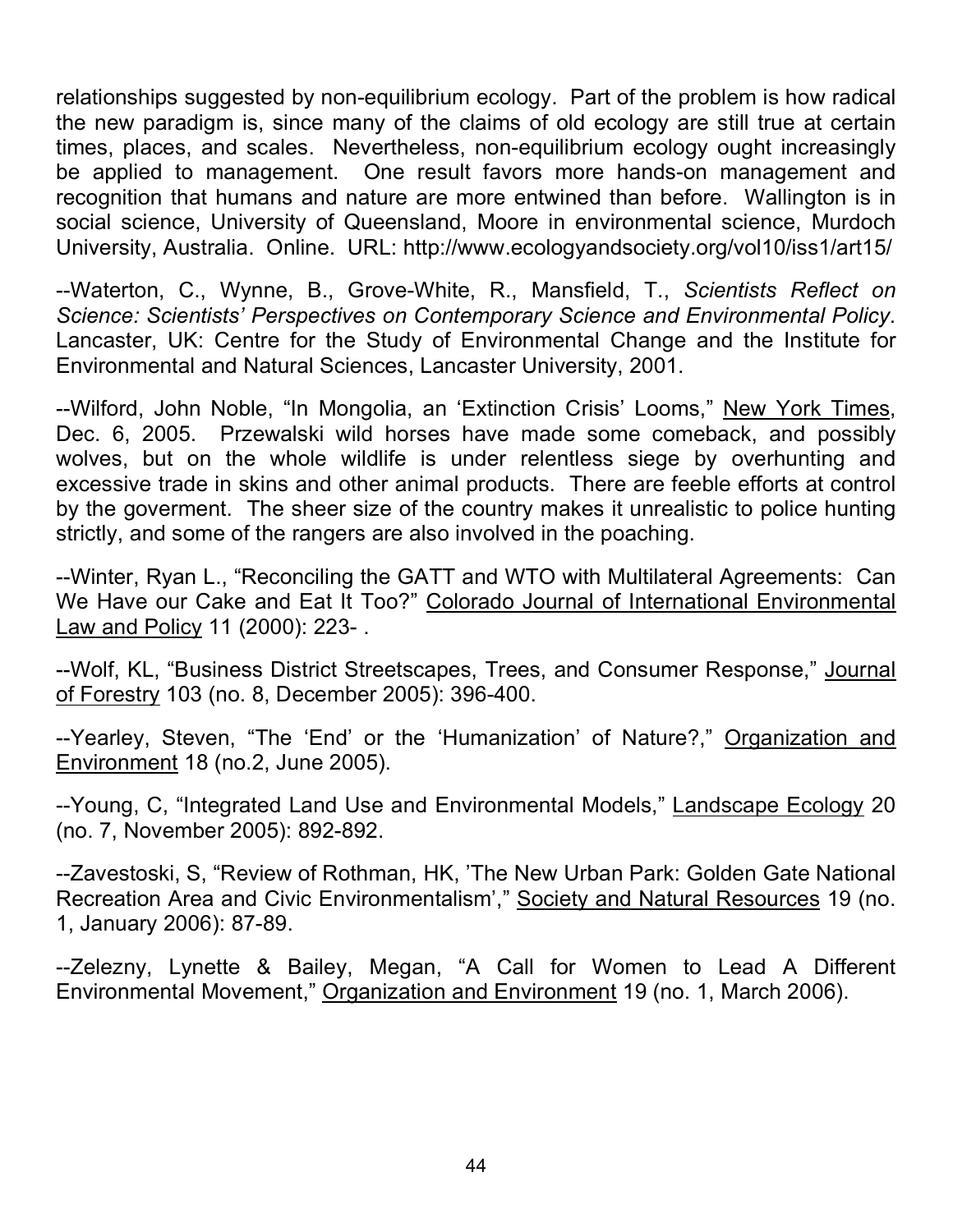## **ISEE OFFICERS**

President: Dale Jamieson. Professor of Environmental Studies and Philosophy, New York University, 246 Greene Street, Suite 300, New York NY 10003-6677. Phone: 212- 998-5429. Fax: 212-995-4832. Website: http://www.esig.ucar.edu/ HP\_dale.html. Email: dwj3@nyu.edu.

Vice-President: Clare Palmer. Department of Philosophy, Washington University, One Brookings Drive, Campus Box 1073, St Louis, MO 63130. Phone: 314 935 7148. Fax: 314 935 7349. E-mail cpalmer@artsci.wustl.edu.

Secretary: Paul Thompson. Department of Philosophy, 503 South Kedzie Hall, Michigan State University, East Lansing, MI 48824-1022. Email: thomp649 @pilot.msu.edu.

Treasurer: Lisa Newton. Director, Program in Environmental Studies, Fairfield University, Fairfield, Connecticut 06824. Phone: 1-203-254-4128. E-mail: lhnewton@mail.fairfield.edu.

Nominations Committee: Robin Attfield (international member), Jen Everett, Ned Hettinger, and Christopher Preston.

## **ISEE REGIONAL REPRESENTATIVES**

Africa: Johan P. Hattingh, Department of Philosophy, University of Stellenbosch, 7600 Stellenbosch, South Africa. Hattingh heads the Unit for Environmental Ethics at Stellenbosch. Phone: 27 (country code) 21 (city code) 808-2058 (office), 808-2418 (secretary); 887-9025 (home); Fax: 886-4343. Email: jph2@akad.sun.ac.za.

Australia and New Zealand: William Grey, Room E338, Department of Philosophy, University of Queensland, 4067, Queensland 4072 AUSTRALIA. Email: wgrey@mailbox.uq.edu.au.

China: Yu Mouchang, Institute of Philosophy, Chinese Academy of Social Sciences, Beijing, 100732, China. Yang Tongjin, Institute of Philosophy, Chinese Academy of Social Sciences, Beijin,100732, China. E-mail: yangtong12@sina.com.

Taiwan: Edgar Lin, Biology Department, Tunghai University, Taichung, Taiwan 40704. Email: edgarlin@ms5.hinet.net. Phones: 886-4-3595622 office; 886-4-3590991 home. Fax: 886-4-3595953.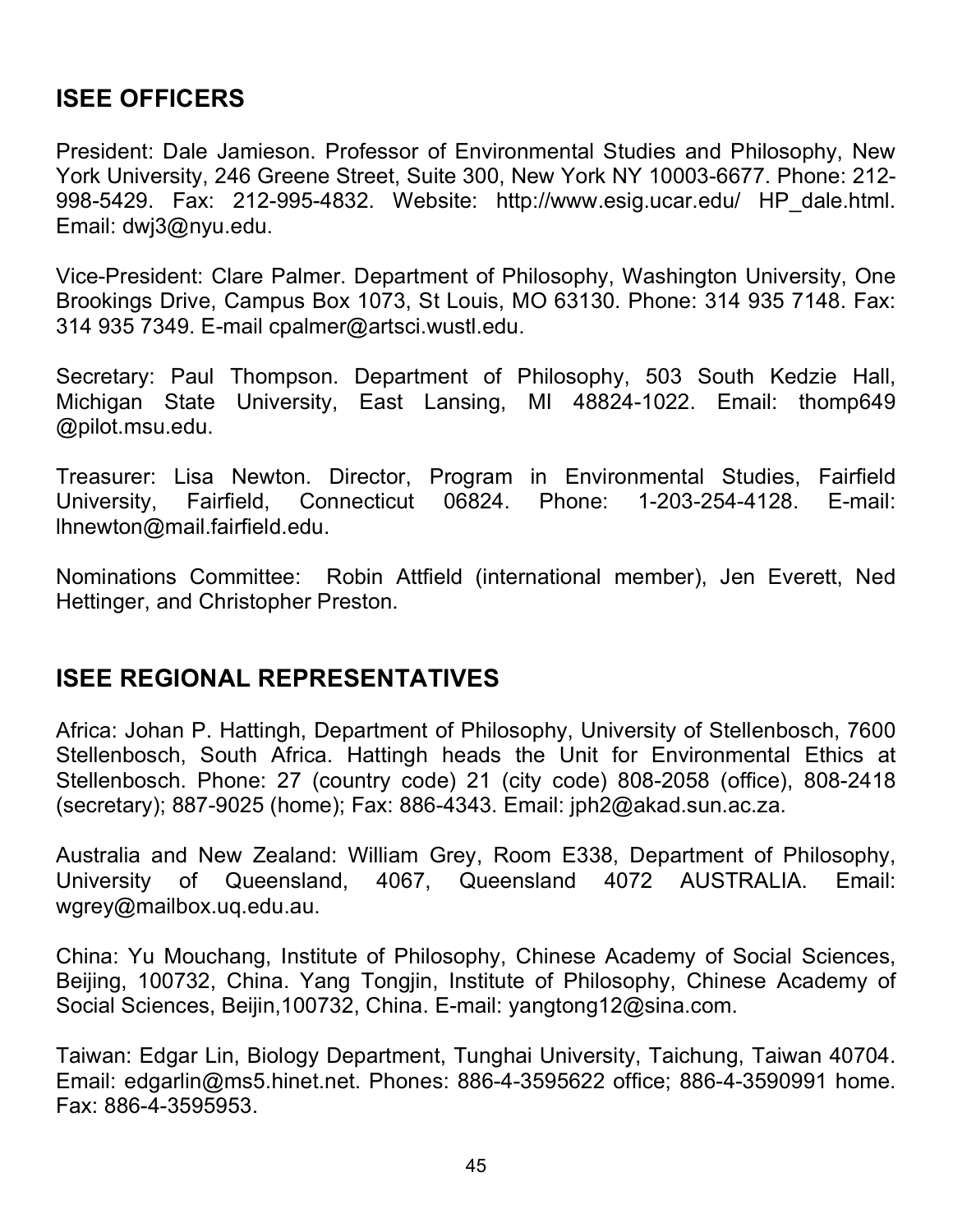Eastern Europe: Jan Wawrzyniak. Department of Philosophy, Adam Mickiewicz University of Poznan, Poland. University address: Prof. Jan Wawrzyniak, Institut Filozofii, Adam Mickiewicz University, 60-569 Poznan, Szamarzewskiego 91c POLAND. Phone: +48 / 61 / 841-72-75; Fax: +48 / 61 / 8430309. Home address: 60- 592 Poznan, Szafirowa 7, POLAND. Email: jawa@main.amu.edu.pl. Website: http://appliedphilosophy.mtsu.edu/ISEE/JanWaw/index.html.

Western Europe and the Mediterranean: Martin Drenthen, Center for Ethics University of Nijmegen (CEKUN), Postbox 9103, 6500 HD Nijmegen, THE NETHERLANDS. Office phone: 31 (country code) 24 (city code) 3612751. Fax: 31-24-3615564. Email:mdrenthen@hetnet.nl. Home: Van't Santstraat 122, 6523 BJ Nijmegen. Home Phone: (31) - (24) - 3238397.

Mexico and Central America: Teresa Kwiatkowska, Universidad Autonoma Metropolitana-Iztapalapa, Departamento de Filosofia, Av. Michoacan y Purissima s/n, 09340 Mexico D.F., MEXICO. Phones: +52 55 5637 14 24 (home), +52 55 5 804 47 77 (office). Fax: +52 55 5804 47 48 Email: tkwiatkowska@yahoo.com.

Canada: Laura Westra. Osgoode Hall Law School, York University, 4700 Keele Street, Toronto, Ontario M3J 1P3. Phone: 905-303-8181. Fax: 905-303-8211 E-mail: lwestra@interlog.com.

Pakistan and South Asia: Nasir Azam Sahibzada, Education Manager, WWF-- Pakistan, T-28 Sahibzada House, Zeryab Colony, Peshawar City (NWFP), PAKISTAN. Phone: (92) (91) (841593). Fax: (92) (91) (841594). Email: lapis@brain.net.pk or naasir1@email.com.

South America: Ricardo Rozzi, Department of Philosophy and Religion Studies, P.O. Box 310920, University of North Texas, Denton, TX 76203-0920. Phone: 940-565- 2266. Fax: 940-565-4448. Email: rozzi@unt.edu.

United Kingdom: KeeKok Lee, Institute for Environment, Philosophy & Policy, Furness College, University of Lancaster, Lancaster LA1 4YG, UK. E-mail: keekok.lee@lancaster.ac.uk.

United States: Ned Hettinger, Philosophy Dept, College of Charleston, Charleston, South Carolina 29424 USA. Phone: 843-953-5786; 843-883-9201 (home). Fax: 843- 953-6388. E-mail: HettingerN@CofC.edu). Address July 1999 to August 2000: 416 W. College, Bozeman, MT 59715. Phone: 406-522-9676.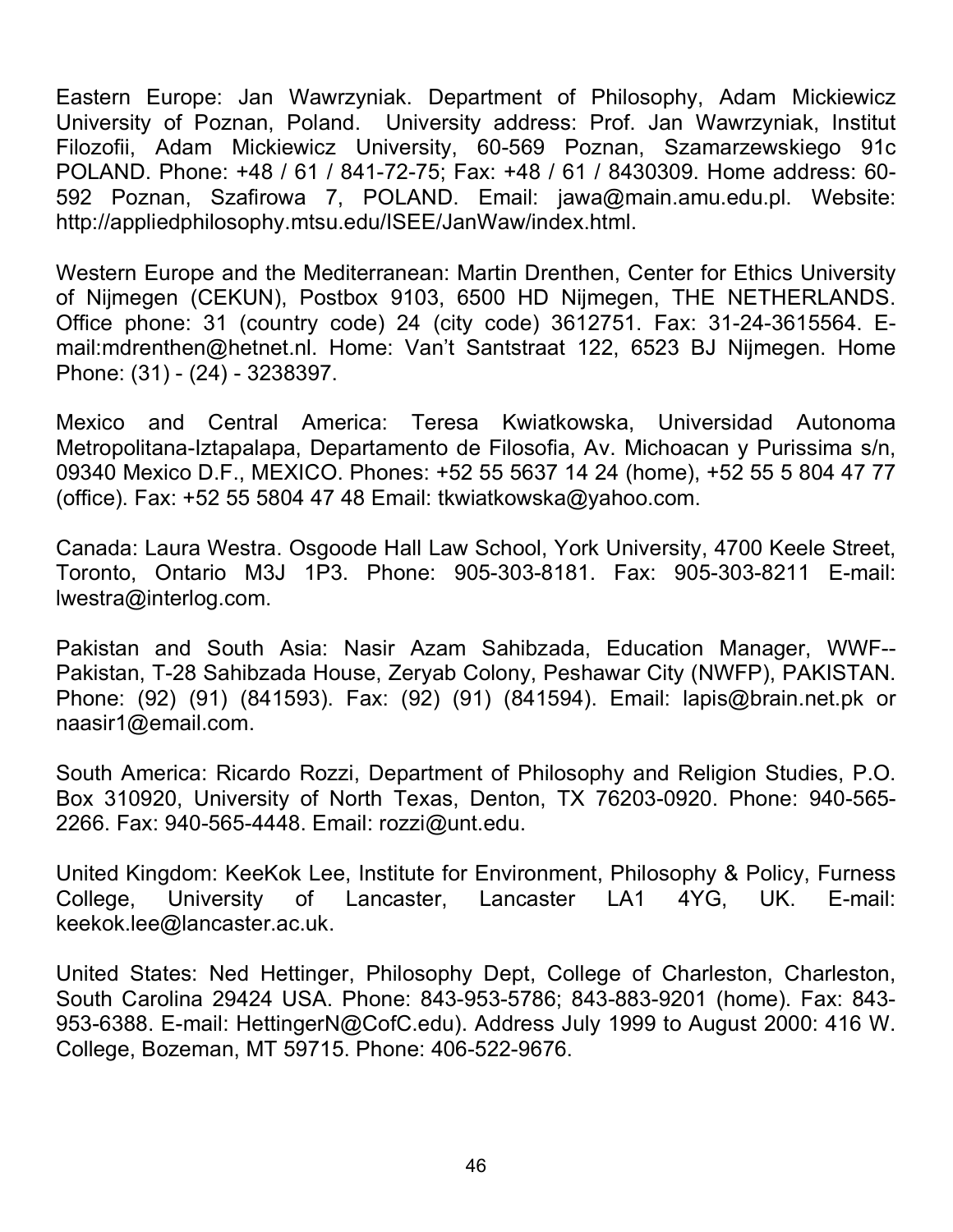Holmes Rolston, III, Dept. of Philosophy, Colorado State University, Fort Collins, Colorado 80523 USA. Phone: 970-491-6315 (Office). Fax: 970-491-4900. Email: rolston@lamar.colostate.edu.

Jack Weir, Department of Philosophy, Morehead State University,UPO 662, Morehead, Kentucky 40351-1689 USA. Phone: 606-784-0046 (Home Office), 606-783-2785 (Campus Office). Fax: 606-783-5346 (include Weir's name on Fax). Email: j.weir@morehead-st.edu.